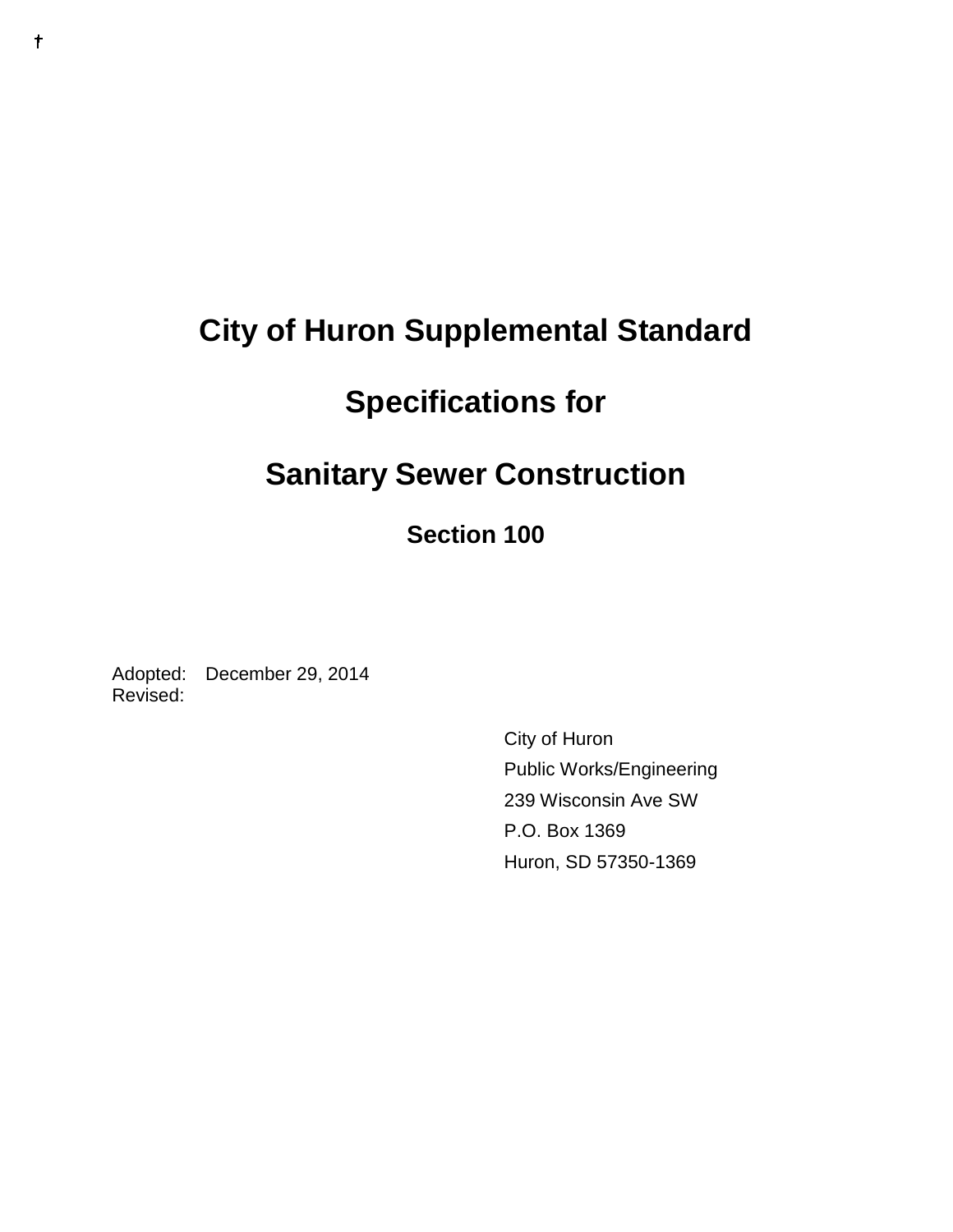| 1.0                                                         |                                                                                                                    |                      |
|-------------------------------------------------------------|--------------------------------------------------------------------------------------------------------------------|----------------------|
| 1.1<br>1.2<br>1.3<br>1.4<br>1.5<br>1.6<br>1.7               |                                                                                                                    |                      |
| 2.0                                                         |                                                                                                                    |                      |
| 2.1<br>2.2<br>2.3<br>2.4<br>2.5<br>2.6<br>2.7<br>2.8<br>2.9 |                                                                                                                    | 14<br>14<br>15<br>15 |
| 3.0                                                         |                                                                                                                    | 18                   |
| 3.1<br>3.2<br>3.3<br>3.4<br>3.5<br>3.6<br>3.7<br>3.8<br>3.9 | STUBS AND FUTURES FROM MANHOLES FOR FUTURE EXTENSIONS 35<br>3.13 REMOVAL AND ABANDONING SEWER PIPE AND MANHOLES 40 | 18<br>18<br>40<br>44 |
| 4.0                                                         |                                                                                                                    | 52                   |
| 4.1<br>4.2<br>4.3                                           |                                                                                                                    |                      |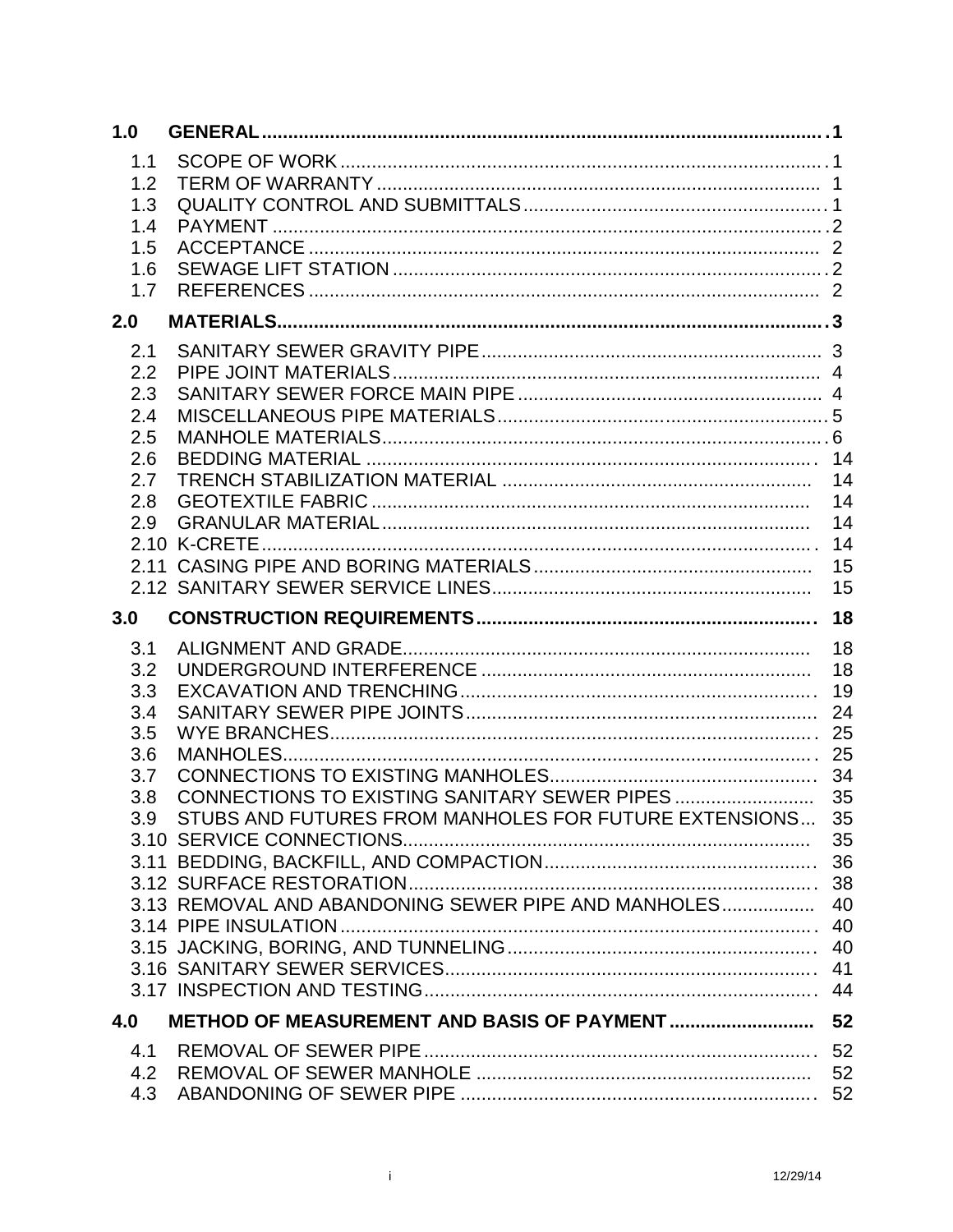| 4.4 |                                                         | 52 |
|-----|---------------------------------------------------------|----|
| 4.5 |                                                         | 53 |
| 4.6 |                                                         | 53 |
| 4.7 |                                                         | 53 |
| 4.8 |                                                         | 54 |
| 4.9 |                                                         | 54 |
|     |                                                         | 54 |
|     |                                                         | 54 |
|     |                                                         | 55 |
|     |                                                         | 55 |
|     |                                                         | 55 |
|     |                                                         | 55 |
|     |                                                         | 56 |
|     |                                                         |    |
|     |                                                         |    |
|     |                                                         |    |
|     |                                                         | 57 |
|     |                                                         | 57 |
|     |                                                         | 57 |
|     |                                                         | 58 |
|     |                                                         |    |
|     |                                                         |    |
|     |                                                         | 58 |
|     |                                                         | 59 |
|     |                                                         | 59 |
|     |                                                         | 59 |
|     |                                                         | 60 |
|     |                                                         | 60 |
|     |                                                         | 60 |
|     |                                                         | 60 |
|     |                                                         | 61 |
|     |                                                         |    |
|     |                                                         | 61 |
|     |                                                         |    |
|     |                                                         | 62 |
|     |                                                         | 63 |
|     |                                                         | 63 |
|     |                                                         | 63 |
|     | 4.42 SANITARY SEWER FORCE MAIN TRACER WIRE TERMINAL BOX | 63 |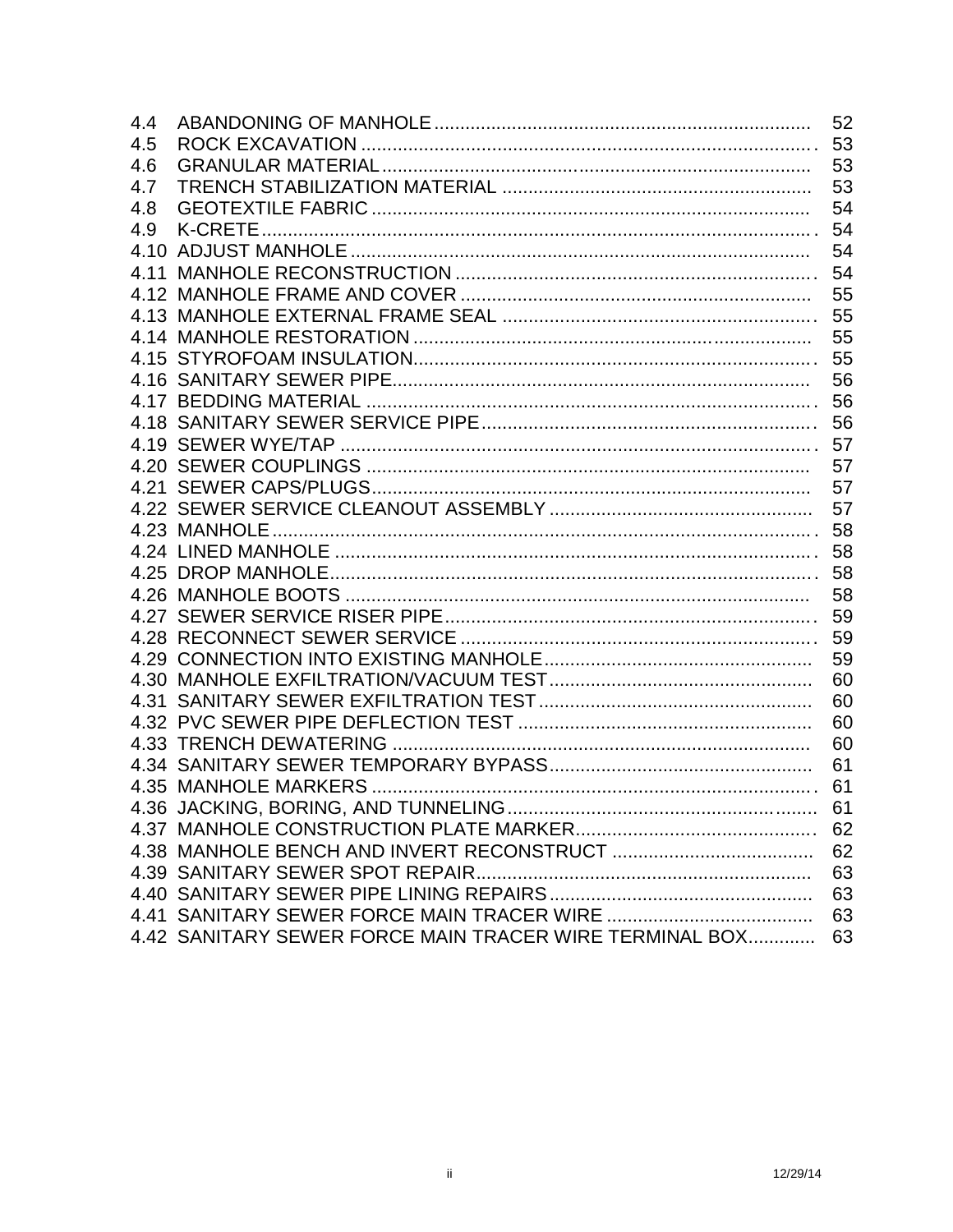## **Section 100 City of Huron Supplemental Standard Specifications for Sanitary Sewer Construction**

## **1.0 GENERAL**

## **1.1 SCOPE OF WORK**

The Contractor shall furnish all the necessary labor, materials, equipment, tools, and supplies that are necessary to install a complete sanitary sewer system, as shown on the plans and/or called for in the specifications or its addenda. It is the intent of the specifications to install a complete system or job.

## **1.2 TERM OF WARRANTY**

See Section 500 for Warranty for Construction Activity.

## **1.3 QUALITY CONTROL AND SUBMITTALS**

Retesting of work required because of nonconformance to the specified requirements shall be performed by the same independent firm on the instructions of the Engineer. Payment for retesting performed during the contract period and during the warranty period will be charged to and will be the responsibility of the Contractor.

Shop drawings and data shall be submitted for, but not be limited to, the following items:

Manholes, pipe, pipe fittings, bedding material, stabilization material, granular material, and any other pertinent information concerning construction materials that the Engineer deems necessary for the review of the materials used on the project in accordance with the specifications and drawings.

Manhole shop drawings shall be submitted for each manhole and shall indicate the sections to be used with sizes and heights. A drawing showing the profile of the manhole must be submitted and shall be detailed to scale to show all segments of the manhole in a profile view.

The Contractor shall submit the number of copies that the Contractor requires plus three copies which the Engineer will retain. The Contractor shall obtain shop drawing approval before any of the work related to that material is performed.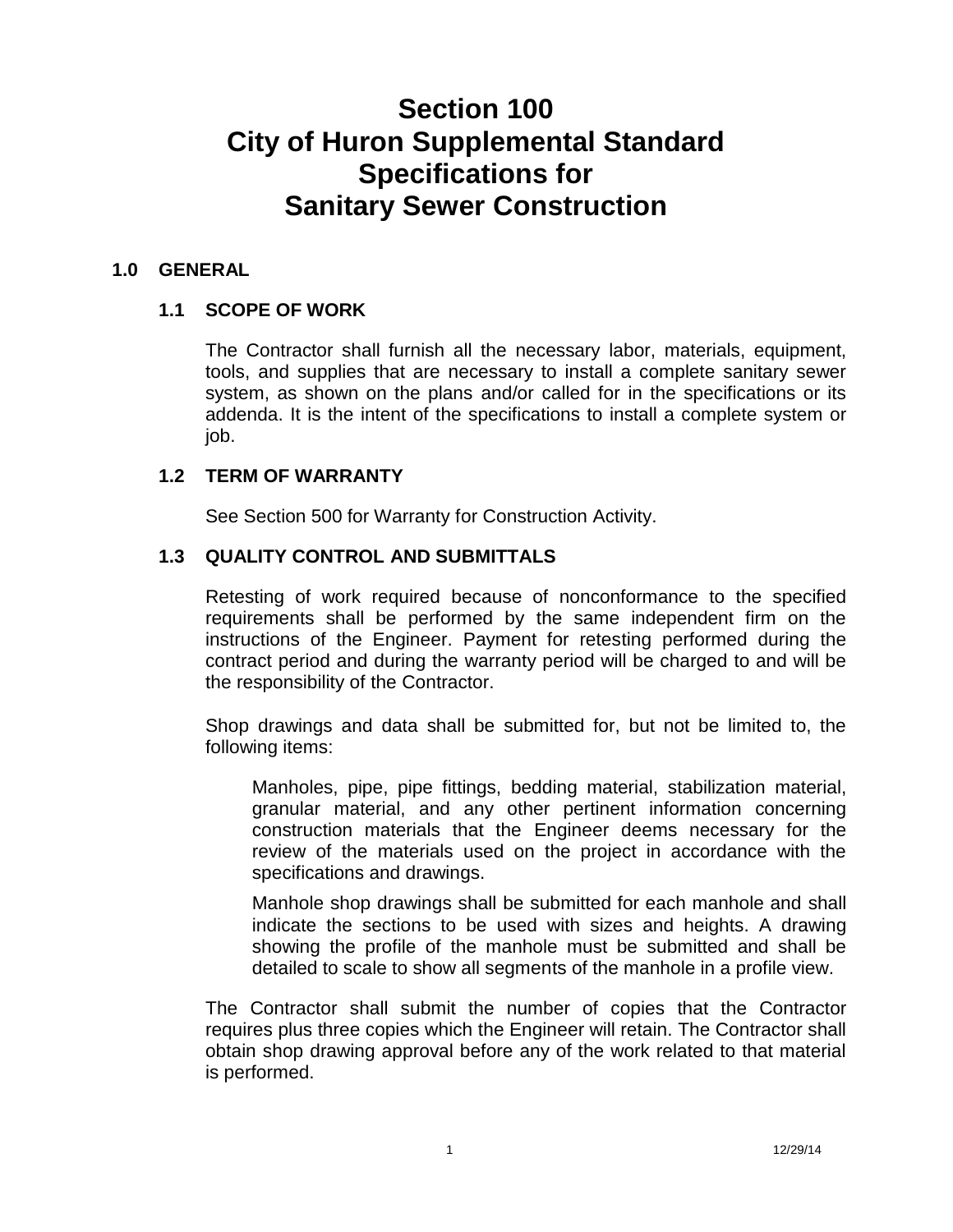The Contractor shall follow the Sanitary Sewer Backup Prevention Program established by the City at all times. The Contractor shall complete all daily checklists and the Sanitary Sewer Temporary Bypass Plan. A comprehensive Sanitary Sewer Bypass Plan shall be submitted before or at the preconstruction meeting when sewer bypassing is necessary. The Contractor shall submit the Daily Checklist for the Sanitary Sewer Backup Prevention Plan to the Engineer at the end of the day on every Friday or the end of the working week after the project site is secured and no additional work is being performed on the site. Forms for the Sanitary Sewer Backup Prevention Program are available at the Office of the City Engineer.

## **1.4 PAYMENT**

Payments to the Contractor shall be made in accordance with the General Conditions.

## **1.5 ACCEPTANCE**

Acceptance of the work shall be in accordance with the General Conditions.

## **1.6 SEWAGE LIFT STATION**

The sewage lift station specifications shall be as specified in the Special Provisions.

## **1.7 REFERENCES**

- A. ASTM A48-83—Gray Iron Castings (Class 35).
- B. ASTM A53—Standard Specification for Pipe, Steel, Black and Hot- Dipped, Zinc-Coated, Welded, and Seamless.
- C. ASTM C478—Precast Reinforced Concrete Manhole Sections and Steps.
- D. ASTM F679—Standard Specification for Poly (Vinyl Chloride) (PVC) Large Diameter Plastic Gravity Sewer Pipe and Fittings.
- E. ASTM C923—Resilient Connectors Between Reinforced Concrete Manhole Structures and Pipes.
- F. ASTM C-990—Joints for Concrete Pipe, Manholes, and Precast Box Sections Using Preformed Flexible Joint Sealants.
- G. ASTM D1248—Standard Specification for Polyethylene Plastics Extrusion Materials for Wire and Cable.
- H. ASTM D1784—Standard Specifications for Rigid Poly (Vinyl Chloride) (PVC) Compounds and Chlorinated Poly (Vinyl Chloride) (CPVC) Compounds.
- I. ASTM D1785—Polyvinyl Chloride (PVC) Plastic Pipe, Schedules 40, 80, and 120.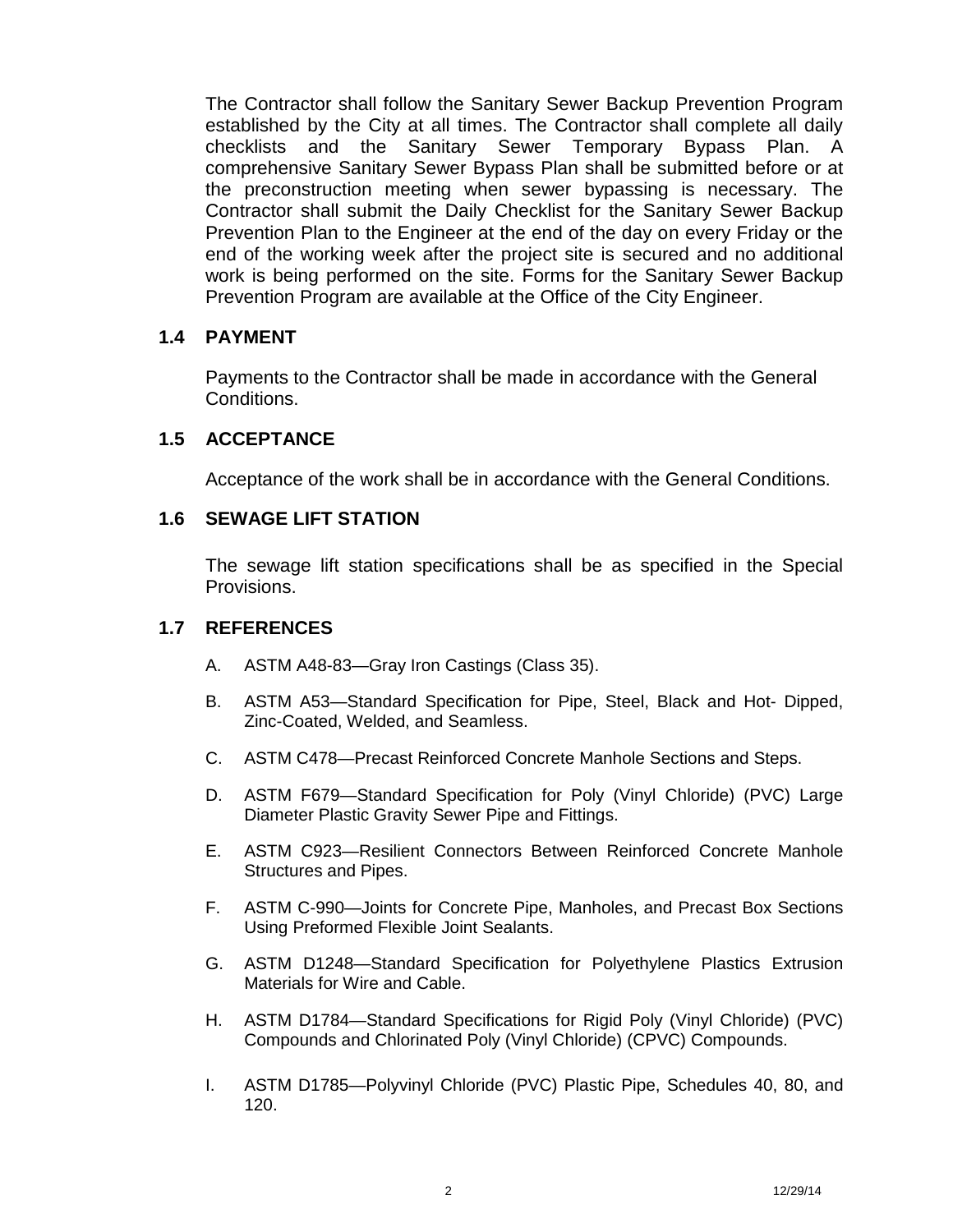- J. ASTM D2241—Standard Specification for Poly (Vinyl Chloride) (PVC) Pressure Rated Pipe (SDR Series).
- K. ANSI/ASTM D2321-Recommended Practice for Underground Installation of Flexible Thermoplastic Sewer Pipe.
- L. ASTM D2680—Standard Specification for Acrylonitrile-Butadiene-Styrene (ABS) and Poly (Vinyl Chloride) (PVC) Composite Sewer Piping.
- M. ASTM D2990 Tensile, Compressive and Flexural Creep and Creep-Rupture of Plastics.
- N. ANSI/ASTM D3034—Type PSM Polyvinyl Chloride (PVC) Sewer Pipe and Fittings.
- O. ASTM D3212—Joints for Drain and Sewer Plastic Pipes Using Flexible Elastomeric Seal.
- P. ASTM D5813 Cured in Place Thermosetting Resin Sewer Pipe.
- Q. ASTM D790 Test Methods for Flexural Properties of Un-reinforced and Reinforced Plastics and Electrical Insulating Materials.
- R. ASTM F1216 Rehabilitation of Existing Pipelines and Conduits by the Inversion and Curing of a Resin Impregnated Tube.
- S. ASTM F1743 Rehabilitation of Existing Pipelines and Conduits by Pulled-in- Place Installation of Cured-in-Place Thermosetting Resin Pipe (CIPP)
- T. ANSI/AWWA C105—Polyethylene Encasement for Ductile Iron Piping for Water and Other Liquids.
- U. ANSI/AWWA C111—Rubber Gasket Joints for Ductile Iron Pressure Pipe and Fittings.
- V. ANSI/AWWA C151—Ductile Iron Pipe, Centrifugally Cast, for Wastewater and Other Liquids.
- W. ANSI/AWWA C600—Installation of Ductile Iron Water Mains and Their Appurtenances.
- X. ANSI/AWWA C905—Standard Specification for Polyvinyl Chloride (PVC) Water Transmission Pipe (Nominal Diameters 14–36 inches).
- Y. AASHTO M-198.
- Z. Federal Specifications CRD-D-572.
- AA. Federal Specifications SS-S-210A.
- AB. Federal Specifications TT-S-001657.
- AC. South Dakota Department of Transportation Standard Specifications for Roads and Bridges.

## **2.0 MATERIALS**

## **2.1 SANITARY SEWER GRAVITY PIPE**

2.1.1 POLYVINYL CHLORIDE (PVC) Sewer Pipe and Fittings. PVC pipe 15 inches in diameter or smaller shall meet the requirements of ASTM D-3034, Type PSM, SDR 35 minimum; PVC pipe 18 inches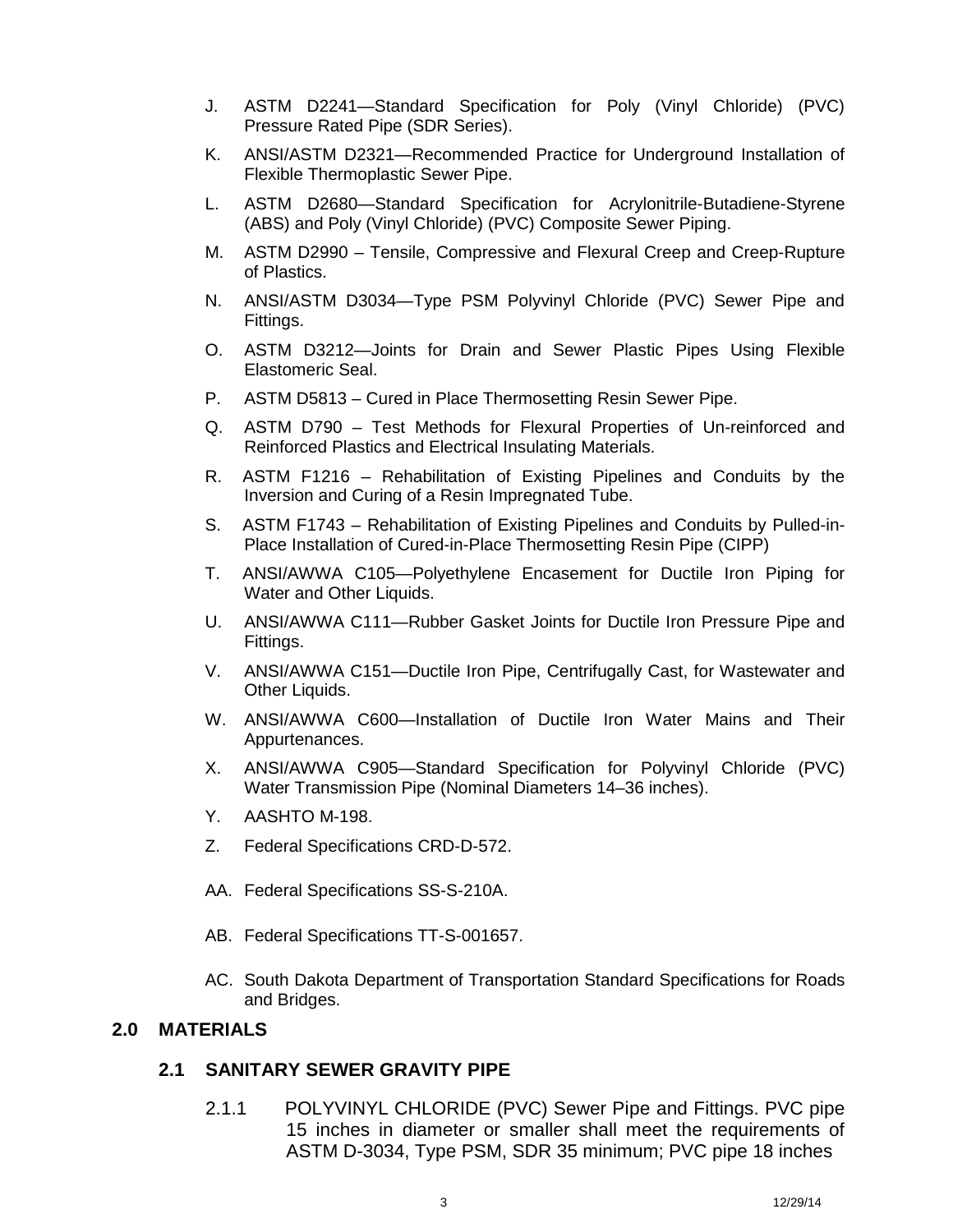through 36 inches in diameter shall meet the requirements of ASTM F-679, minimum wall thickness T-1. The pipe shall be made of PVC plastic having a cell classification of 12454-B or 12454-C or 12364-C or 13364-B.

Wyes and service line bends installed at a depth of greater than 14 feet shall be SDR 26. All other wyes shall be SDR 35 minimum.

- 2.1.2 POLYVINYL CHLORIDE (PVC) PIPE AND FITTINGS, AWWA C905, PVC pipe, 30 inches in diameter and greater, shall meet the requirements of AWWA C905, dimension ratio (DR) 32.5. All pipes shall have the same outside diameter as ductile iron pipe.
- 2.1.3 Ductile Iron Pipe and Fittings (DIP). Ductile iron pipe shall be acceptable for use on 54-inch diameter pipe and larger and as specified in the Special Provisions. Ductile iron pipe shall be push-on joint type and shall be coated on the outside with bituminous coating (minimum 1 mil thickness). The wall thickness shall be determined based on the laying condition and the depth of cover required. Ductile iron pipe shall meet the requirements of ANSI A21.51AWWA C151 standards. All ductile iron pipe shall be furnished with a fusion bonded polyethylene lining in accordance with ANSI/ASTM D1248. The lining shall have a minimum thickness of 60 mils. All ductile iron pipe shall be installed with polyethylene encasement in accordance with AWWA C105 unless otherwise directed by the City Engineer. Ductile iron pipe thickness class shall be as specified on the drawings and/or in the Special Provisions.

## **2.2 PIPE JOINT MATERIALS**

- 2.2.1 Polyvinyl Chloride (PVC) Sewer Pipe. PVC Sewer Pipe shall have a flexible elastomeric seal (O-ring or rubber sealing elastomeric gasket joint), and conform to the latest revisions of ASTM D3212. Solvent cement joints **will not** be allowed for pipe and fittings.
- 2.2.2 Polyvinyl Chloride (PVC) Pipe, AWWA C905. PVC AWWA C905 pipe joints shall conform to the same standards as PVC Sewer Pipe.
- 2.2.3 Ductile Iron Pipe. Ductile Iron Pipe joints shall be Push-On Joints conforming to AWWA C111-80 Standards. Installation procedures shall conform to AWWA C600 Standards.

## **2.3 SANITARY SEWER FORCE MAIN PIPE**

2.3.1 POLYVINYL CHLORIDE (PVC) PIPE

All pipe for sanitary sewer pressure piping (force mains) shall conform insofar as appropriate to the City of Huron Supplemental Standard Specifications for water main.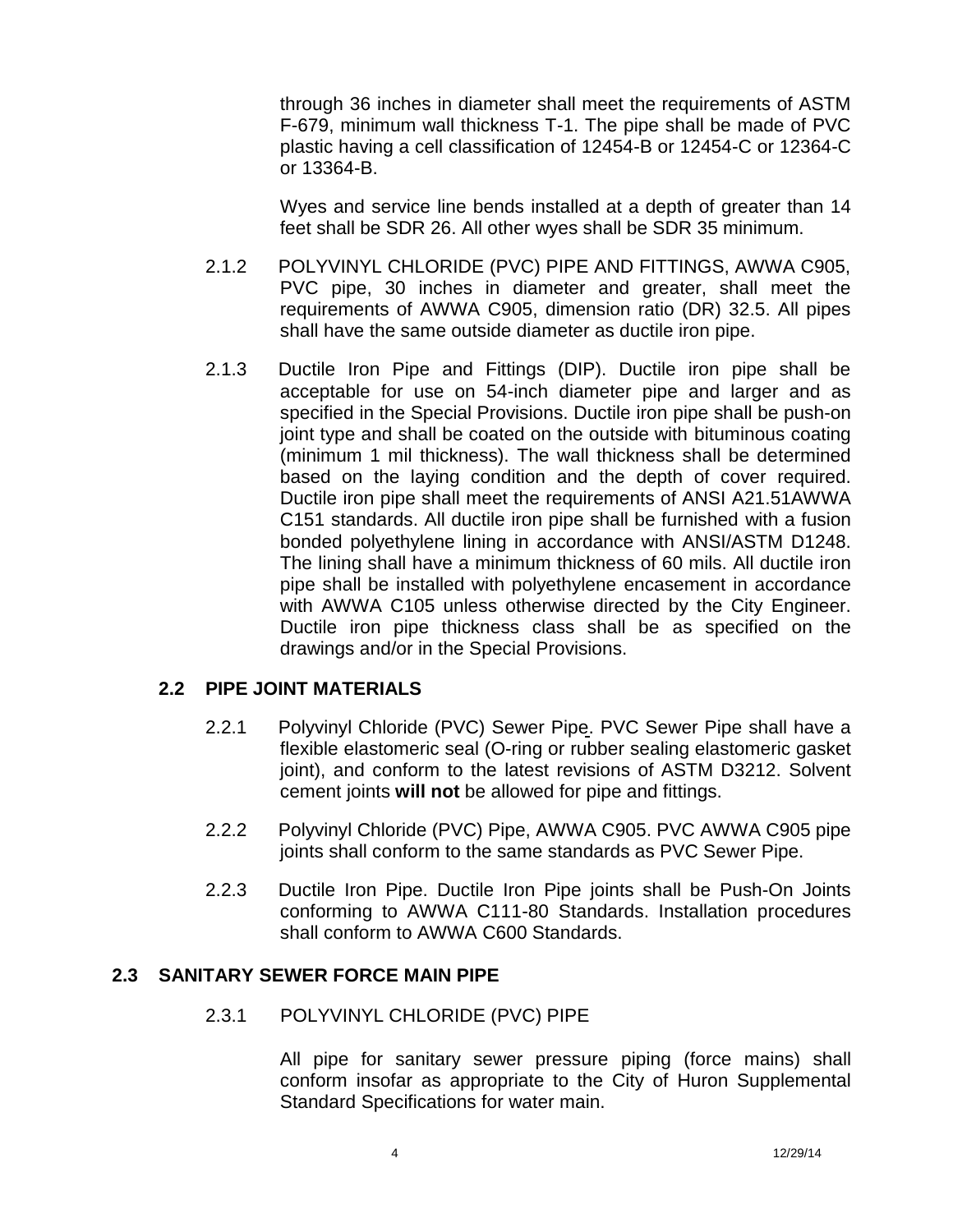#### 2.3.2 DUCTILE IRON PIPE (DIP)

All pipe for sanitary sewer pressure piping (force mains) shall conform insofar as appropriate to the City of Huron Supplemental Standard Specifications for water main.

#### **2.4 MISCELLANEOUS PIPE MATERIALS**

## 2.4.1 PIPE COUPLINGS

Clamp style couplings shall be "Power Seal Model 3541" as manufactured by Power Seal Pipeline Products Corporation, Adjustable Repair Coupling with 300 series stainless steel shear ring as manufactured by Mission Rubber Company, Inc., "Strong Back RC Series Repair Coupling," as manufactured by Fernco, Inc., or approved equal shall be used on all pipe.

All couplings shall bear the manufacturer's identifying mark and size.

Reducing couplings will not be allowed.

## 2.4.2 TAPPING SADDLES

Tapping saddles shall be the "Inserta Tee" as manufactured by Inserta Fittings Company or approved equal for use on all pipes.

#### 2.4.3 CAPS/PLUGS

PVC caps and plugs shall be the gasketed or solvent welded sewer fitting type. Caps and plugs for clay pipe shall be made using nonshrink grout placed continuously for a 1-foot distance into the pipe with a watertight mechanical plug.

#### 2.4.4 INSULATION

Type IV Styrofoam Brand—"Square Edge" as manufactured by Dow Chemical Company or approved equal shall be used for insulating sewer pipes where required. The thickness and dimensions shall be specified on the drawings or in the Special Provisions.

Approved equal products from other manufacturer's shall be Extruded Polystyrene Board Insulation formed from polystyrene base resin by an extrusion process using hydro chlorofluorocarbons as blowing agent to comply with ASTM C578, Type IV, with 1.60 lb/cu ft minimum density and a compressive strength of 25 lb/sq in as specified in ASTM D1622 and ASTM D1621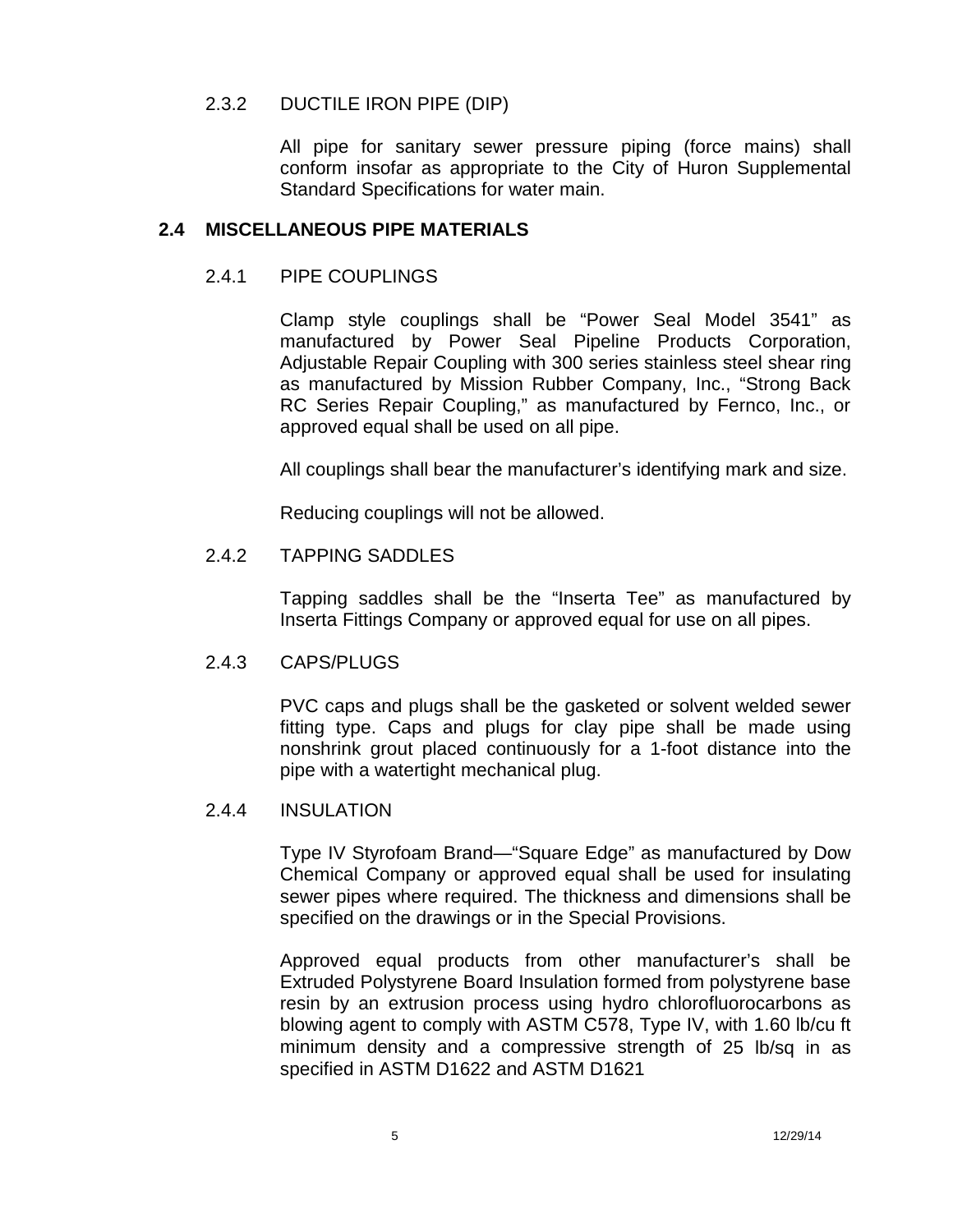respectively. The maximum thermal conductivity of the insulation shall conform with ASTM C518, C177, and C578. The maximum water absorption percentage by volume shall be 1 percent in accordance with ASTM D2842. The range of water vapor permeance shall be 0.4 to 1.0 perm in accordance with ASTM E96.

## 2.4.5 SANITARY SEWER SERVICE WYES

Refer to Section 2.1 for material type. Wyes with the same main line and branch line diameter will not be allowed (example: 4x4, 6x6, 8x8, etc.).

## 2.4.6 SANITARY SEWER FORCE MAIN TRACER WIRE AND TERMINAL BOXES

Force main tracer wire shall be in accordance with the supplemental specifications for Water Main Tracer Wire. The force main tracer wire shall also conform to the Standard Plate for sanitary sewer force main tracer wire. The tracer wire color shall be green. The tracer wire shall be 10 AWG, solid-strand, soft-drawn copper per ASTM B-3. The tracer wire terminal boxes shall be placed at no more than 1,000 feet apart from one another or as specified on the drawings.

## **2.5 MANHOLE MATERIALS**

2.5.1 Precast Manholes. Precast concrete manholes shall conform to ASTM Designation C478 with all current revisions. The inside diameter shall be 48 inches unless otherwise stated in the plans or Special Provisions. Manholes are to have a minimum diameter of 60 inches when either the influent or effluent pipes are 18 inches and greater. The wall thickness shall be a minimum of 5 inches with one cage reinforcing with a minimum of 0.12 square inches of reinforcement per lineal foot of wall. The upper section of the manhole shall be a special precast cone made expressly for this purpose providing a 24-inch diameter opening at the top. The cone section shall be concentric and shall not be eccentric (offset). All manholes shall be constructed **without** steps or ladders. Upon request from the City, the Contractor and/or supplier shall supply the City with a test report from an independent testing laboratory showing compliance with this specification.

> O-ring gaskets, "Tylox Super Seal" gasket as manufactured by Hamilton Kent, or continuous butyl rubber rope gasket shall be provided for constructing watertight manhole joints. The butyl rubber rope gasket shall conform to or exceed all requirements of Federal Specification SS-S-210A and AASHTO M-198.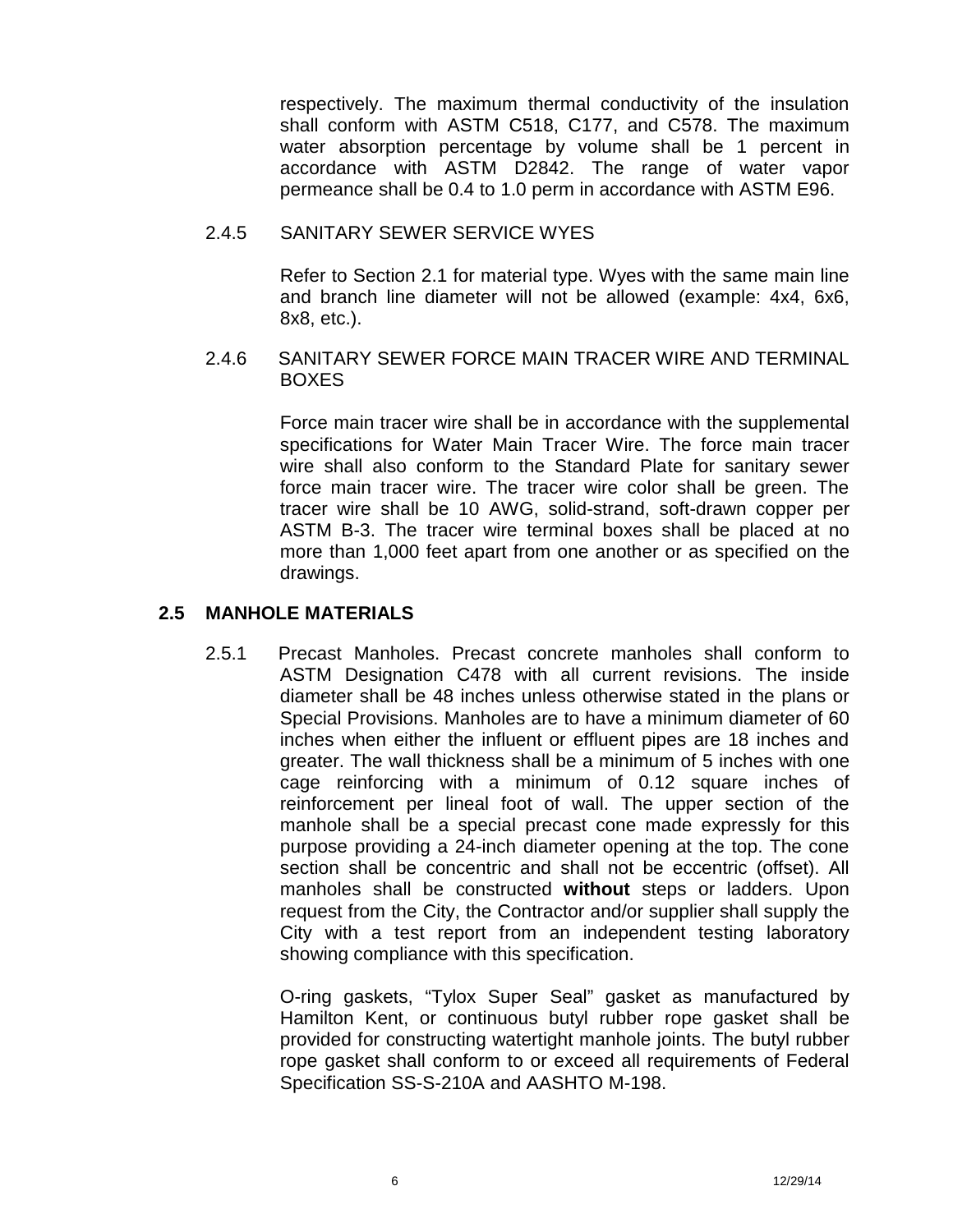Lift holes shall not extend through the manhole walls on 48-inch diameter manholes. Lift holes shall be filled with nonshrink grout. Nonshrink grout shall conform to the following requirements:

Premixed compound consisting of no-metallic aggregate, cement, water reducing, and plasticizing agents; capable of developing minimum compressive strength of 2,400 psi in 48 hours and 7,000 psi in 28 days. Approved manufacturers are:

"Supreme Grout" – by Hanson Pipe and Products "Crystex" – by L & M Construction Chemicals "588 Non-Metallic, Nonshrink Grout" – by W.R. Meadows "Master Flow 713" – by Master Builders "Songrout" – by Sonneborn "Five Star Grout" – U.S. Grout Corp. or approved equal.

On manholes where the lift holes extend through the wall sections, a lift hole plug as manufactured by Press Seal Corporation or approved equal and nonshrink grout shall be installed at each lift hole.

2.5.2 Cast-in-Place Manholes. Concrete used for poured manhole bases, pipe cradles, or other monolithically poured structures shall conform to the requirements of Class M6 Section 462 of the "Standard Specifications for Roads and Bridges of the South Dakota Department of Transportation." Water stops for the manhole base and wall sections shall conform to the following requirements:

> Polyvinyl Chloride: Federal Specifications CRD-D-572 W.R. Meadows Inc.; B.F. Goodrich Company; Progress Unlimited or approved equal.

- a. Construction joints—Use flat profile mechanical ribbed ends 7 inches wide, 5/16-inch minimum thickness.
- b. Expansion joints—Use split center bulb with mechanical ribbed ends 9 inches wide, 1/2-inch minimum thickness.
- c. Use on all new pours.
- 2.5.3 Reinforcement. Reinforcement bars for manholes shall be structural grade, manufactured by the open hearth process from new billets. All bars shall be deformed and Grade 60.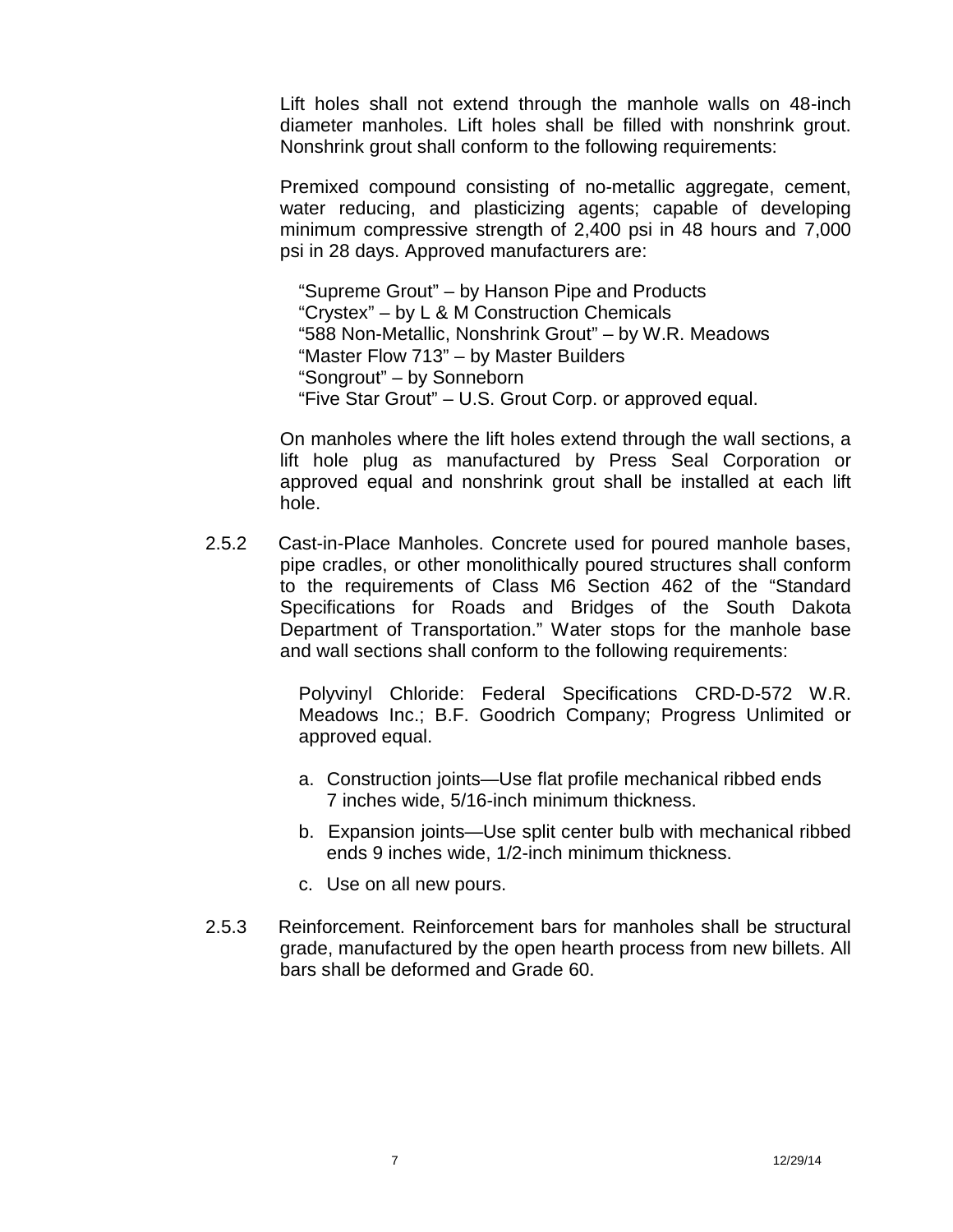#### 2.5.4 Manhole Liners

2.5.4.1 General

HDPE manhole liners shall be used on all sanitary sewer manholes with 10-inch diameter or greater pipes. PVC T-Lock liner will be allowed on some structures where it is determined by the Engineer to be acceptable. Specifications for the PVC T-Lock liner shall be supplied for each individual project. The manhole liner specifications shall apply to PVC T-Lock liner where applicable when specified.

Manhole liners shall be "GSE Studliner" as manufactured by GSE Lining Technologies, Inc., "AGRU Sure-Grip" as manufactured by AGRU America or approved equal.

The manhole liner specified in this section shall be furnished by a manufacturer who is fully experienced, reputable, and qualified in the manufacturing of the materials and who has in their employ a full-time field service representative with at least five years field experience. The manhole liner shall be designed, constructed, and installed using techniques recommended by the manufacturer.

The manufacturer of the lining shall attest to the successful use of its product as a lining for sewer pipes, manholes or pump stations in sewage conditions, or other chemical environments recognized as corrosive or otherwise detrimental to concrete.

#### 2.5.4.2 Materials and Dimensions

The material used in the embedment liner and in all welding strips shall be a made from 97–98 percent virgin high-density polyethylene and 2–3 percent carbon black or pigmentation for the purpose of an otherwise specified color. Plasticizers shall not be added to the resin formulation. The material color shall be yellow, white, or off-white. Dark colors will not be acceptable.

Embedment sheets for field installation shall be produced in rolls that are a minimum of 6.5 feet (2 m) in width with 2.0 mm thickness for precast concrete pipe and manholes.

Locking studs of the same material as that of the liner shall be integrally extruded with the sheet and have a minimum height of 0.40 inches (10 mm). The maximum distance between studs shall be 2.127 inches. A minimum of 39 studs per square foot shall be installed on the liner.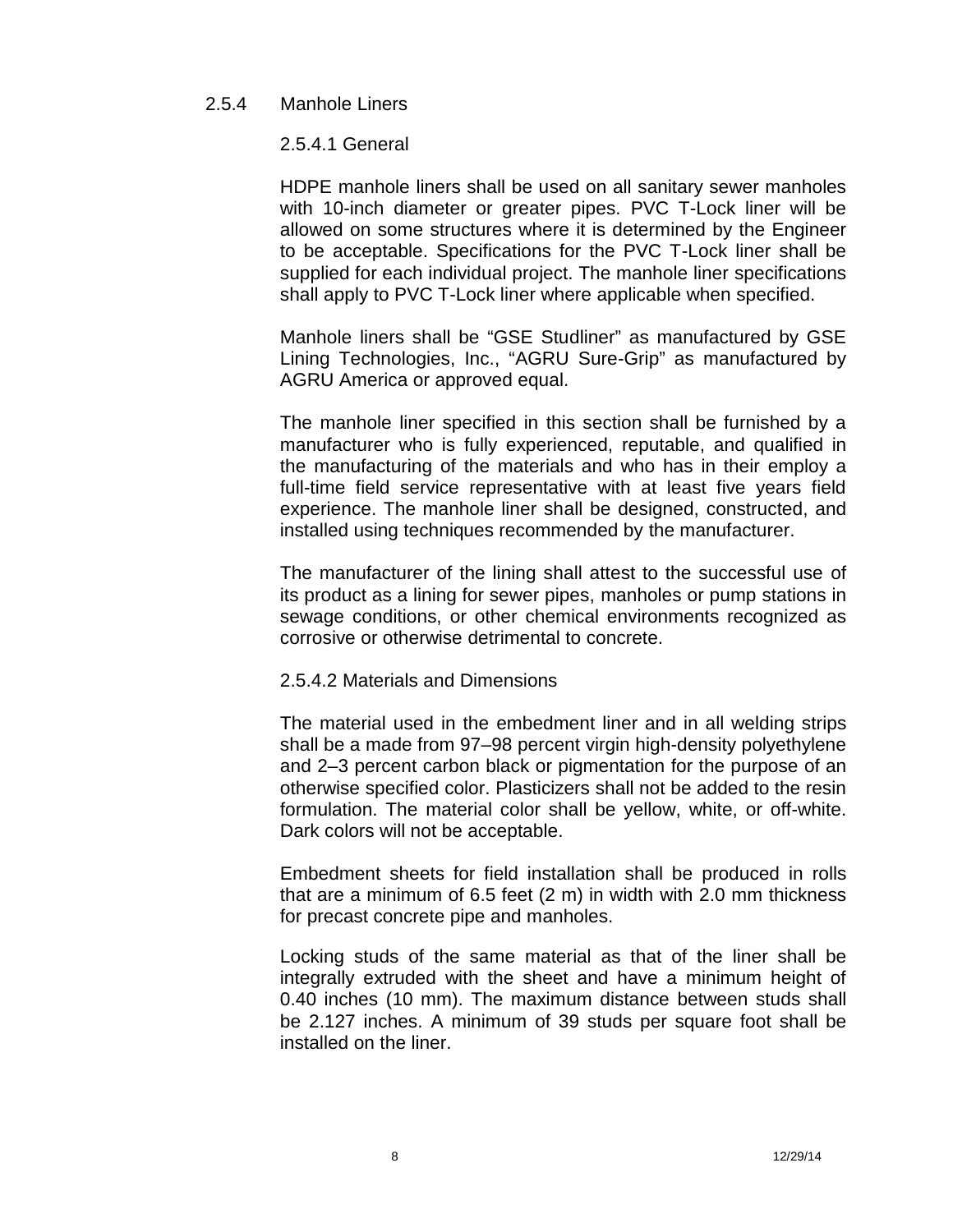## 2.5.4.3 LINER PHYSICAL PROPERTIES

All plastic embedment sheets and welding strips shall have the following physical properties when tested in accordance with the following table.

| <b>Nominal Properties for Manhole Liner</b>                |                        |               |  |
|------------------------------------------------------------|------------------------|---------------|--|
| <b>Property</b>                                            | <b>Test Method</b>     | <b>Value</b>  |  |
| Thickness (Min)                                            | ASTM D 751             | $+/- 10%$     |  |
| Density $g/cm3$ (Min)                                      | DIN 53479 / ASTM D 792 | 0.94          |  |
| <b>Tensile Properties</b>                                  | DIN 53455 / ASTM D 638 |               |  |
| Tensile Strength at Yield, lb/in <sup>2</sup> (Min)        |                        | 2,200         |  |
| Tensile Elongation at Break, % (Min)                       |                        | 600           |  |
| Tensile Strength at Break, lb/in <sup>2</sup> (Min)        |                        | 3,600         |  |
| Carbon Black Content % (Max)                               | <b>ASTM D 1603</b>     | $2 - 3$       |  |
| Dimensional Stability, %                                   | <b>DIN 53515</b>       | $+/-2$        |  |
| Linear Coefficient, in/in/°C                               | ASTM D 696             | $1.2x10 - 4$  |  |
| <b>Service Temperature</b><br>Stud Pull Out Strength (Min) |                        | -70 to 176 °F |  |
|                                                            |                        | $>4,300$ psf  |  |

Embedment sheets and welding strips shall be free of cracks, cleavages, or other defects adversely affecting the protective characteristics of the material. The Engineer may reject any materials which may be defective.

Liner shall have demonstrated good chemical resistance via testing in accordance with EPA 9090.

Weld strips shall have good impact resistance, be flexible, and have an elongation sufficient to bridge up to 0.5-inch settling cracks, which may occur in the manhole/pipe or in the joint after installation without damage to the strip. The lining shall be repairable at any time after installation in pipe, manholes, or structures by methods approved and recommended by the manufacturer.

## 2.5.4.4 SUPPLY OF MATERIAL

Manhole/pipe embedment sheets shall be supplied as pipe size sheets or tubes fabricated by shop welding the basic size sheets together. For tank containment structures, either roll goods or prefabricated panels shall be supplied. Shop welds shall be made by a butt weld and fusing the sheets together by a thermal process such as an extrusion weld, fusion weld, or equal so as to produce continuous welded seams. Specimens taken from shop welded seams shall show no cracks or separations and shall be tested in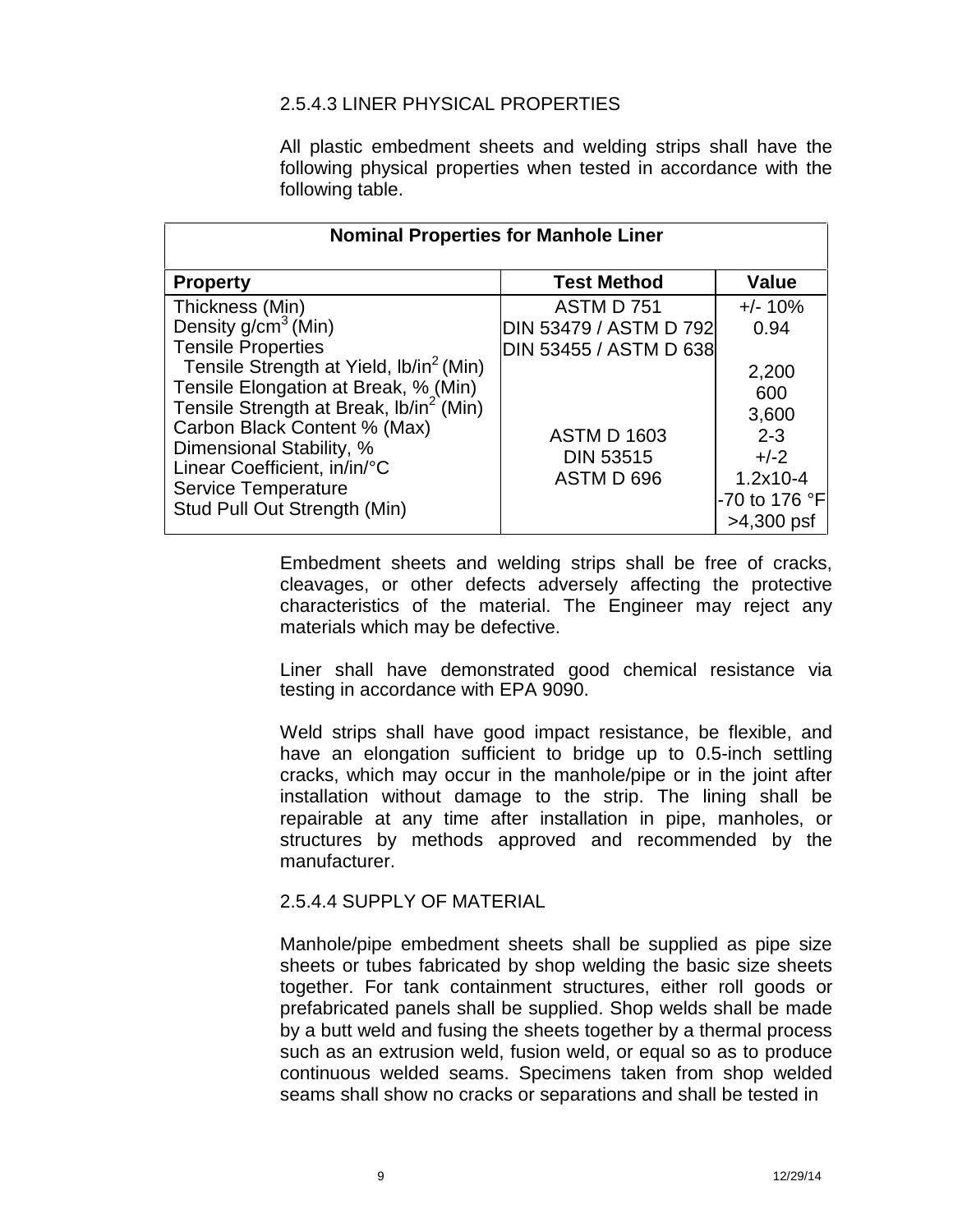tension. Each specimen shall withstand a minimum shear strength of 60 percent of parent tensile yield strength.

During installation of the embedment sheet onto the forms, there shall be no cuts made within the liner for purposes such as strapping of sheet. If straps are utilized they shall be placed so that the straps are positioned between embedment studs. Sheets may be supplied in prefabricated, pipe sized tubular shaped sheets, ready to install onto the inner form, or roll goods having specified dimensions listed in the Materials and Dimensions section.

Joint strips for pipe seaming shall be approximately 4 inches wide with a minimum width of 3.75 inches. Thickness of joint strips shall be 3.0 mm.

HDPE plastic adjusting rings shall be used on all lined manholes where necessary. Concrete adjusting rings will not be allowed unless otherwise specified.

- 2.5.5 Bench and Inverts. All manhole bench and inverts shall be preformed at the manufacture. Hand forming of manhole bench and inverts will not be allowed on new manholes, except as approved by the City Engineer. Bench and inverts shall be polyethylene preformed invert as manufactured by Royal Environmental Systems or approved equal. Bench and inverts may also be formed by using a bench and invert forming system as manufactured by Press Seal, A-Lok or approved equal.
- 2.5.6 Manhole Castings. All frame and covers shall be constructed with gray iron having a tensile strength of not less than 35,000 pounds per square inch. The frame and covers shall conform to ASTM A48, Class 35B. The castings shall be heavy-duty type, designed for

H20 loading conditions. The castings shall be free from cracks, blowholes, porosity, shrinkage distortion, or other imperfections. They shall be true to pattern and free from warpage. The frame and covers shall fit together in a satisfactory manner. Machined bearing surfaces shall be provided to prevent rocking and rattling. All covers shall be supplied with concealed pick holes as specified in the standard plates. All covers shall be letter marked "SANITARY SEWER."

All covers shall be supplied with self-sealing type "T" gaskets as manufactured by Neenah Foundry Company or approved equal. The covers shall be delivered from the manufacturer with preinstalled glued-in gaskets. The gasket shall be installed in a machined groove and be continuous around the perimeter. The gasket material shall be oil resistant Nitrile (60 DURO) glued in the groove, and have a maximum swell of 90 percent when tested in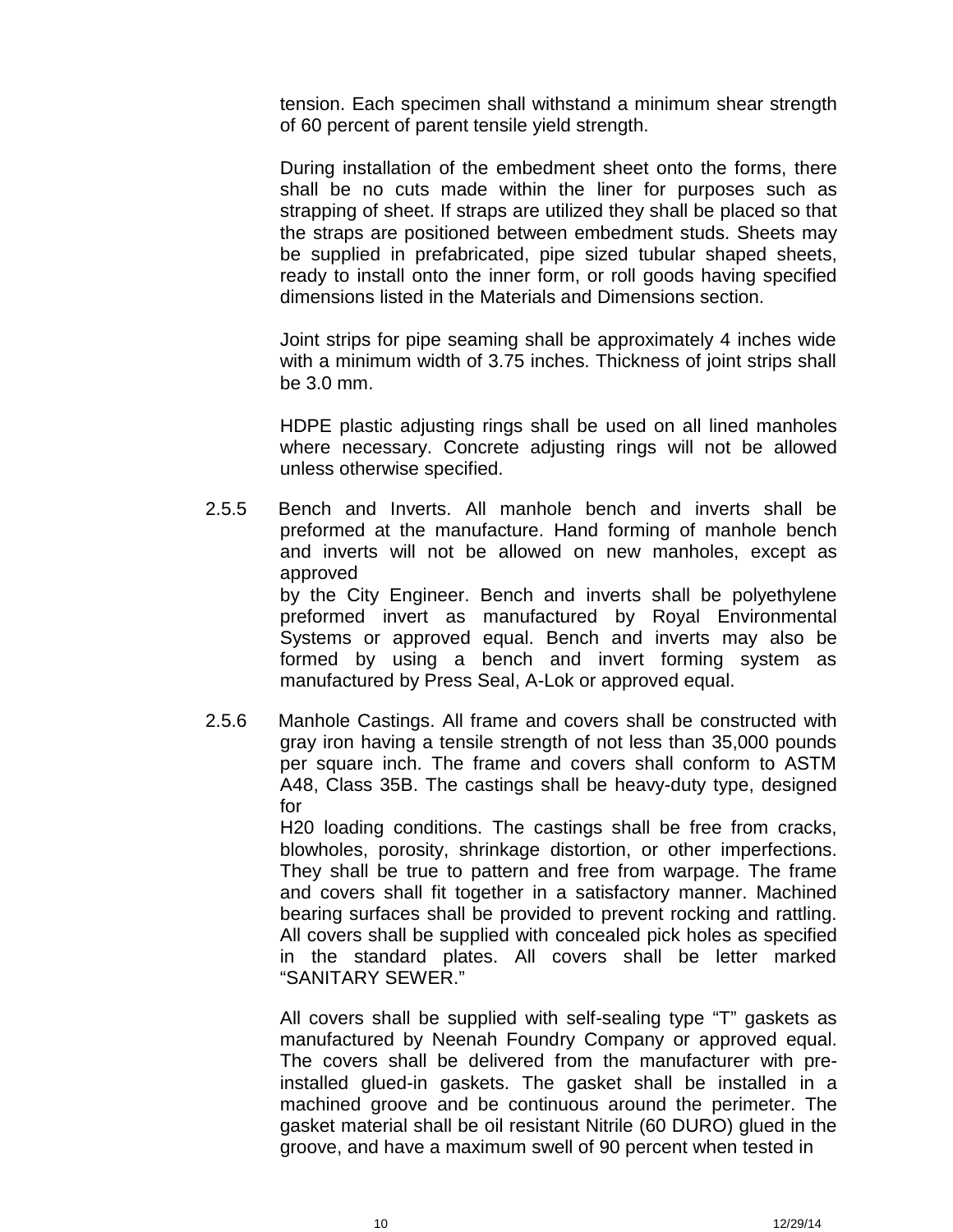accordance with ASTM D471 using ASTM No. 3 oil. The glue shall be Lock-rite Black Max as manufactured by 3M Products.

Manhole frame and covers shall be installed in accordance with the standard plates or as specified. Neenah R1772 manhole frame and covers shall be installed at all manholes unless otherwise specified. Neenah R1713 manhole frame and covers shall be installed where manholes are located into concrete pavement thicker than 6 inches. Neenah R1712 bolt-down-type manhole frame and covers shall be installed in specified areas outside of the street ROW which are in areas without hard surfacing. Neenah R1916C bolt-down-type manhole frame and covers shall be installed in specified areas outside of the street ROW which are in areas with hard surfacing.

Covers and frames shall be dimensioned as follows:

Neenah R1772 as manufactured by Neenah Foundry Company or approved equal. The cover diameter  $= 22$  3/4 inches, cover height = 1 3/4 inches, frame height = 7 inches.

Other frame and covers that are acceptable, but shall only be installed where specified and in specific conditions are:

Neenah R1713 as manufactured by Neenah Foundry or approved equal. The cover and frame shall be dimensioned as follows: 22  $3/4$  inches, cover height = 1  $3/4$  inches, frame height  $= 9$  inches.

Neenah R1712 (with bolt-down cover plate) as manufactured by Neenah Foundry or approved equal. The cover and frame shall be dimensioned as follows: 22  $3/4$  inches, cover height = 1 3/4 inches, frame height = 9 inches. See Standard Plates for bolt-down cover plate dimensions.

Neenah R1916C bolt-down type as manufactured by Neenah Foundry or approved equal dimensions shown on Standard Plates.

## 2.5.7 Manhole Adjusting Rings

2.5.7.1 Materials for Concrete Adjusting Rings

Bricks, blocks, or shimming devices will not be allowed for use in adjusting manholes.

Adjusting rings: Concrete adjusting rings shall be in accordance with ASTM C478. The inside diameter of the ring shall be 24 inches.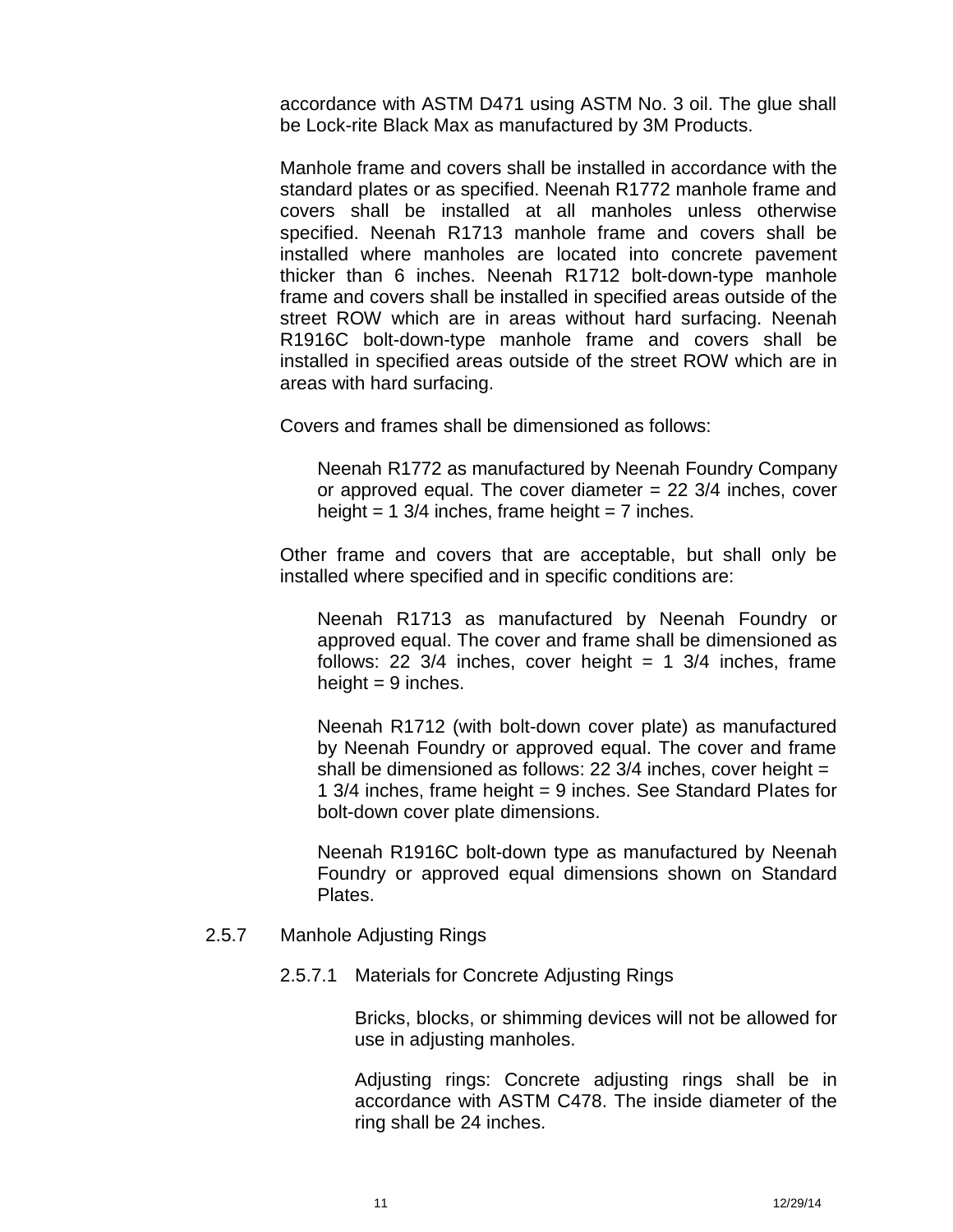Mortar: Mortar shall be Standard Portland Cement Type I, hydrated lime, and clean, sharp, well-graded sand, free from foreign materials. The minimum design compressive strength shall be no less than 4,000 psi.

2.5.7.2 Materials for Plastic Adjusting Rings

Sealant: Butyl Rubber Sealant in trowelable form shall be used. EZ-STIK #3 as manufactured by Pre-seal Gasket Corporation or approved equal. The material must meet or exceed the requirements of Federal Specification TT- S-001657, ASTM C-990 and AASHTO M-198.

Plastic Adjusting rings: The adjusting rings shall be injection molded HDPE as manufactured by Ladtech, Inc. or approved equal. The adjusting rings shall be manufactured from polyethylene plastic as identified in ASTM D-1248 (Standard Specification for Polyethylene Plastic Molding and Extrusion Materials). Material properties shall be tested and qualified for usage in accordance with the ASTM Test Methods referenced in ASTM D-1248. The plastic adjusting rings shall be manufactured utilizing the injection molding process as defined by SPE (Society of Plastic Engineers). The adjusting rings shall be tested to assure compliance with impact and loading requirements in accordance with the AASHTO Standard Specification for Highway Bridges. The adjusting rings shall meet and exceed the static load requirements of ASSHTO highway Bridge SpecificationHS-25 (21,280 lbs). The rings must withstand 1,000,000 plus full load cycles of 10 seconds or less duration. The rings must perform without failure to a minimum of 150 percent of these load values. The adjusting rings shall be sized to conform to the standard 24-inch manhole opening.

2.5.8 Manhole Boots

Manhole boots for connecting pipes to the manholes shall be a watertight flexible connection meeting the requirements of ASTM C923. The rubber boots shall be supplied with two stainless steel clamps for attaching the boot to the pipe. A stainless steel "power sleeve" shall be supplied for connecting the boot to the manhole. The boots shall be type PSX as manufactured by Press Seal Corporation or approved equal.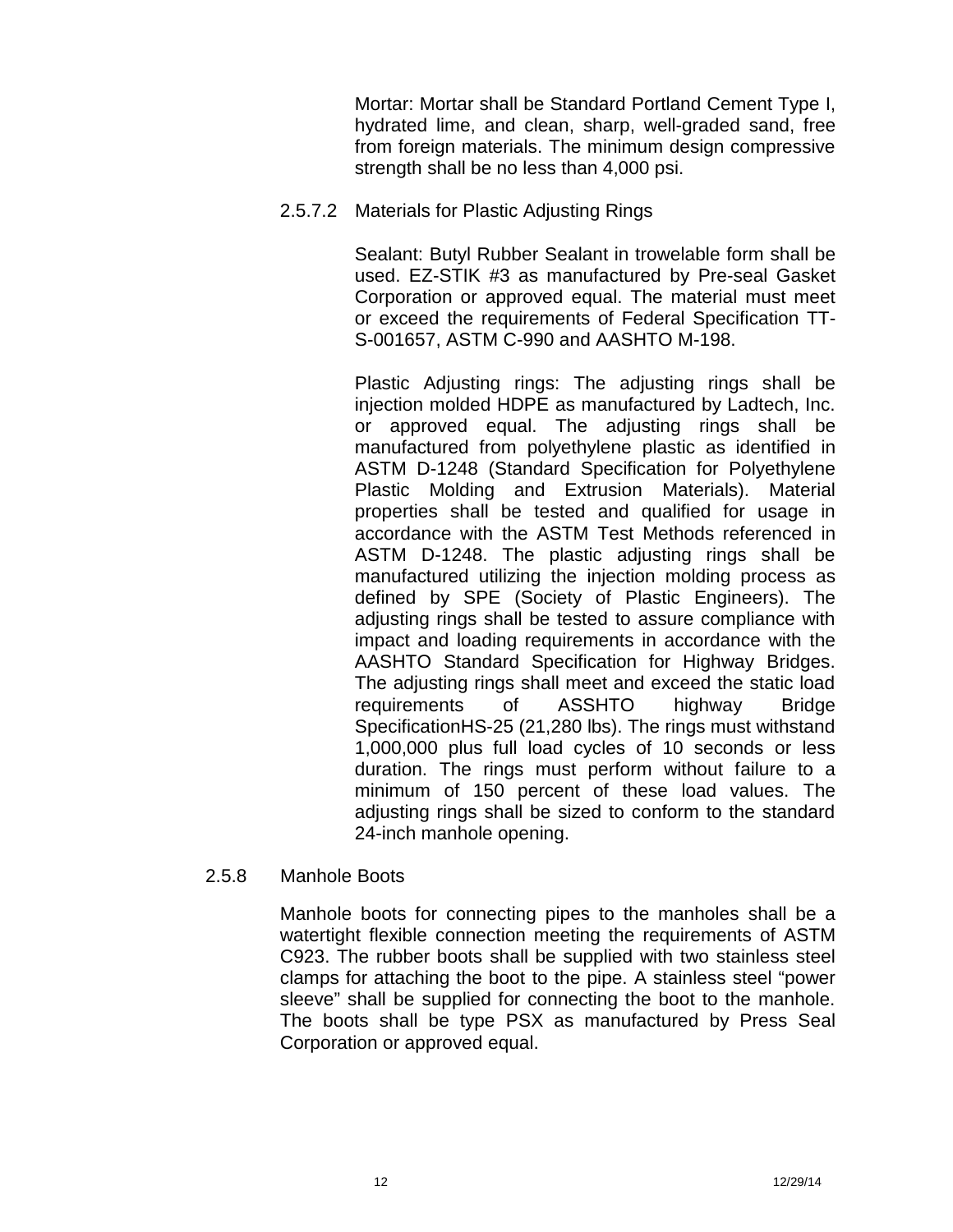## 2.5.9 Manhole External Frame Seal

Manhole external frame seals shall be Wrapid Seal as manufactured by CANUSA-CPS, Infi-shield Uni-Band as manufactured by Sealing Systems Inc., I/I Barrier by Strike Products, and Internal/External Frame Seal as manufactured by Adaptor Inc., or approved equal. Infi-Sheild manhole external frame seals manufactured by Sealing Systems will only be allowed in street pavement areas. The seal (for the Sealing Systems, Inc. product) shall be a continuous band made of high quality EPDM (Ethylene Propylene Diene Monomer) rubber with a minimum thickness of 60 mils. Each unit shall have a 2-inch-wide mastic strip on the top and bottom of the band. The mastic shall be nonhardening butyl rubber sealant with a minimum thickness of 3/16 inch and shall seal to the cone/top of the manhole section and over the flange of the casting.

2.5.10 Drop Manholes

The "Reliner Inside Drop System" as manufactured by Duran, Inc. or approved equal shall be used for all drop manhole connections with an incoming pipe size of 12 inches or less. For all incoming pipes that are greater than 12 inches, which require drop manhole sections, a pipe section shall be used to construct the drop manhole section. See the Standard Plates for details.

Clamping brackets: The clamping brackets shall be stainless steel "Reliner" adjustable clamping brackets with stainless steel fasteners as Manufactured by Duran, Inc. or approved equal as shown in the Standard Plates.

Pipe and fittings: PVC.

Couplings: Fernco rubber coupling or approved equal for the drop manhole assembly.

#### 2.5.11 Manhole Markers

Two types of manholes markers shall be used were indicated.

Type 1 manhole markers shall be circular dome-type with a minimum of 3" in diameter, composed of polymer materials, UV protected, guaranteed not to fade, chip, or peel, and have an anchor bar included. The post and marker shall remain impactresistant in temperatures of -20°F to 140°F and capable of vehicle impacts up to 35 mph. The main post shall be 96" in length. The main post color shall be white and the dome section green. The graphics shall consist of a solvent-based ink that is abrasive and UV-resistant. The graphics shall be placed on the dome section and shall have a minimum graphics area of 14" by 8". The markers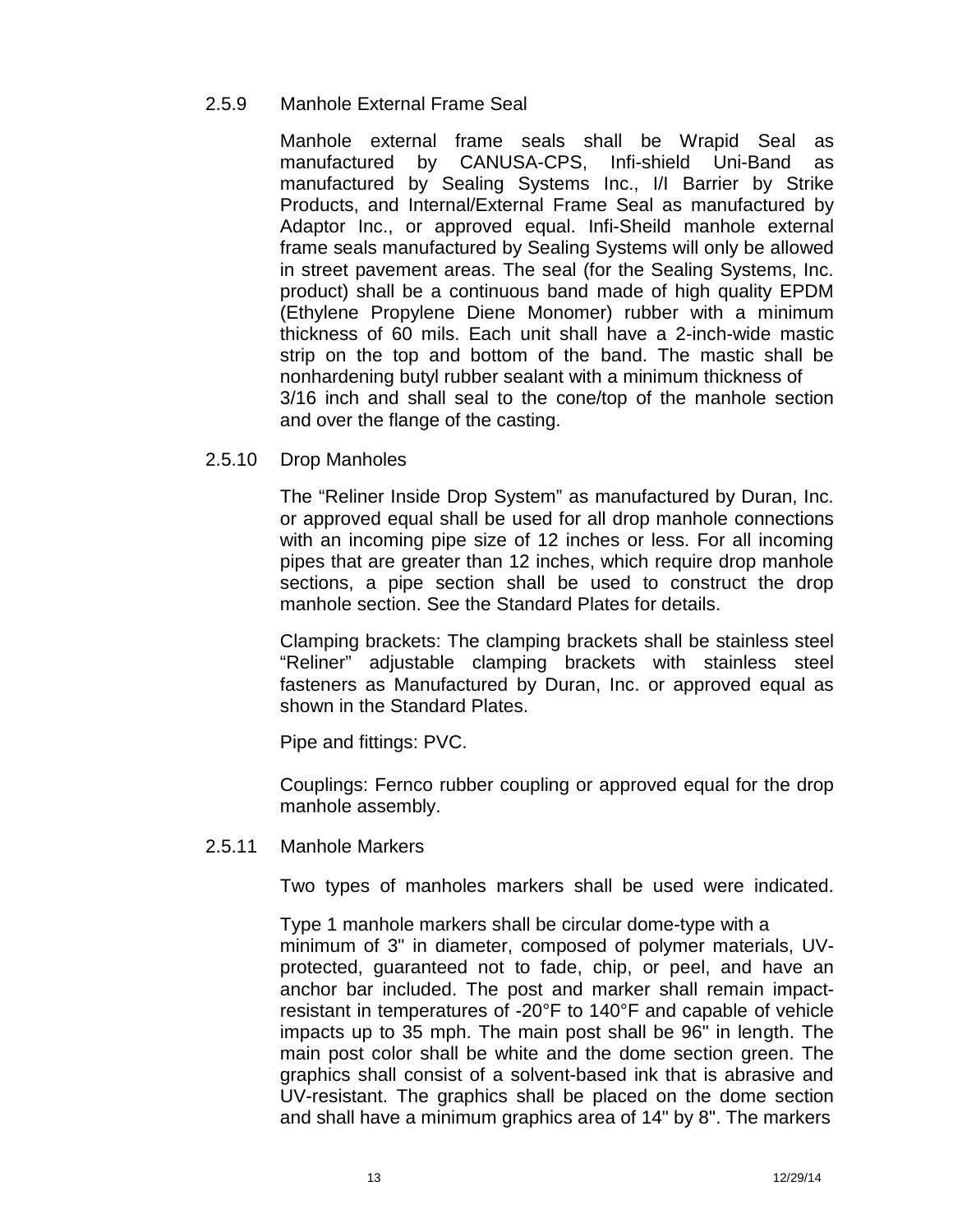shall be labeled "CAUTION SANITARY SEWER PIPELINE/ MANHOLE CALL BEFORE DIGGING." The Type 1 manhole markers shall be dome-type Linemarker markers as manufactured by Carsonite, Pro-Mark markers as manufactured by Pro-Mark Utility Supply, Inc., or equal.

Type 2 manhole markers shall be in accordance with the SDDOT standard specifications and the standard plates. Type 2 manhole markers shall be used in all interstate and highway ditch right-of way areas and where specified. Type 1 manhole markers shall be used in all other installations.

2.5.12 Manhole Construction Plate Marker

Manhole construction plate markers shall be constructed in accordance with the Standard Plates detail. The manhole construction plate marker shall be constructed using "Flex-Guide 300 Series" delineator post and base as manufactured by Davidson

Traffic Control Products or approved equal.

## **2.6 BEDDING MATERIAL**

The bedding material for all sanitary sewer pipes shall be 1/4 inch to 3/4 inch clean angular, crushed rock with the following gradation requirements:

95 percent passing 3/4 inch sieve 95 percent retained in the No. 4 sieve and well graded.

## **2.7 TRENCH STABILIZATION MATERIAL**

The trench stabilization for all sanitary sewer trenches where necessary shall be  $\frac{3}{4}$  inch to 4 inches crushed angular, well graded material. Larger material may be used if necessary and required to stabilize the bottom of the trench.

## **2.8 GEOTEXTILE FABRIC**

Geotextile fabric shall be as specified in the Special Provisions.

## **2.9 GRANULAR MATERIAL**

Granular material shall be "well graded subbase material" in accordance with the Standard Specifications (SDDOT Standard Specifications for Roads and Bridges). Sand may be used if approved by the Engineer.

## **2.10 K-CRETE**

K-Crete shall be a controlled low strength concrete that is highly flowable without segregation.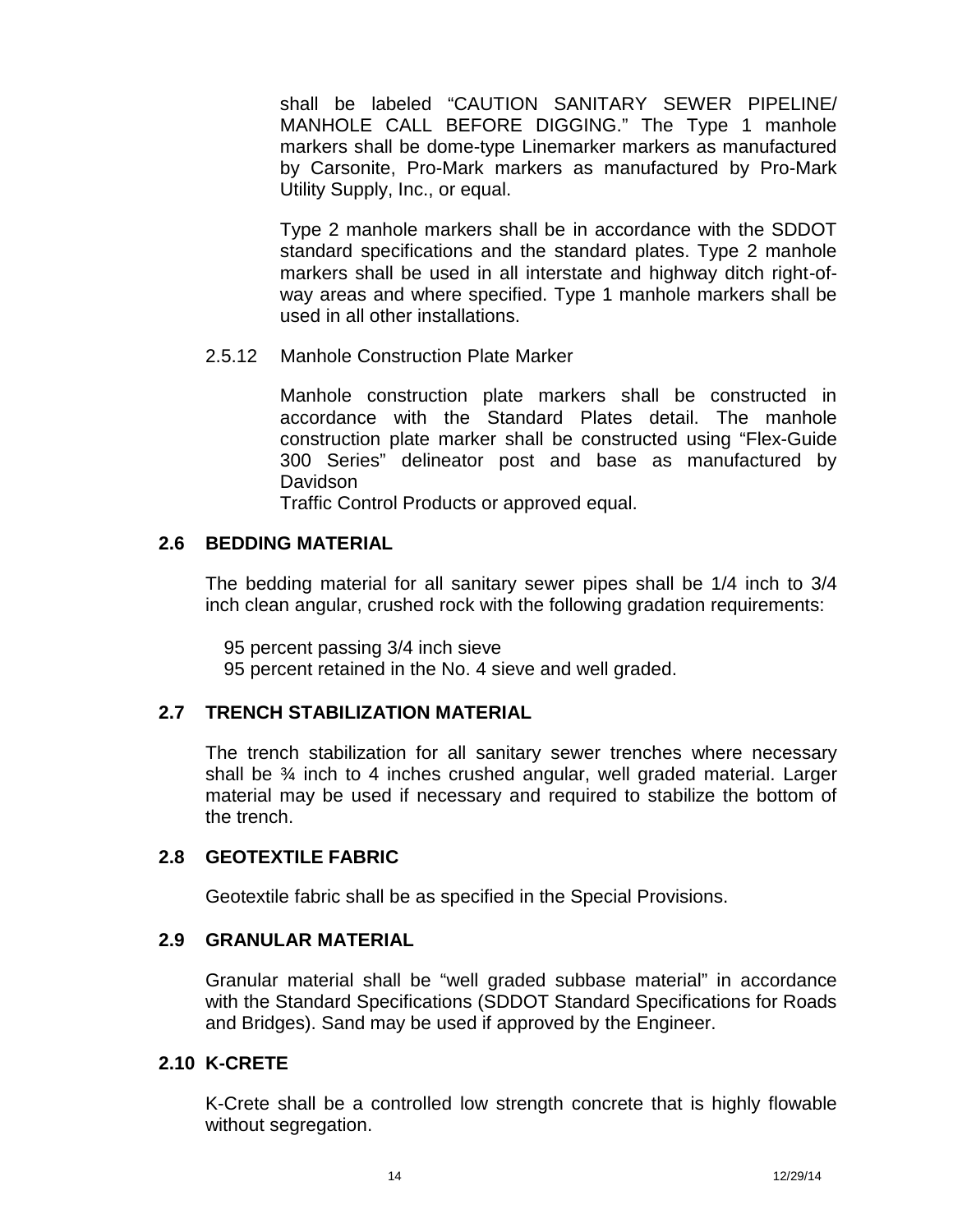## **2.11 CASING PIPE AND BORING MATERIALS**

- 2.11.1 Casing Pipe: Steel seamless casing pipe, Grade B ASTM A53. With joints butt welded around the entire pipe. Wall thickness shall be designed and specified with each individual project.
- 2.11.2 Casing Spacers: Shall be as specified on the Standard Plates.
- 2.11.3 End Seals: Shall be as specified on the Standard Plates.
- 2.11.4 Carrier pipe: Shall be as specified in the Supplemental Standard Specifications, Special Provisions, or drawings.

## **2.12 SANITARY SEWER SERVICE LINES**

2.12.1 GENERAL

Pipe: Refer to Section 2.1 for material type. Pipe: Schedule 40 PVC, for cleanouts.

2.12.2 SANITARY SEWER SERVICE BENDS

Refer to Section 2.1 for material type. Bends greater than 45 degrees will not be allowed.

2.12.3 SANITARY SEWER SERVICE CLEANOUTS

2.12.3.1 PIPE

Pipe: Schedule 40 PVC.

## 2.12.3.2 PROTECTIVE CAP AND COVER

Cover: Neenah R1976 or approved equal. The cover shall be labeled "SEWER."

See Standard Plates for details.

## 2.12.4 SANITARY SEWER SERVICE PIPE COUPLINGS

The clamp style coupling shall be "Power Seal Model 3541" as manufactured by Power Seal Pipeline Products Corporation, Adjustable Repair Coupling with 300 series stainless steel shear ring as manufactured by Mission Rubber Company, Inc., "Strong Back RC Series Repair Coupling" as manufactured by Fernco, Inc., or approved equal will be allowed for sewer services.

All couplings shall bear the manufacturer's identifying mark and size.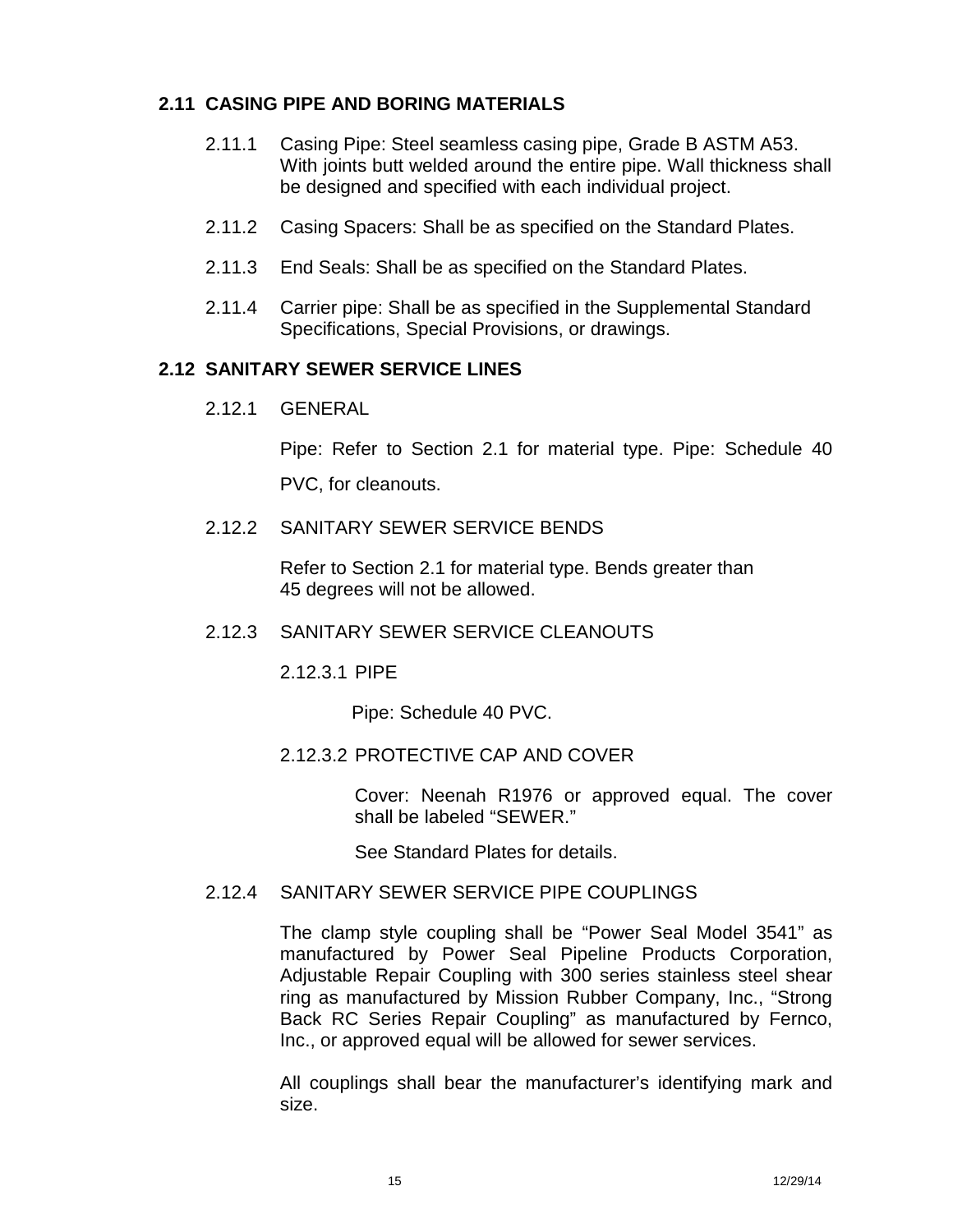#### 2.12.5 REDUCERS

Where reducers are necessary and approved for connections to existing service lines, reducers shall be eccentric type manufactured of approved pipe material. Coupling connections shall not be made to the reducers and reducing couplings will not be allowed. Reducers will only be allowed for special situations as determined necessary by the City Engineer.

#### 2.12.6 SANITARY SEWER SERVICE PIPE LINING REPAIRS

Two types of sanitary sewer service pipe lining repairs will be allowed for services, Sliplining and CIPP.

#### 2.12.6.1 SANITARY SEWER SERVICE SLIPLINING

Pipe: Refer to Section 2.1 for material type and also HDPE pipe will be allowed with a minimum SDR rating of 17. HDPE pipe shall not be coiled type. HDPE pipe shall have joints at 20 or 40 segments. HDPE pipe shall be PE 3608 sanitary sewer pipe.

Couplings: Refer to Section 2.12.4.

HDPE fusion connection: Butt welded fusion and electrofusion will be allowed for connections of the HDPE pipe.

#### 2.12.6.2 CURED IN-PLACE SANITARY SEWER SERVICE PIPE LINING

#### **Materials:**

**Tube:** The sewn tube shall consist of one or more layers of absorbent non-woven felt fabric and meet the requirements of ASTM F1216, Section 5.1 or ASTM F1743, Section 5.2.1 or ASTM D 5813, Sections 5 and 6. The tube shall be constructed to withstand installation pressures, have sufficient strength to bridge missing pipe, and stretch to fit irregular pipe sections. The wet out tube shall have a relatively uniform thickness that when compressed at installation pressures will equal or exceed the calculated minimum design CIPP wall thickness. The tube shall be manufactured to a size that when installed will tightly fit the internal circumference and length of the original pipe. Allowance should be made for circumferential stretching during installation. The outside layer of the Tube shall be coated with an impermeable, flexible membrane that will contain the resin and allow the resin impregnation (wet out) procedure to be monitored. The Tube shall contain no intermediate or encapsulated elastomeric layers. No material shall be included in the Tube that may cause delamination in the cured CIPP. No dry or unsaturated layers shall be evident. The wall color of the interior pipe surface of CIPP after installation shall be a relatively light reflective color so that a clear detailed examination with closed circuit television inspection equipment may be made. Seams in the Tube shall be stronger than the non-seamed felt material. The Tube shall be marked for distance at regular intervals along its entire length, not to exceed 5 ft. Such markings shall include the Manufacturers name or identifying symbol.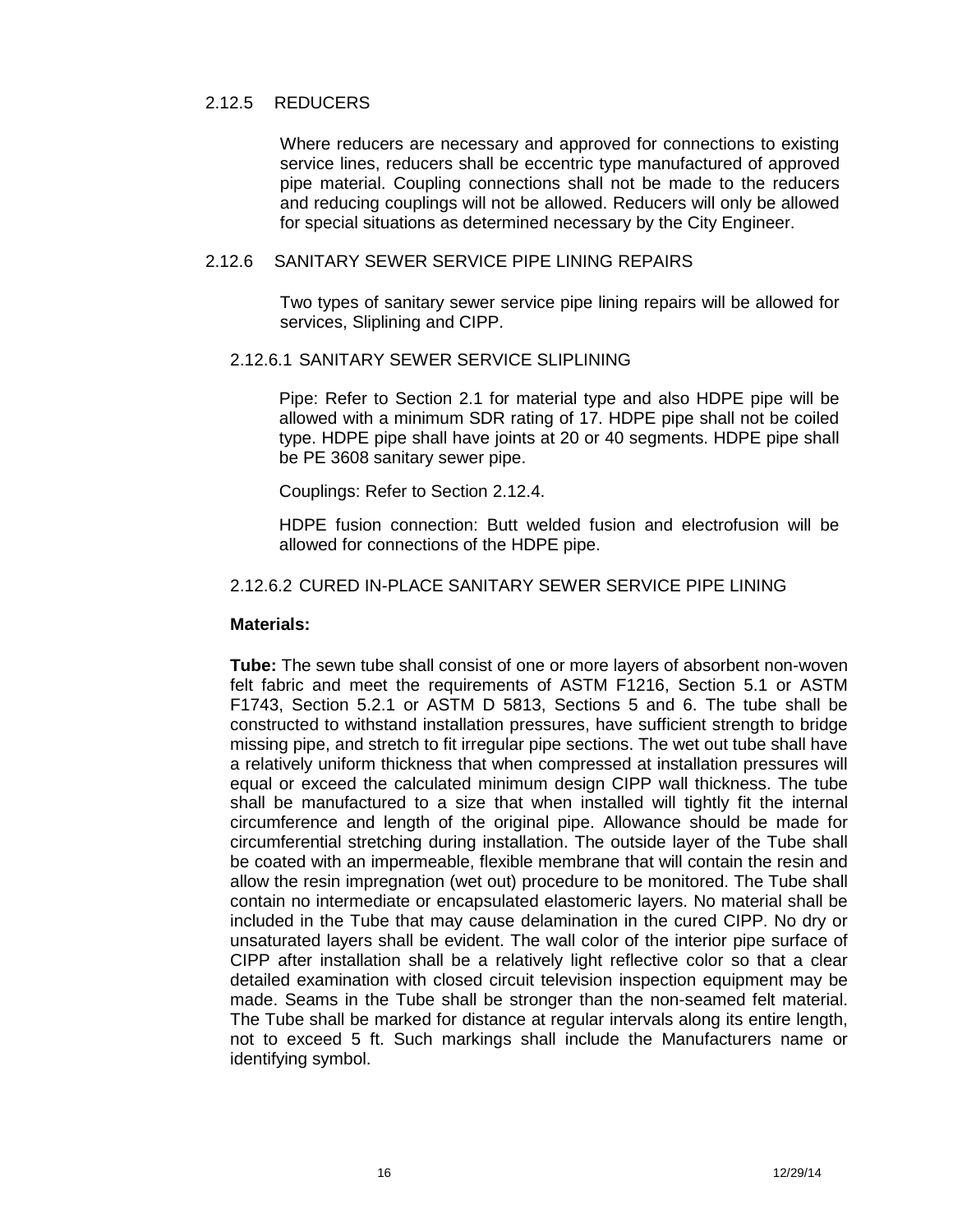## **Resin:**

The resin system shall be a corrosion resistant polyester or vinyl ester system including all required catalysts, initiators that when cured within the tube create a composite that satisfies the requirements of ASTM F1216, ASTM D5813 and ASTM F1743, the physical properties herein, and those which are to be utilized in the submitted and approved design of the CIPP for this project. The resin shall produce a CIPP that will comply with the structural and chemical resistance requirements of this specification.

## **Design Calculations and Physical Properties:**

The Cured in place pipe (CIPP) material shall meet the following requirements:

Chemical Resistance: The pipe shall be resistant to a variety of chemical effluents as described in ASTM D543.

Flexural modulus: Test method D790, 300,000 psi minimum. Flexural strength: Test method D790, 4,500 psi minimum. Design pipe thickness: Shall be a minimum of 6 mm for 4- and 6-inch pipe. The CIPP liner thickness shall be calculated and designed based on the below listed conditions of the existing pipe to be rehabilitated. All design calculations shall be based on ASTM F1216 Appendix X1, and design calculation documentation shall be submitted to the City Inspector for review prior to installation. All design calculations shall be based on the following:

- 1. All pipes shall be considered fully deteriorated.
- 2. Ground water to the ground surface.
- 3. 2 percent ovality/deviation.
- 4. Soil load of 120 lbs/cu ft with applicable live load.
- 5. Safety factor of 2.0.

## 2.12.7 SANITARY SEWER SERVICE PIPE BEDDING MATERIAL

The bedding material for all sanitary sewer pipes shall be 1/4 inch to 3/4 inch clean angular, crushed rock or pea rock with the following gradation requirements:

95 percent passing 3/4 inch sieve

95 percent retained in the No. 4 sieve and well graded.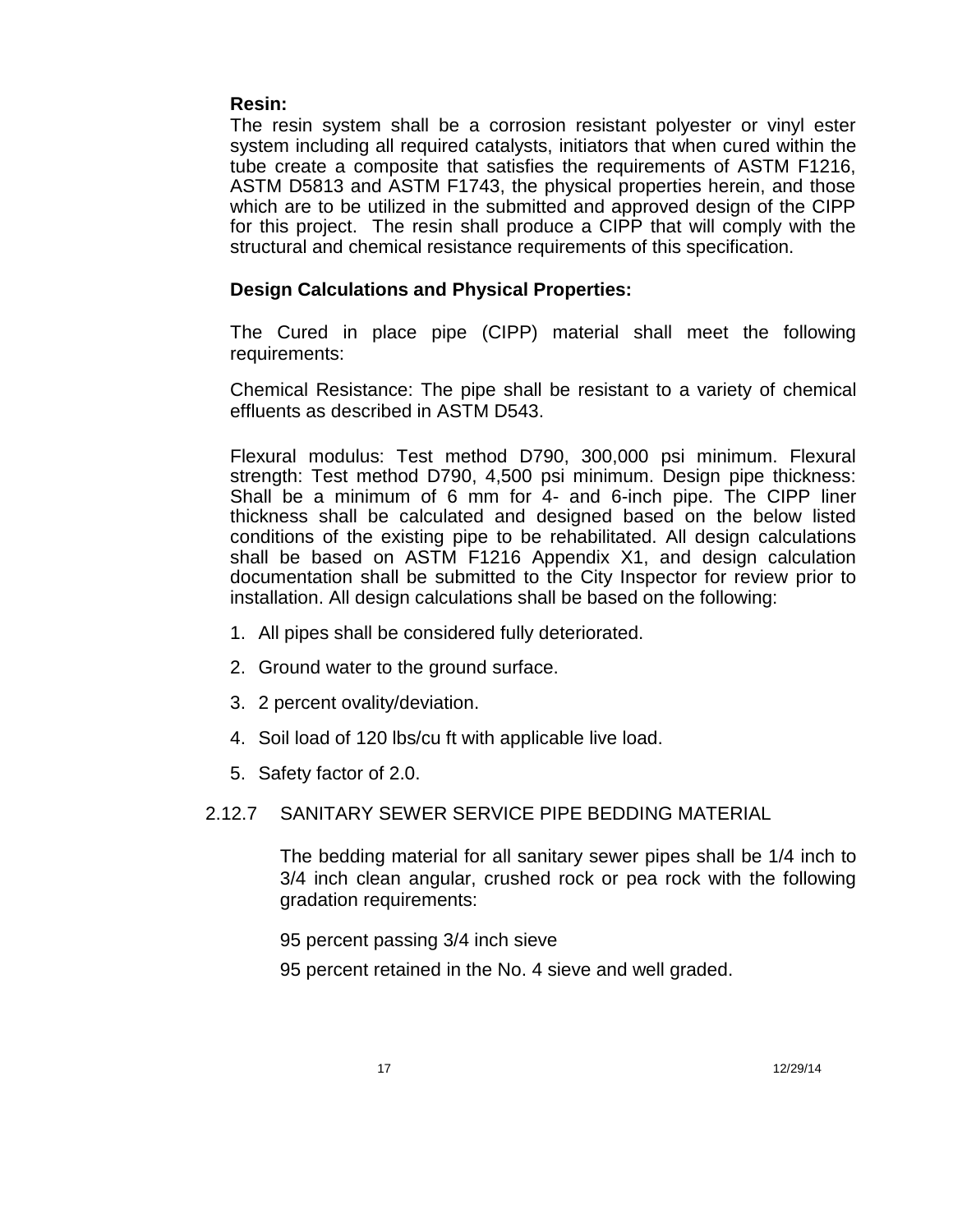## **3.0 CONSTRUCTION REQUIREMENTS**

## **3.1 ALIGNMENT AND GRADE**

The Engineer will furnish all the necessary line and grade stakes, benchmarks, or other necessary control. It is the responsibility of the Contractor to protect these stakes, and any replacement of stakes shall be at the expense of the Contractor. The Contractor shall carry line and grade into the trench by means of an approved laser beam system and by a surveying level instrument. At no time shall the Contractor change the grade without approval of the Engineer. If underground interference is encountered at the assigned grade, the Contractor shall notify the Engineer and wait until the revised grade for the sewer has been determined, if necessary. As a secondary check to the laser beam device, the Contractor shall check the grade from the grade stake to pipe invert a minimum of every 100 feet using a surveying level instrument.

## **3.2 UNDERGROUND INTERFERENCE**

The location of underground public or private utilities may be shown on the plans, as reported by the various utility companies and the City, but this **does not** relieve the Contractor of the responsibility of determining the accuracy or completeness of said locations. The Contractor shall determine the location of all underground ducts, conduits, pipes, cables, or structures which will be affected by the work, and shall take steps necessary to support and protect said structures by any means suitable to the owners of the structure involved and the Engineer. When necessary, the Contractor shall conduct operations as to permit access to the work site and provide time for utility work to be accomplished during the progress of the work.

Portions of utilities which are found to interfere with the line and grade of the sewer will be relocated, altered, or reconstructed by the owners, or the Engineer may order changes in the work to avoid interference. Such changes will be considered to be extra work and will be paid for through a change order. When the plans orspecifications provide for the Contractor to alter, relocate, or reconstruct a utility, all costs for such work shall be included in the bid for the items of work necessitating such work unless a separate bid item is provided. Temporary or permanent relocation or alteration of utilities requested by the Contractor for the Contractor's convenience shall be the Contractor's responsibility, and the Contractor shall make all arrangements and bear all costs. In those instances where utility relocation or reconstruction is impractical, the Engineer may order a deviation from line and grade.

The Contractor shall be responsible for notifying the various utility companies if the Contractor's work will expose, affect, or endanger any existing utility. All cost of investigation and any necessary protection, support, removal, or relocation of said structures shall be included in the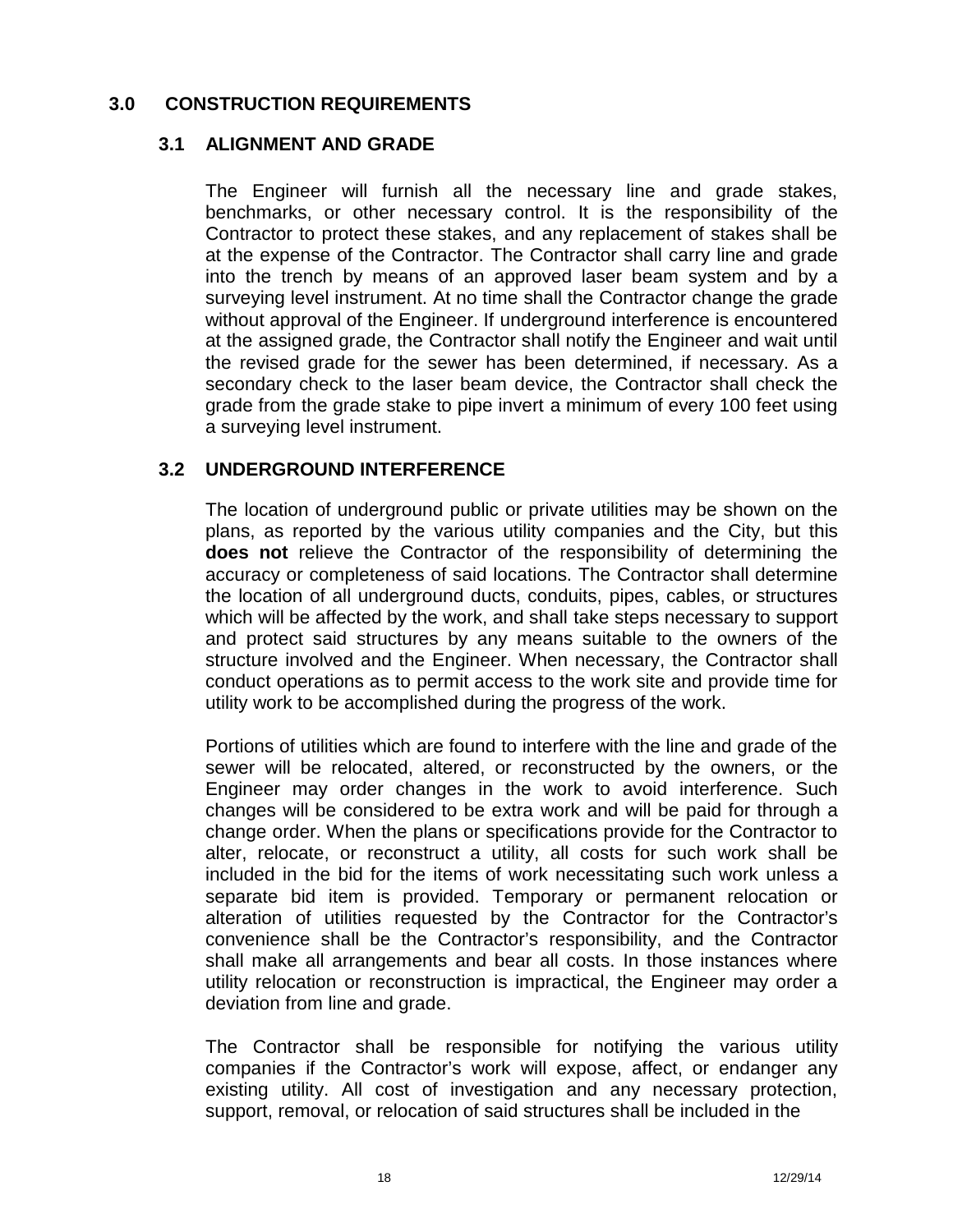contract bid price for installing pipe or manholes. The Contractor shall not begin construction until all utility companies have been contacted and their respective underground utilities have been located and marked.

The bid item "locating utilities" will be used to locate sanitary sewer services only if the service location marked exceeds the actual service location by 4 feet in either direction and additional excavation is required. The bid item "verify utilities" will be used only when it is necessary to excavate down to the utility to determine if any vertical and/or horizontal conflicts exist between existing utilities and the proposed new sewer to be installed as shown on the plans. All costs of other exploratory investigation/excavation necessary for determining the location and depth of utilities shall be included in the contract bid price for installing pipe.

## **3.3 EXCAVATION AND TRENCHING**

## 3.3.1 GENERAL

Excavation shall be classed as either earth or rock excavation. Rock excavation shall consist of solid rock lying in its natural bed which requires fracturing for its removal and boulders of 1 yard or more in volume. All other material shall be classed as earth excavation.

## 3.3.2 EARTH EXCAVATION

All sewers shall be built in open cut, except that where conditions warrant, the Engineer may permit the use of short tunnels.

The Contractor may use any means he desires to excavate to the proper depth and width necessary for the construction of the sewer according to the plans and specifications. The width of the trench at the top of the pipe shall be a minimum of 6 to 9 inches on each side of the pipe. Trenches shall be excavated with vertical sides from pipe flowline to a point 1 foot above top of pipe where possible.

## 3.3.3 SHEETING AND BRACING

If City, state, or federal regulations dictate the necessity of sheeting, bracing, or pulling a trench box or shield, the cost of such sheeting, unless a special price is called for in the contract proposal form, shall be included in the contract bid price for installing pipe.

## 3.3.4 EXCAVATION BELOW PIPE GRADE

Trench excavation below pipe grade shall be backfilled with bedding material approved by the Engineer and thoroughly tamped to provide a uniform and continuous bearing and support for the pipe.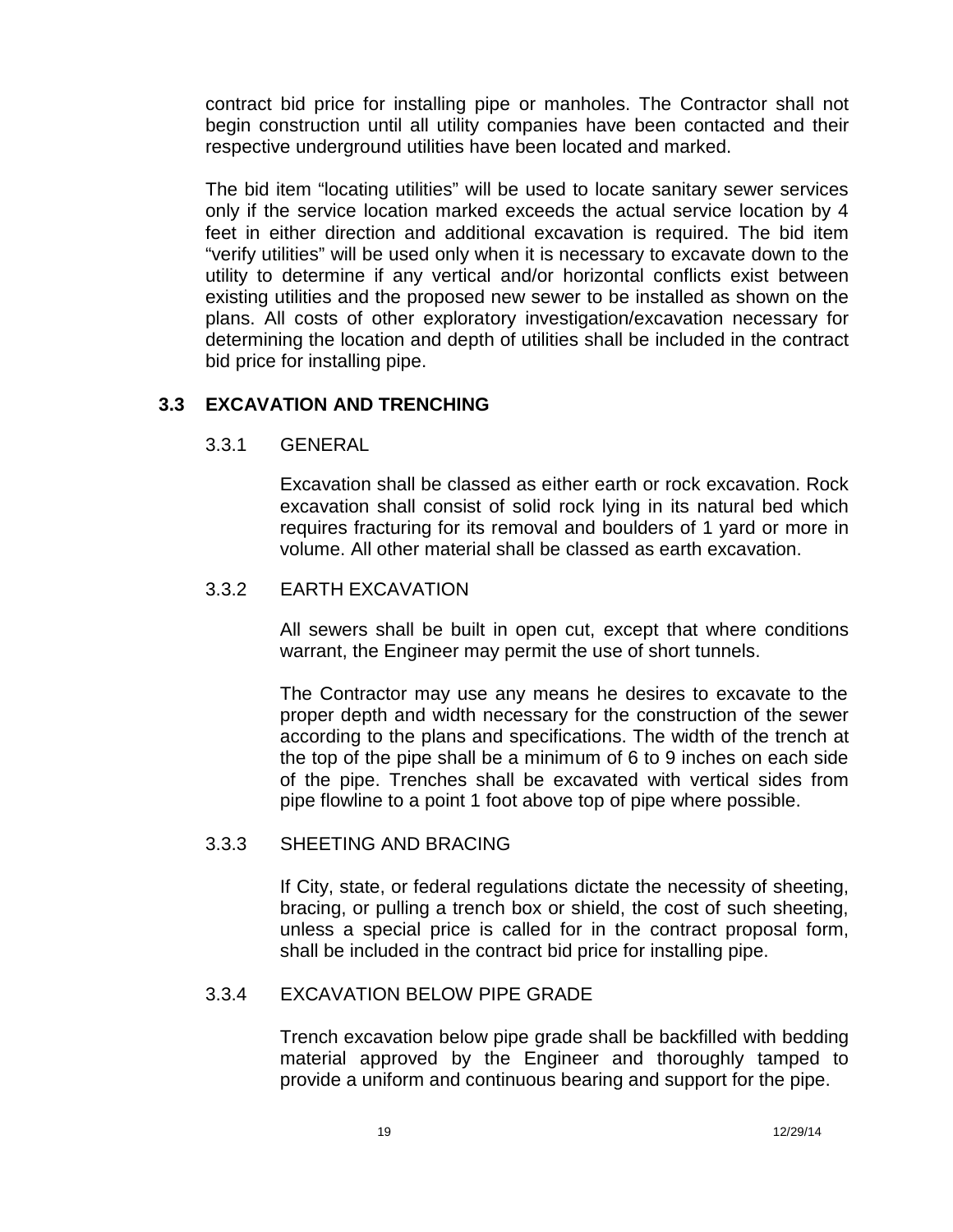#### 3.3.5 EXCAVATION IN UNSTABLE OR UNSUITABLE SOIL

The Contractor shall notify the Engineer when material considered unstable for the pipe foundation is encountered and where additional support, stabilization, and undercutting of the pipe trench are necessary. If the Contractor cannot assure a product in accordance with the specifications, the Contractor may request the use of trench stabilization material and/or geotextile fabric where the trench base is not structurally adequate or otherwise unstable to provide a uniform stable pipe foundation and requires additional undercutting for placement of trench stabilization material and/or geotextile fabric.

The undercutting and use of trench stabilization material and/or geotextile fabric shall only be approved for use in extreme conditions where it is obviously necessary. Approval for the limits of the payment lines for use of trench stabilization material and geotextile fabric must be obtained from the Engineer, prior to installation. If trench stabilization material and/or geotextile fabric is necessary to stabilize the trench foundation, they shall be installed by the Contractor at the unit bid prices for those respective items.

If geotextile fabric is used, it should be placed on the neutral soils and extended up the trench sidewalls to a level of at least the mid point of the pipe. Placement of the fabric should then be followed by placement of the stabilization material.

The Contractor will be fully responsible for constructing the sanitary sewer on a stable base and any defects resulting from improperly preparing the pipe foundation shall be the Contractor's responsibility.

The Contractor will be required to furnish weigh tickets for trench stabilization material on a daily basis.

Pipe bedding material will always be required in addition to trench stabilization material where trench stabilization material is used.

#### 3.3.6 ROCK EXCAVATION

All rock excavation shall be under one classification. It shall include solid ledge rock in its natural location that requires systematic quarrying, drilling, and/or blasting for its removal and also boulders that exceed 1 cubic yard in volume.

When rock is encountered in the trench, it shall be stripped of earth and the Engineer shall be notified by the Contractor and given ample time to make a profile before removal operation begins.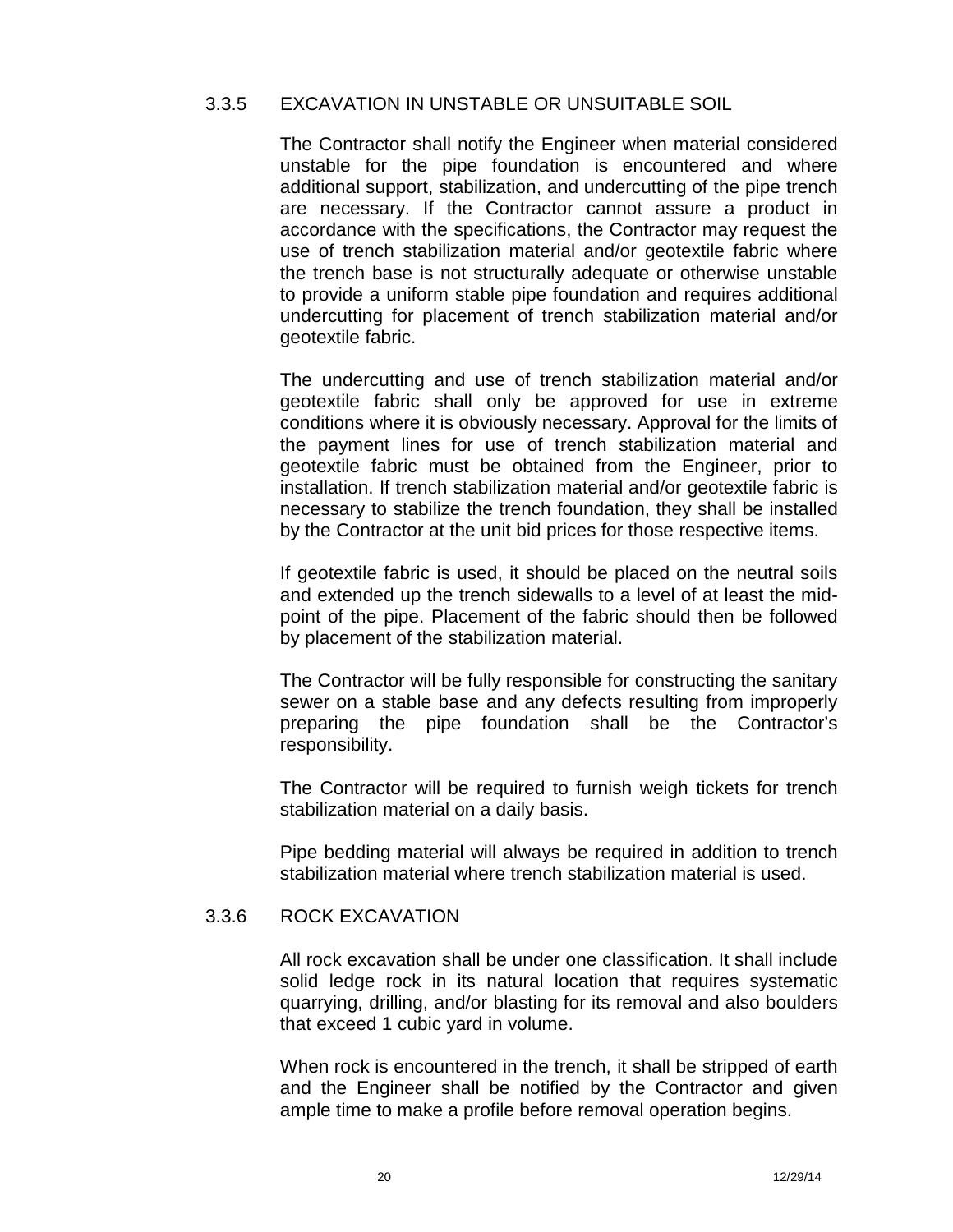Procedures for rock removal operations shall be subject to the approval of the Engineer. The use of explosives shall be limited to the magnitude of the charge that will not cause damage to the adjoining property through shock vibrations or other stress loadings. Also, the Contractor shall provide adequate blanket protection to ensure that there will not be fragments of rock or other debris flying through the air when discharging explosives. The Contractor shall employ personnel certified to execute blasting operations.

The entire rock removal operations shall be the responsibility of the Contractor, and the Contractor shall pay for any damages caused by the rock removal operations. Adequate insurance protection, in addition to the standard liability insurance required, shall be purchased by the Contractor for payment of any damages that may be caused by the use of explosives.

The Contractor shall notify the City one week prior to rock removal on any project so the City can televise any sanitary sewer lines in the area that might be disturbed. Once all rock removal is complete, the Contractor shall notify the City so the City can retelevise the line.

Explosive permits must be obtained from the City of Huron Fire Rescue as per City ordinance.

## 3.3.7 DEWATERING

Pipe jointing shall be accomplished in a relatively dry trench condition. **Joints shall not be connected under water.** If ground water is encountered, the Contractor shall dewater the trench with suitable pumps and equipment. Lowering of the groundwater level shall be by means of wells, well points, or other suitable means.

Water resulting from the dewatering operation shall be disposed of in a manner approved by the Engineer and South Dakota Department of Environment and Natural Resources. It shall not be pumped onto private property without the property owner's approval. Any damage to property, either public or private, shall be rectified to the satisfaction of the owner and the City. All applicable permits must be obtained by the Contractor before the dewatering operation begins.

The water discharged from the dewatering operations shall not be allowed to wash through any excavated material. The Contractor shall be responsible for any damages that might result from this operation.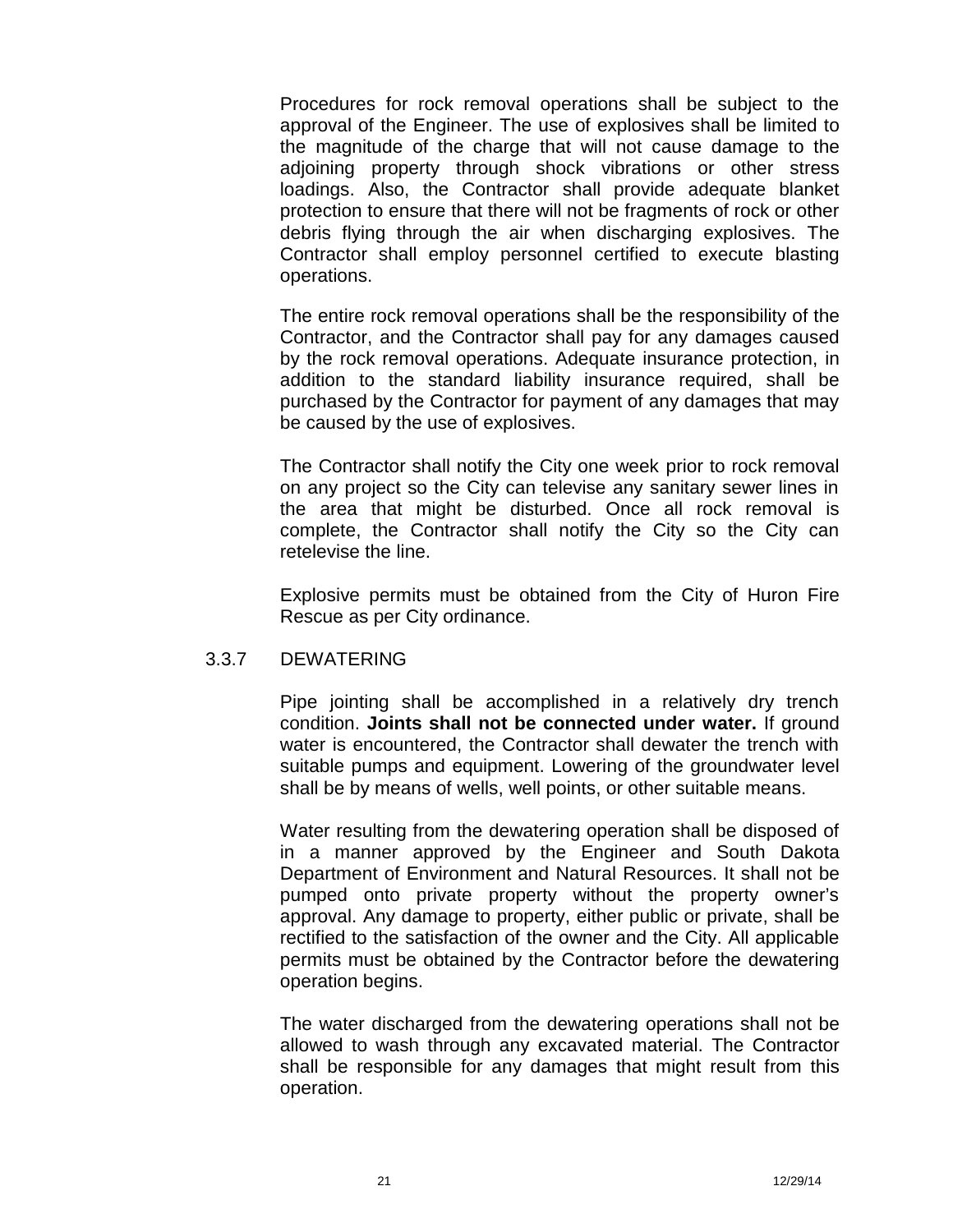#### 3.3.8 SANITARY SEWER TEMPORARY BYPASS

The Contractor shall be responsible for continuity of sanitary sewer service to each facility connected to the affected section(s) of sewer main and shall also bypass the main sewer flow around the pipe being replaced, or into adjacent sanitary sewers. No sewage will be allowed outside of the sanitary sewer collection system (sewage will not be allowed to be discharged onto the ground). The Contractor shall be responsible for the design, installation, and operation of the temporary bypass system. The temporary bypasses, automated or otherwise, shall be of adequate capacity and size to handle all flows without sewage backup into property. The Contractor shall be solely responsible for cleanup, repair, property damage costs, and claims resulting from failure of the bypass system.

The Contractor shall (as an incidental part of the project) contact all property residents (that are at the property at the time of construction/ service interruption) along any sanitary sewer project where the property residents have the potential to discharge sanitary sewer into the construction area due to an open service line in the trench or other means. The Contractor shall inform the residents not to discharge sanitary sewer during the time(s) when the resident's sewer service is not connected to the City of Huron sanitary sewer system. The Contractor shall inform the resident of the estimated time that the service will not be functional and inform them **immediately** (by door hanger if not home) when their service can be used.

The Contractor shall also install (as an incidental part of the project) door hangers (furnished by the City) on each affected property residents door. The door hanger shall indicate the time of when the property will not be allowed to discharge sewage to the sanitary sewer system and a phone number for answering questions.

The Contractor shall submit a detailed temporary bypass plan in writing to the Engineer for approval before or at the preconstruction meeting. The Contractor shall also provide the Engineer a detailed drawing showing the location of temporary bypasses for each line segment(s) around which flows are being bypassed.

The Contractor shall submit the specifications for all pumping equipment to the Engineer for approval when requested. The submittal shall include the following information:

- The size (pumps and piping), quantity, capacity, and location of all pumping equipment.
- The pump manufacturer's pump performance curves.
- A list of all backup pumping equipment to be held in reserve on the job site shall also be submitted.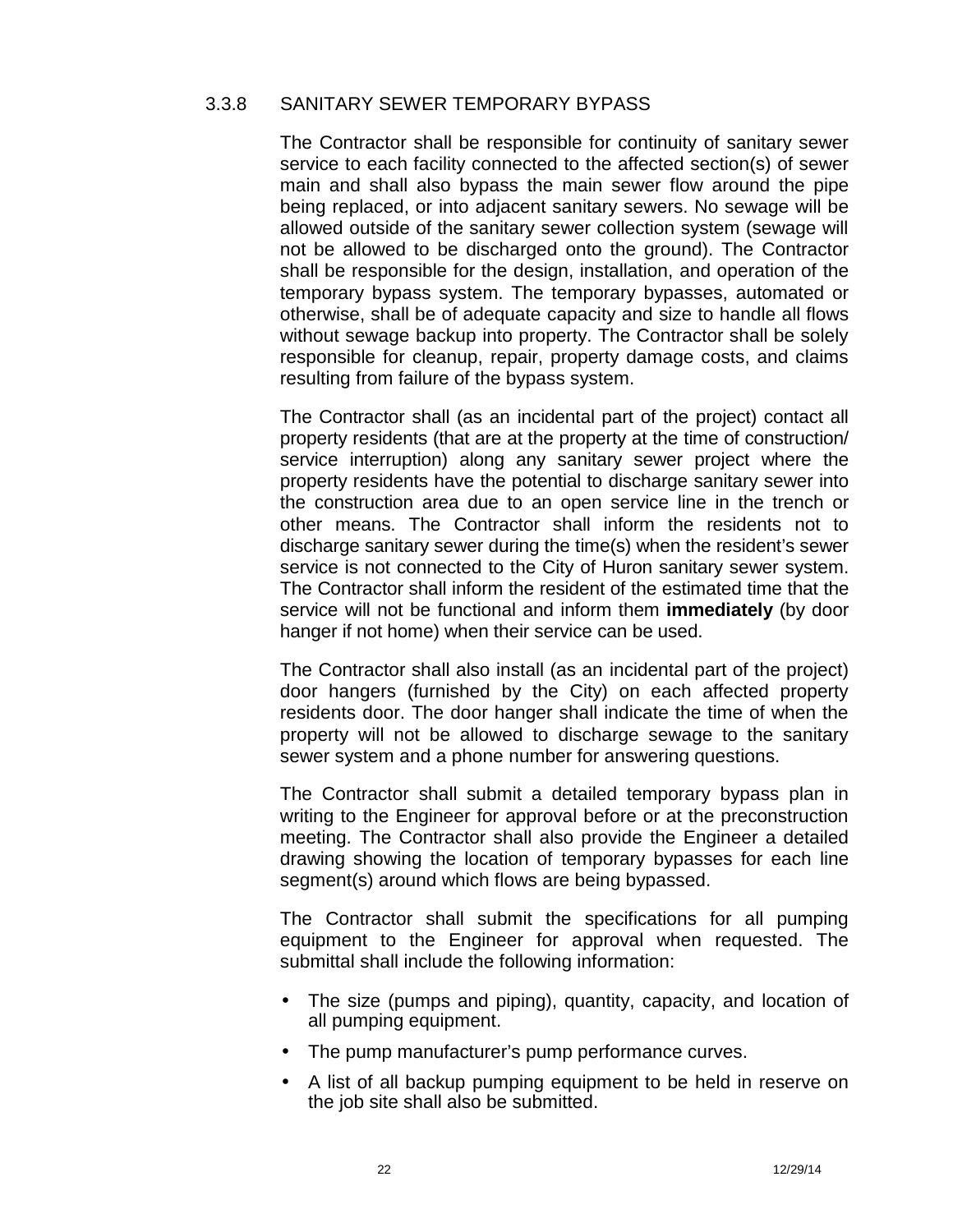The pumps and bypass lines shall be of adequate capacity and size to handle all flows. The Contractor shall demonstrate that the pumping system is in good working order and is sufficiently sized to successfully handle flows by performing a test run prior to beginning the work. The Contractor shall cease temporary bypassing operations and return flows to the new and/or existing sewer when directed by the Engineer. All temporary bypass pumping operations shall be manned continuously during operation.

When bypassing trunk sanitary sewer lines 24 inches in diameter and greater, flow meters shall be installed on the discharge line piping to constantly and accurately read instantaneous and cumulative flow.

All pumps used for bypassing shall be fully automatic self-priming units that do not require the use of foot valves in the priming system. All pumps used must be constructed to allow dry running for extended periods of time to accommodate the cyclical discharge of wastewater flows.

Manholes that are used for the pump suction and discharge points shall be adequately protected to prevent storm water from entering the manholes.

#### 3.3.9 INSTALLATION OF PIPE

Sewer pipe shall not be installed in frozen ground or in water, and no water will be allowed to run into or through the pipe.

Pipe shall be carefully installed to line and grade in accordance with line and grade stakes set by the Engineer so that the finished sewer will present a uniform bore. Any noticeable variations from true alignment or grade will be cause for rejection of the work.

All pipe shall be installed upgrade with spigot ends pointing in the direction of flow. The bottom of the trench shall be freed of all rocks and stones and shall be hand shaped and bedded with bedding material as hereafter specified, and the pipe shall be in firm contact with the bedding material for its entire length. At each joint of bell and spigot pipe, a hole shall be dug of sufficient size so that the weight of the pipe will rest on the barrel of the pipe and not on the bells, and the bell hole shall not be compacted. All pipe must be properly fitted together. A suitable stopper shall be kept in the end of the pipe so as to prevent any dirt or water from entering during the progress of the work at all times. Any dirt, loose material, or cement mortar which may accumulate in the pipe shall be removed as the work progresses. The backfilling around and to a depth of 1 foot over the pipe shall be completed and thoroughly hand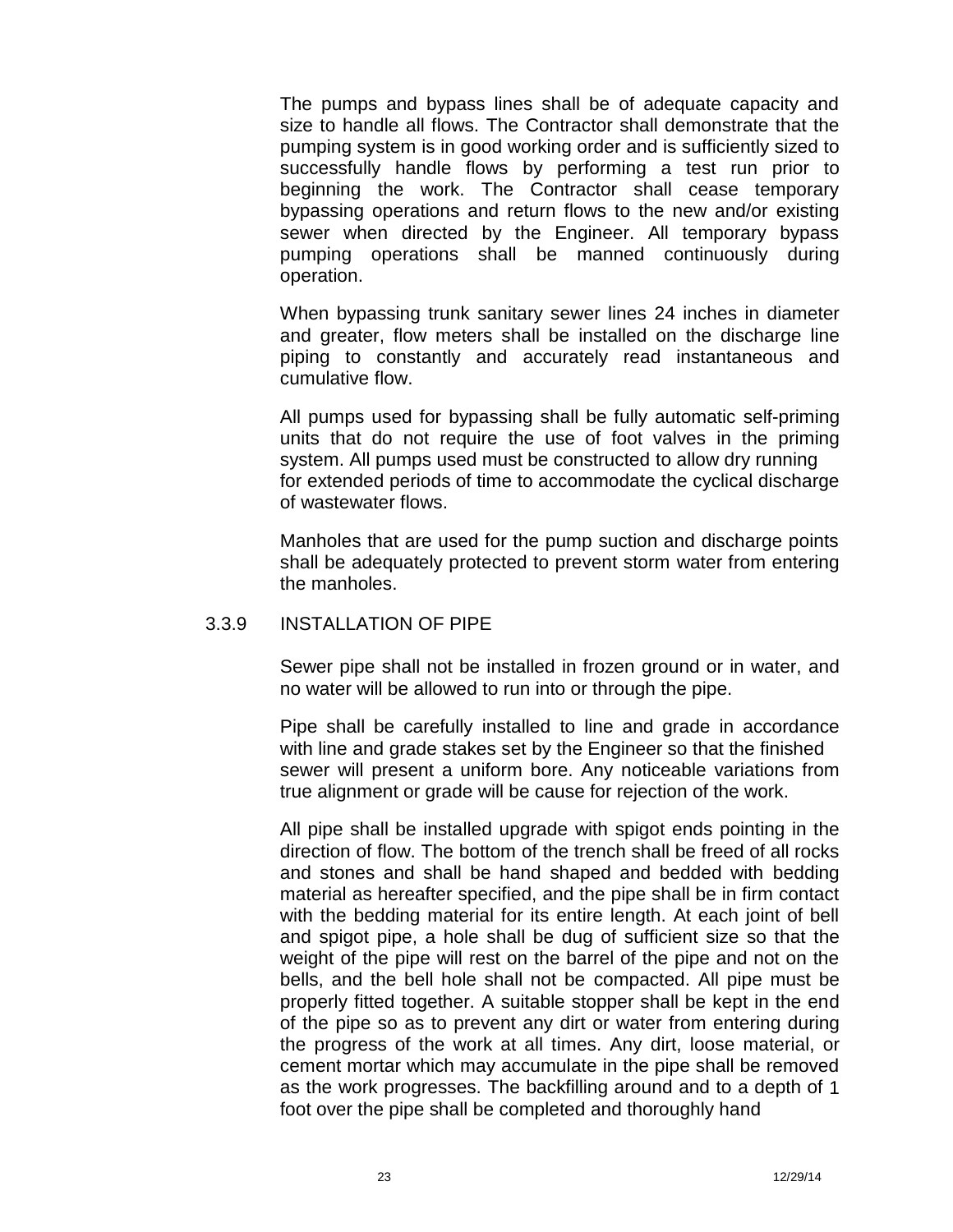tamped as the pipe installation progresses as hereafter specified in bedding and backfill requirements. Whenever pipe is installed in rock trenches it shall be bedded to at least a 4-inch depth, and then shall be covered to a depth of at least 1 foot with bedding material or granular material.

Standard length pipe shall be utilized for all installations. Shorter lengths will only be allowed for use at manhole terminations and service line tie-ins to service connections. A full standard length pipe shall be used upstream of all manholes.

## 3.3.10 SANITARY SEWER SPOT REPAIR

Sanitary sewer spot repair shall be done in accordance with the specifications and details for each individual repair.

## **3.4 SANITARY SEWER PIPE JOINTS**

## 3.4.1 JOINTS IN PVC SANITARY SEWER PIPE

All PVC Sewer Pipe shall be jointed utilizing elastomeric gaskets as referenced in ASTM D3034 and ASTM F679 and meeting the requirements of ASTM D3212. All pipe, fittings, and joints shall be installed in full compliance with the recommended practices of the pipe manufacturer and as specified in the latest revision of ASTM D2321. The joint surfaces (external and internal) shall be wiped free of all foreign materials, and the spigot end shall be centered on grade into the bell end and the joint shall be properly seated in accordance with the manufacturer's recommendations. Any pipe that is field cut shall have a square end with beveled edge equal to a factory cut and all field repairs shall be performed per manufacturer's recommendations.

## 3.4.2 JOINTS IN DUCTILE IRON PIPE (DIP)

All Ductile Iron pipe shall be jointed utilizing a push-on type joint in accordance with the requirements of AWWA C111. All pipe, fittings, and joints shall be installed in full compliance with the recommended practices of the pipe manufacturer and the latest revision of the ANSI/AWWA C600 standard.

When making joints, the gasket and gasket seal inside the socket shall be wiped clean before the gasket is inserted. A film on lubricant shall be applied to the gasket and the outside of the spigot end of the pipe. The spigot shall then be positioned inside the socket and pushed home. Lubricant other than that furnished with the pipe shall not be acceptable.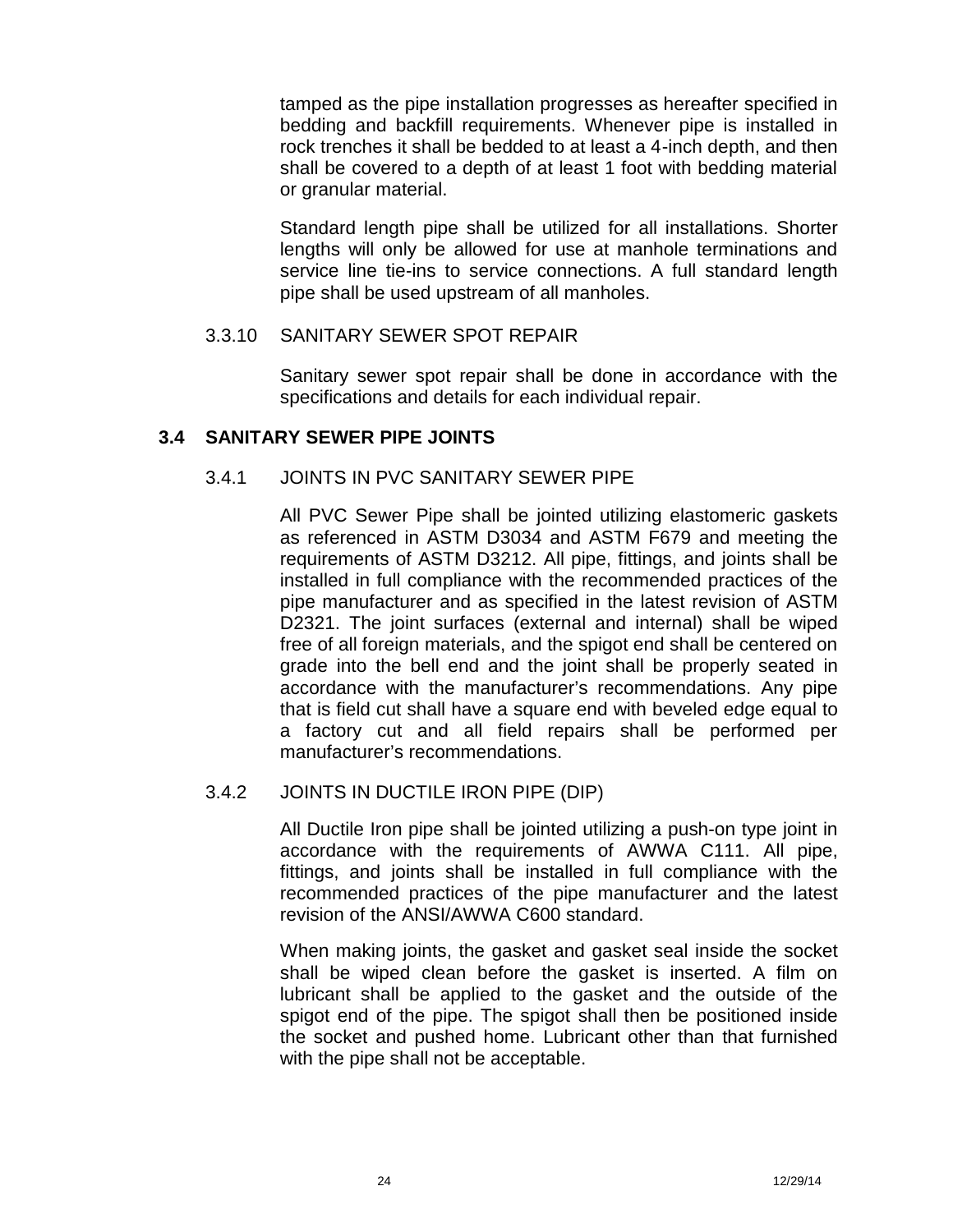## **3.5 WYE BRANCHES**

"Wye" branches for house connections, multiple dwellings, and commercial connections shall be built into the sewers at such points as shown on the drawings, as the Engineer shall designate and approved by the City Engineer. It will be the Contractor's responsibility to keep accurate records of the location of each wye and stubout measurement and give the information to the Engineer or Inspector at the end of each day for City projects and at the end of each phase for subdivision projects or as requested by the Engineer or Inspector. All wye locations shall be recorded on the grade sheets by the Engineer where necessary, and all grade sheets shall be turned in to the City Engineering Office for subdivision projects. Stubout locations shall be recorded on a permit drawing for all CIP projects.

All measurements shall be: (1) Provided on a plat drawing in new subdivision work areas; (2) legible; (3) measured from the property line for stubouts (ex: 20' SNPL); (4) measured from the downstream manhole for wye locations (ex: y-79'); (5) given to the inspector within 30 days of the installation of the pipe (deflection test will not be accepted by the City until after the wye and stubout measurements have been submitted in proper format). **Measurements not properly submitted will be rejected.**

All wyes which are not to be immediately connected shall be closed with a watertight cap or plug. **All** wyes and stubouts shall be marked with a marker (see detail in Standard Plates) to help relocate it and prevent breakage when excavating. All stubouts shall be capped and sealed, and the Contractor shall be responsible for the measurement(s) recorded on the permits.

## **3.6 MANHOLES**

## 3.6.1 GENERAL

All manholes shall be constructed to meet the requirements of the latest revision of ASTM C478, "Precast Reinforced Concrete Manhole Sections," and all related ASTM Specifications. All manholes shall be waterproof.

All manholes are to be built to the dimensions shown in the plans, special information, detail plates, or cut sheets furnished by the Engineer. All manhole sections shall be numbered and/or measured by the Contractor prior to installation to assure that the finished manhole will be to the grade specified on the grade sheet as there may be variations between plan sheet depths and the final depths shown on the grade sheet.

Construction of all cast-in-place manholes shall conform to the South Dakota Department of Transportation "Standard Specifications for Roads and Bridges" and Standard Plates, unless otherwise indicated.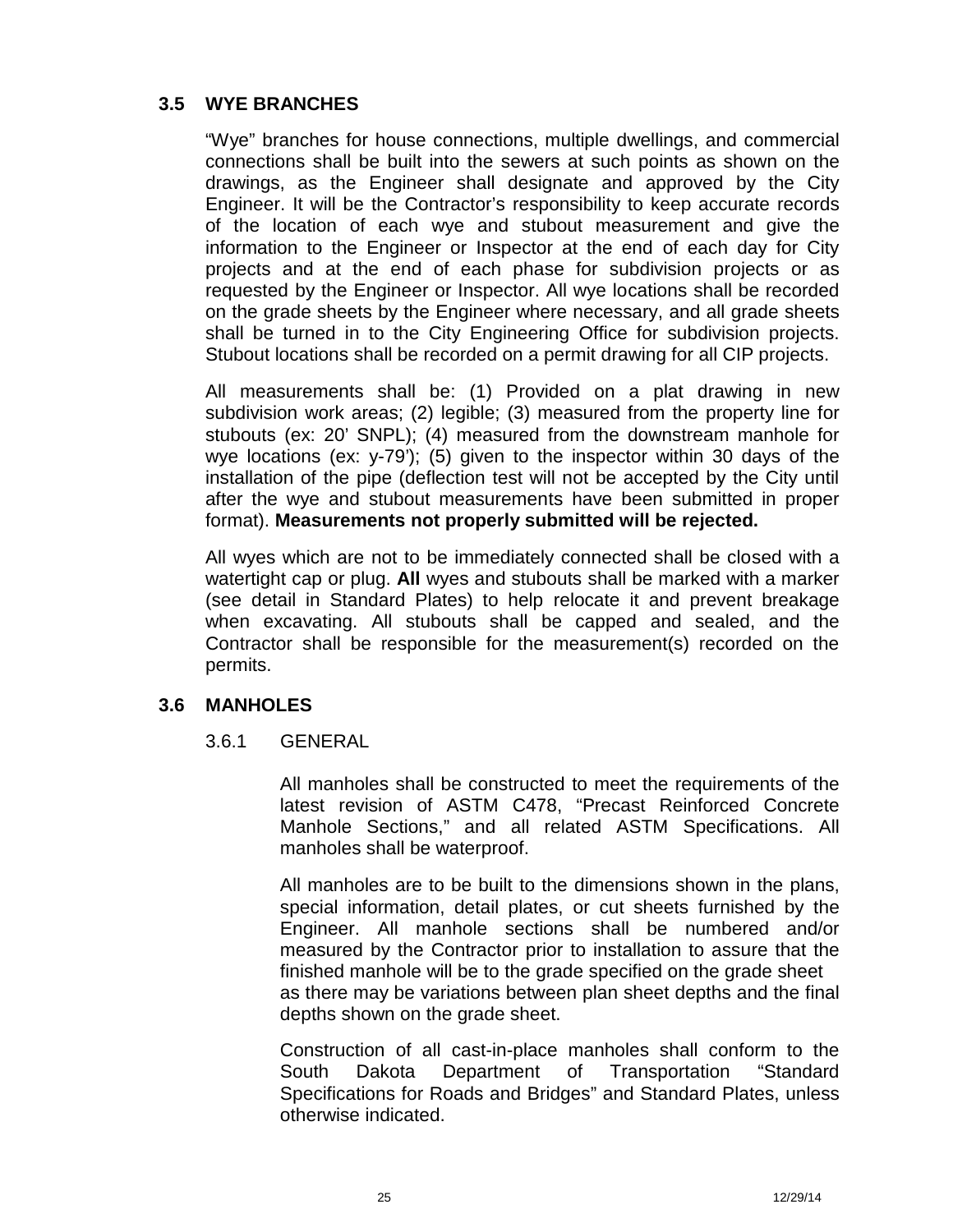## 3.6.2 BASE AND SECTIONS

Where precast concrete sections are used, the base section shall be cast with proper cutouts to accommodate the required sewer pipes. Precast sections shall be connected together using a specified gasket material and shall be in place on all manhole joints to assure watertight joints. All lift holes on the interior and exterior of the manhole sections shall be filled with nonshrink grout. Where installation of lift hole plugs is required, they shall be installed into the center of the manhole wall. The area on either side of the lift hole plug shall be filled with nonshrink grout.

All manholes shall be constructed of precast base, barrel, and cone sections. The joints between sections shall be of watertight construction utilizing a specified gasket material.

All manholes that are constructed, unless otherwise specified, shall be built with the base and bottom barrel section being precasted together in one integral concrete pour. Such will provide for no joint between the base and barrel section ensuring a watertight seal. This section shall be constructed to meet the Specifications of the latest revision of ASTM C478 and the manhole details in the Standard Plates.

Manholes shall not be constructed at the manufacturer or in the field with piping installed in the manhole boots prior to setting the manhole in the trench. This type of installation will be cause for rejection of the work.

## 3.6.3 BENCH AND INVERT

All inverts shall be formed to the diameter of the incoming and outgoing pipe diameter up to the pipe centerline and vertical beyond that point. The invert shall be formed to a depth of one-half to two-thirds the pipe diameter. The forming of the bench and invert shall allow for the City sewer television camera with skids to be installed in the invert and into any pipe connection into the manhole. (Camera dimensions vary for individual pipe sizes televised. The dimensions are available from the City Water Reclamation Division of the Public Works department.) Where lateral connections are required into the manhole, a gradual change in the direction of the manhole invert for each lateral shall be formed. Sharp angles without gradual changes in direction will not be allowed. Flat bottomed manholes will not be allowed. Such work will be cause for rejection of the work. The City Standard Plates for the manhole bench and invert construction illustrates the construction for a typical manhole.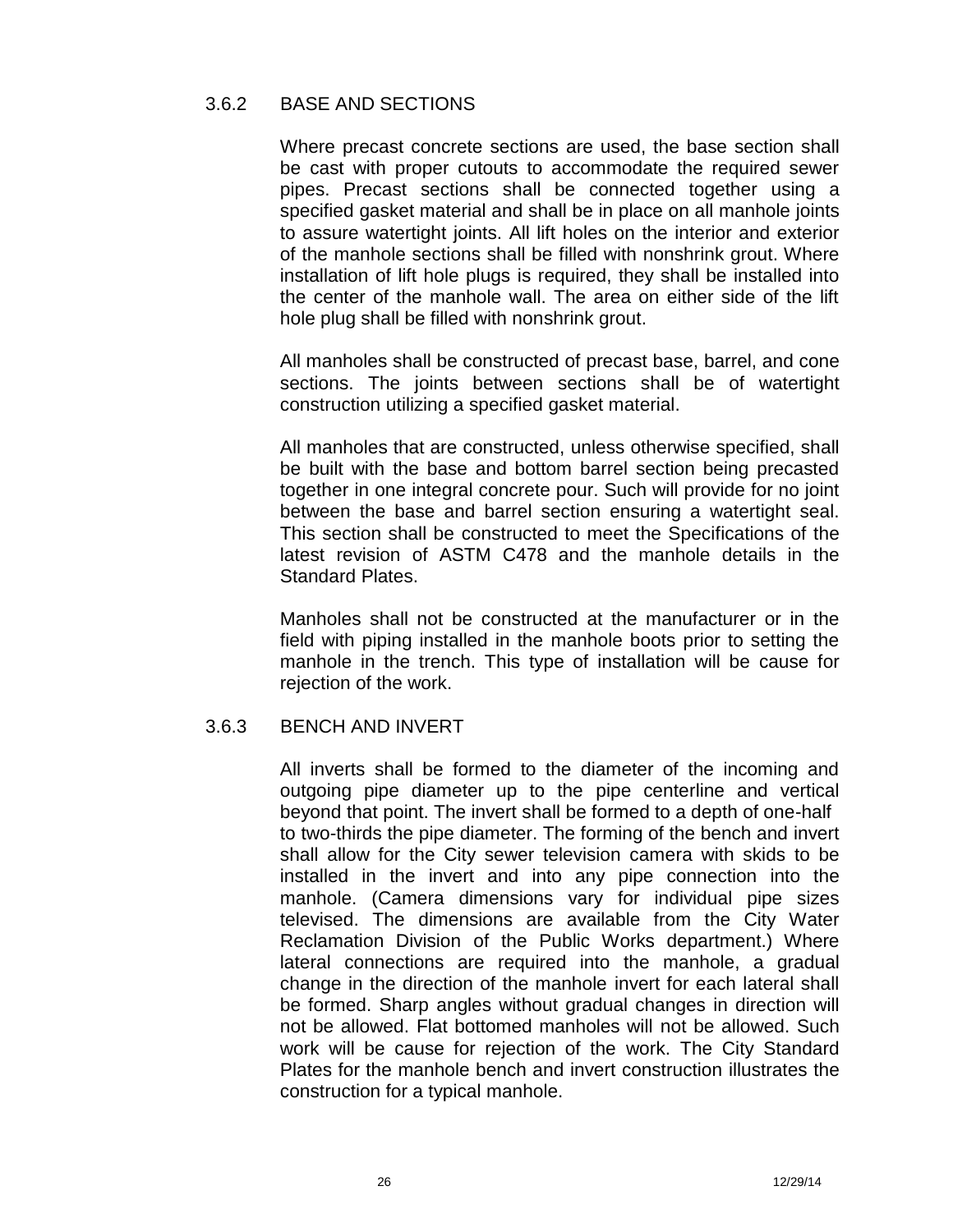Where hand formed and reconstructed manhole bench and inverts are determined necessary by the Engineer, they shall be constructed with concrete. The manhole invert shall be shaped and finished in a glass smooth-like finish (a steel trowel will give this finish). The bench shall have a broomed finish.

#### 3.6.4 ADJUST MANHOLE

There shall be at least one 2-inch adjusting ring, and a maximum of 14 inches of adjustment used on each manhole. Unless otherwise specified, the manhole cover shall be set approximately 6 inches below the finished street elevation by the sewer contractor to be raised to finished grade elevation by the contractor prior to paving.

Plastic adjusting rings may be used in lieu of concrete adjusting rings. The plastic adjusting rings shall be installed as recommended by the manufacturer. No shims or other leveling devices, other than leveling rings provided by the manufacturer, will be permitted with use of the plastic adjusting rings. The annular space between the adjusting rings shall be sealed using an approved butyl rubber sealant. The first plastic adjusting ring on existing manholes may require leveling with concrete mortar, and therefore the first plastic ring may be set in mortar.

The installation for concrete adjusting rings shall be in accordance with the Standard Specifications for Roads and Bridges produced by the SDDOT unless otherwise specified. The manhole frame and adjusting rings where concrete adjusting rings are used shall be set in a full bed of mortar to the elevation set by the Engineer as shown on the grade sheet. The mortar shall be tuck-pointed between rings and shall not be applied to the inside diameter surface of the adjusting rings. Smearing of mortar on the inside of the adjusting rings will be cause for rejection of the work.

## 3.6.5 MANHOLE EXTERNAL FRAME SEAL

Manhole external frame seals shall be used on all new concrete surfacing street projects and on existing concrete surfacing street projects where the manholes are adjusted to the corbel section. Manhole external frame seals shall also be required for all manholes located outside of the street ROW area, in unpaved areas, and where specified. The manhole external frame seal shall extend onto the casting and the cone section a minimum of 2 inches. Manhole external frame seals shall be installed in accordance with the manufacturer's recommendations.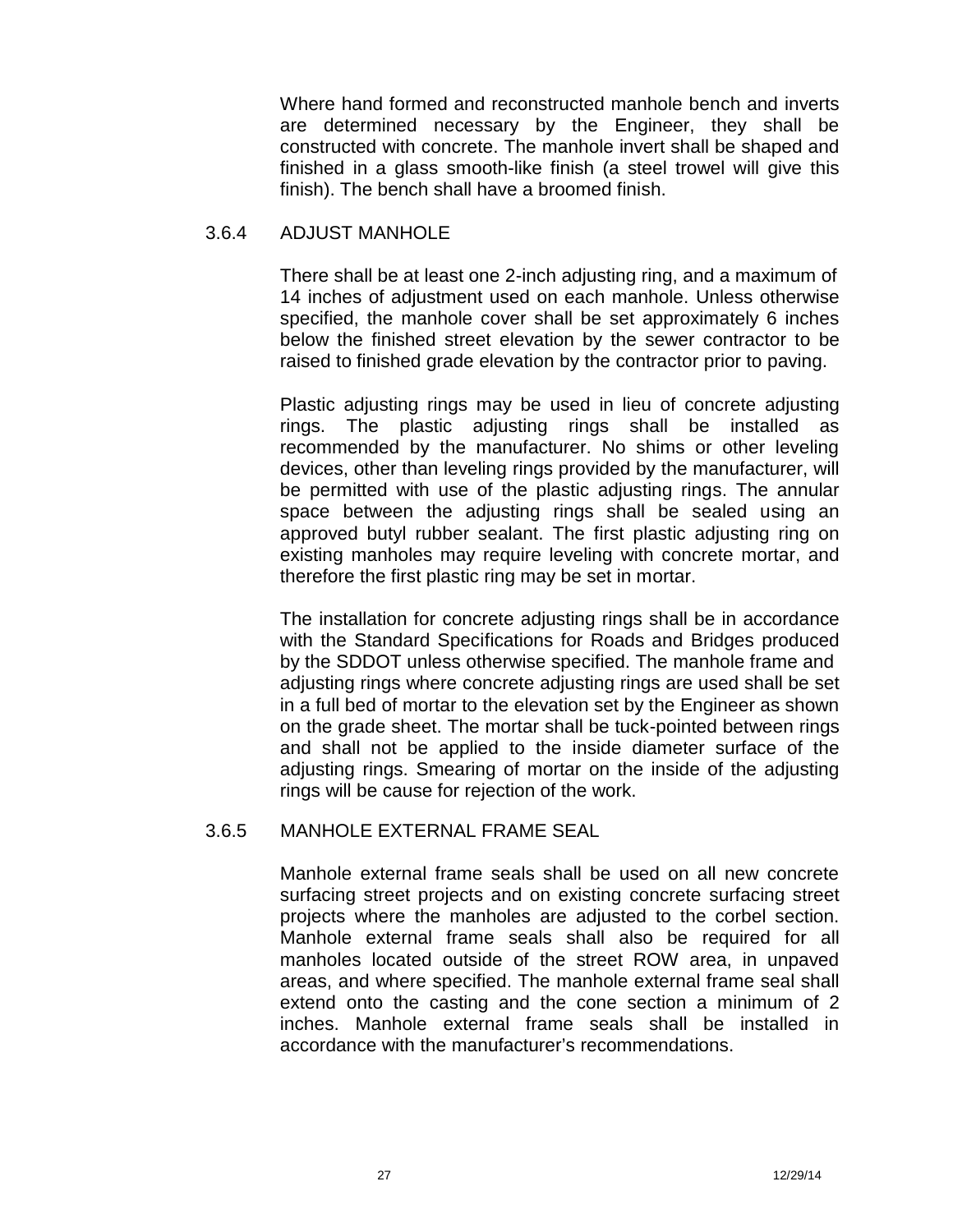## 3.6.6 FRAME AND COVER

Manhole frame and covers shall be installed in accordance with the Standard Plates or as specified.

Manhole frames that are installed onto plastic adjusting rings shall be installed using the manufacturer's recommended sealant between the frame and adjusting rings to form a watertight seal.

Manhole frames that are installed onto concrete adjusting rings shall be installed in a full bed of mortar to form a watertight seal. Manhole frames shall be set on a butyl rubber sealant where the manhole is located in an unpaved area.

Bolt-down-type manhole frames and covers shall be installed on the corbel section without adjusting rings and bolted to the corbel section as shown in the Standard Plates to form a watertight seal, unless otherwise indicated.

Manhole frames offset by more than 2 inches from the adjusting rings or corbel section will be rejected.

Manhole frames and covers shall be set to the grade specified on the grade sheet and plans.

Manhole frame and covers in permanent gravel surfaced streets shall be vertically installed so that the manhole rim is set 6 to 8 inches below the finished street grade.

Manhole frame and covers placed on the manhole riser prior to final surfacing shall be bolted to the corbel section with a continuous band of butyl rubber rope gasket between the frame and the corbel section.

## 3.6.7 MANHOLE BOOTS

The precast base-barrel section shall also contain watertight gaskets, adaptors, or sealers to ensure a leak-proof connection between the manhole and the sewer pipes entering the manhole. Such connections shall be flexible and/or pliable enough to allow for deflection from shifting or settling of the manholes and to accommodate the pipe on grade. The connections shall also be capable of adapting to the various sizes and types of sewer pipe that may be used. The manhole boot shall be a PSX gasket, as manufactured by the Press Seal Gasket Corporation, or approved equal. When futures are specified, a short pipe length with a cap shall be installed and sealed. This section of pipe will need to be removed and replaced when the pipe is extended from the manhole.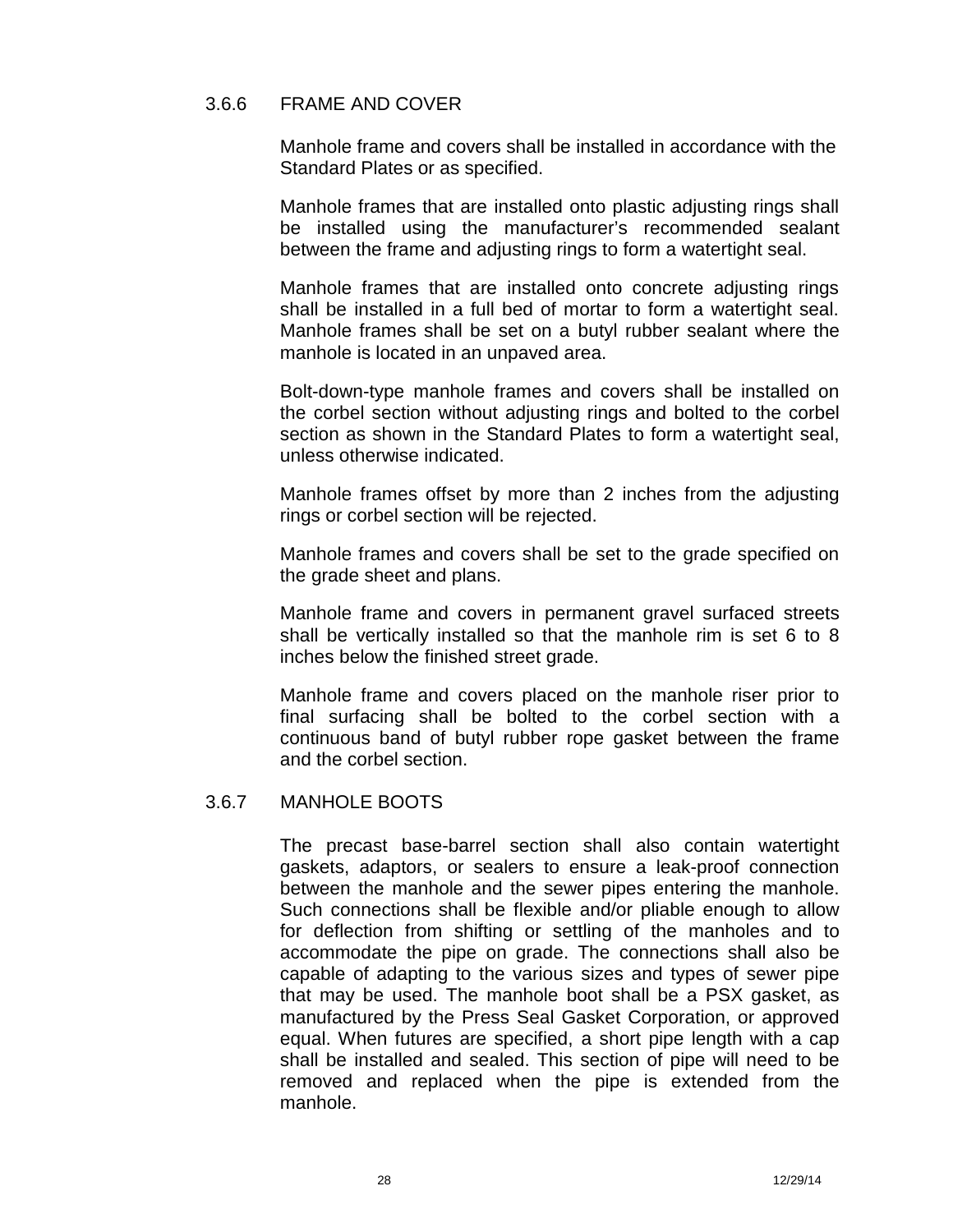#### 3.6.8 DROP MANHOLES

Drop manholes will be permitted only when approved or specified by the Engineer. Where changes in elevation within the manhole are not sufficient for a drop section, the manhole invert shall be filleted so that a smooth channel is formed from the end of the drop pipe throughout the length of the drop. Connections to a drop manhole will require ASTM D2241 Class 200 psi pipe to be laid through the excavation area.

The drop manhole shall be constructed in accordance with the manufacturer recommendations and as shown on the Standard Plates. A V-notch shall be cut into the flow line of the incoming pipe end. The V-notch is to provide improved flow control.

#### 3.6.9 MANHOLE MARKERS

Manhole markers shall be installed for all manholes outside of the street ROW that are not in paved areas unless otherwise indicated. Manhole markers shall be installed as detailed on the Standard Plates.

#### 3.6.10 MANHOLE RECONSTRUCTION

Any manhole that cannot be adjusted within the 14-inch height limit of the bid item for adjusting manholes shall be reconstructed. When an existing manhole is lower than the proposed finished grade elevation, the manhole shall be required to be reconstructed by:

Removal of the cone section and adding the appropriate height of barrel section(s) to increase the manhole height to a level that the manhole can be adjusted using the appropriate height of adjusting rings.

When an existing manhole is higher than the proposed finished grade elevation, the manhole shall be required to be reconstructed by:

Removal of the cone and barrel section(s) and installing the appropriate height of barrel section to decrease the manhole height to a level that the manhole can be adjusted using the appropriate height of adjusting rings.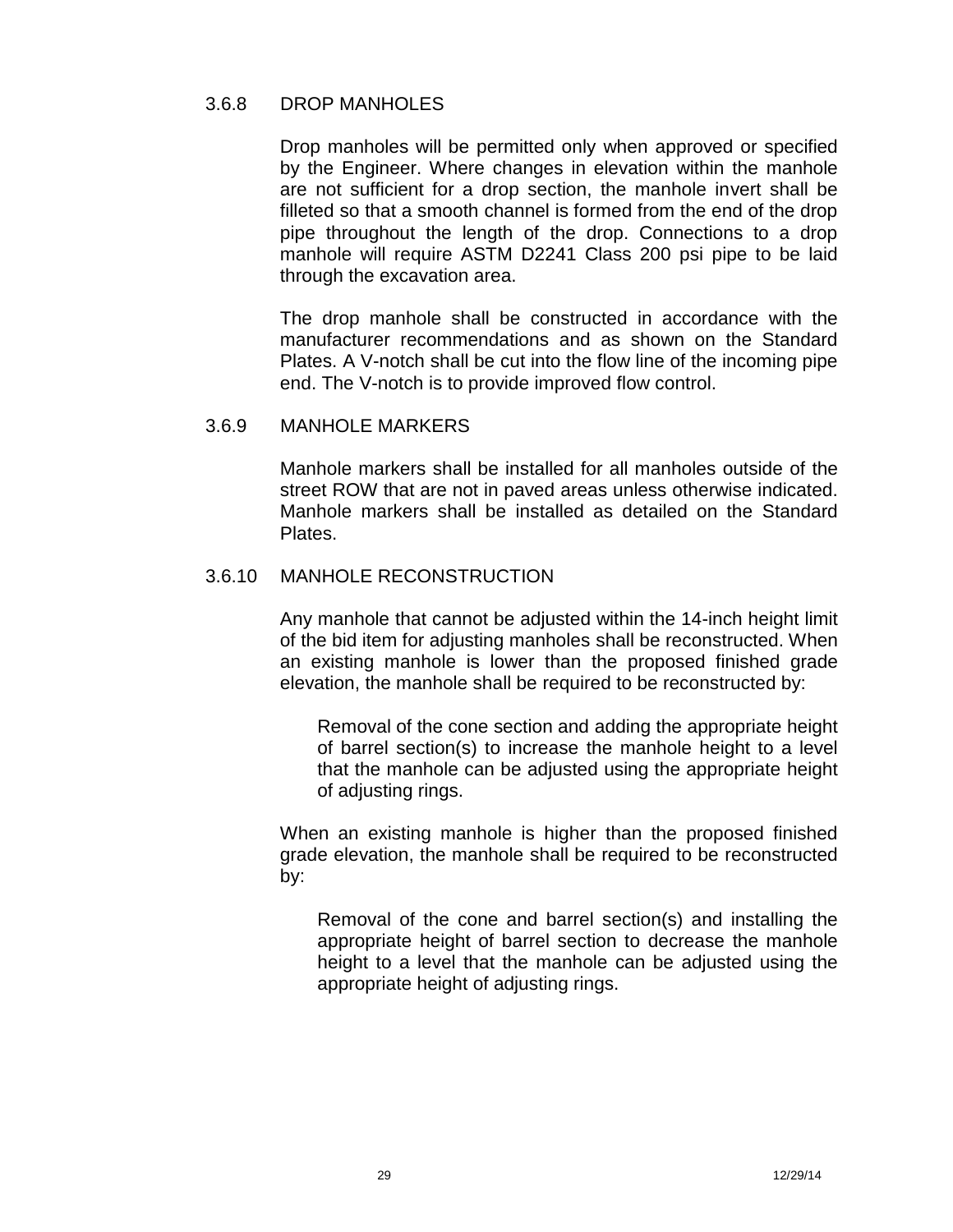## 3.6.11 MANHOLE LINERS

#### 3.6.11.1 General

The work shall include furnishing all labor, materials, equipment, and incidentals required to install manhole sheet liner with studded backside in concrete manholes, concrete structures, and appurtenances to effectively protect the exposed concrete surfaces from corrosion in those areas shown on the drawings or specified. The liner shall be continuous and free of pinholes at the joints and in the liner itself.

All work for and in connection with the installation of the lining, field seaming, and welding of joints shall be done in strict conformity with all applicable instructions and recommendations of the liner manufacturer unless otherwise specified.

Installation of the lining and the welding of all joints shall be done in strict accordance with the manufacturer's instructions and recommendations and the details and methods indicated on approved shop drawings by an experienced and qualified installer acceptable to the manufacturer and the Engineer. Lining welders shall be trained and certified by the lining manufacturer prior to the start of welding. All pipe joints and other lined areas where welding is performed shall be numbered and initialed by the welder. The Contractor shall record on a daily basis at the end of each working day the identification of the joint areas and the welder who performed the work.

Coverage of the lining shall not be less than the minimum specified or as shown on the Plans. Manholes and concrete structures shall be fully lined on the interior, including man-way openings, unless otherwise shown or specified.

When needed, the lining shall be held snugly in place against inner forms by means of steel banding straps or other means recommended by the manufacturer. Banding straps must be located in the interstitial space between studs to prevent crushing or tilting of the embedment studs.

If liner is extended for the purpose of joint overlap, embedment studs shall terminate not more than 1/2 inch from the end of the inside surface of the pipe section. Joint flaps shall extend approximately 4 inches beyond the end of the inside surface.

Concrete poured against lining shall be vibrated in a careful manner so as to protect the lining and produce a tense, homogenous concrete, securely anchoring the locking studs into the concrete.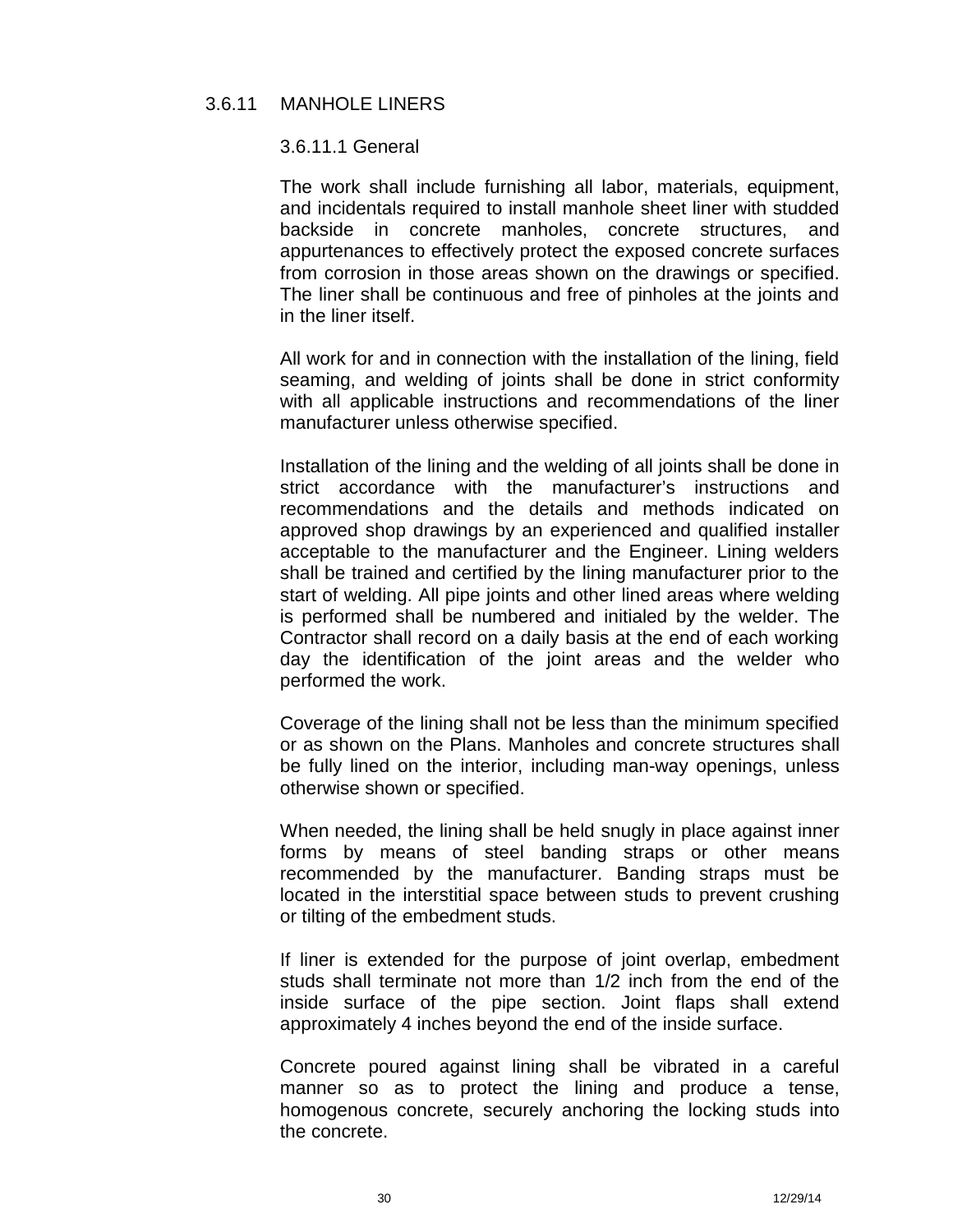Forms shall be properly cleaned and prepared to remove any abrasive areas that may damage the liner when removing forms. In removing forms, care should be taken to protect the lining from damage. Sharp instruments shall not be used to pry forms from lined surfaces. When forms are removed, any nails that remain in the lining shall be pulled, without tearing the lining, and the resulting holes clearly marked. Form tie holes shall be marked before ties

are broken off and all areas of abrasion or damage shall be marked.

Hot joint compounds, such as coal tar, shall not be poured or applied to the lining. Solvents or adhesives shall not be used in fusion of material in any manner.

The Contractor shall take all necessary measures to prevent damage to installed lining from equipment and materials used in or taken through the work area and shall immediately repair any damage.

All welding shall be performed in accordance with the published directives and procedures of the manufacturer and by welders certified by the manufacturer. Completion of welding shall provide a one-piece monolithic concrete protective liner system that will provide excellent resistance to hydrogen sulfide attack and will not pull off the wall in the event that infiltration occurs.

#### 3.6.11.2 Submittals

Submit to the Engineer for review, as provided in the General Conditions, complete shop drawings showing liner materials and typical installation details of all liner work and details of materials of construction and installation. The shop drawings shall include manufacturer's detailed drawings, directions, and specifications for construction and all special and typical installations.

Included with shipment of liner, submit certified test reports that the liner and material were manufactured in accordance with standards specified herein.

#### 3.6.11.3 Joints in Lining for Concrete Structures

No lining of joints shall be made until after the trench has been backfilled and the joints pressure tested. Lining at joints shall be free of all mortar and other foreign material and shall be clean and dry before joint are made.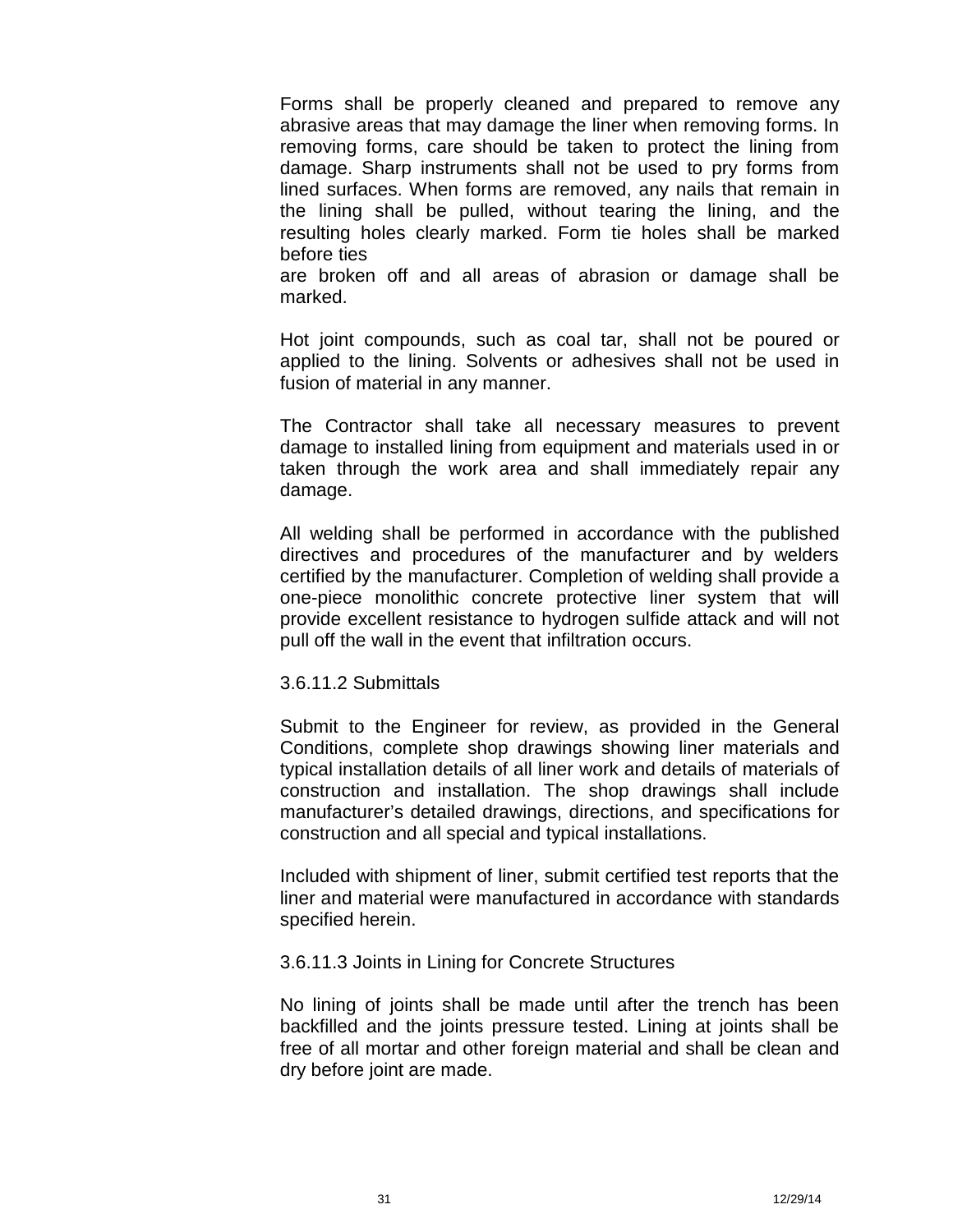Field joints in the lining shall be of the following types used as prescribed:

- a. Strip Type: The joint shall be made with a separate 4-inch-wide joint strip and two welding strips. The 4-inch joint strip shall be centered over the joint, and then extrusion welded to the liner. The width of the space between adjacent sheets shall not exceed 1 inch. The 4-inch joint strip shall lap over each sheet a minimum of 1.5 inch. It may be used at any transverse or longitudinal joint.
- b. Lap Type: The joint shall be made by lapping sheets not less than 1 inch. The upstream sheet shall overlap the one downstream. The lap shall be tack-welded into place, and then welded with an extrusion bead over the adjoined materials.
- c. Butt Type: Butt-type welds will not be allowed for field welding of joints.

All welding is to be in strict conformance with the instruction of the liner manufacturer. Welding shall fuse both sheets together to provide a continuous joint equal in corrosion resistance and permeability to the liner plate.

## 3.6.11.4 INSTALLATION

## 3.6.11.4.1 General

Field seaming involves bonding of adjacent panels using approved thermal methods such as extrusion welding. Testing and verification of the resulting welds will be required.

- 3.6.11.4.2 Trial Seams
	- a. General

Prior to any field welding of lined surface, trial seams shall be performed to ensure that the technician and method is adequate. Trial seams shall be performed on materials from the current project, a minimum of 3 feet in length. Trial weld seams shall then be tested to ensure equipment settings are sufficient to produce quality welds. Testing shall consist of both nondestructive and destructive methods.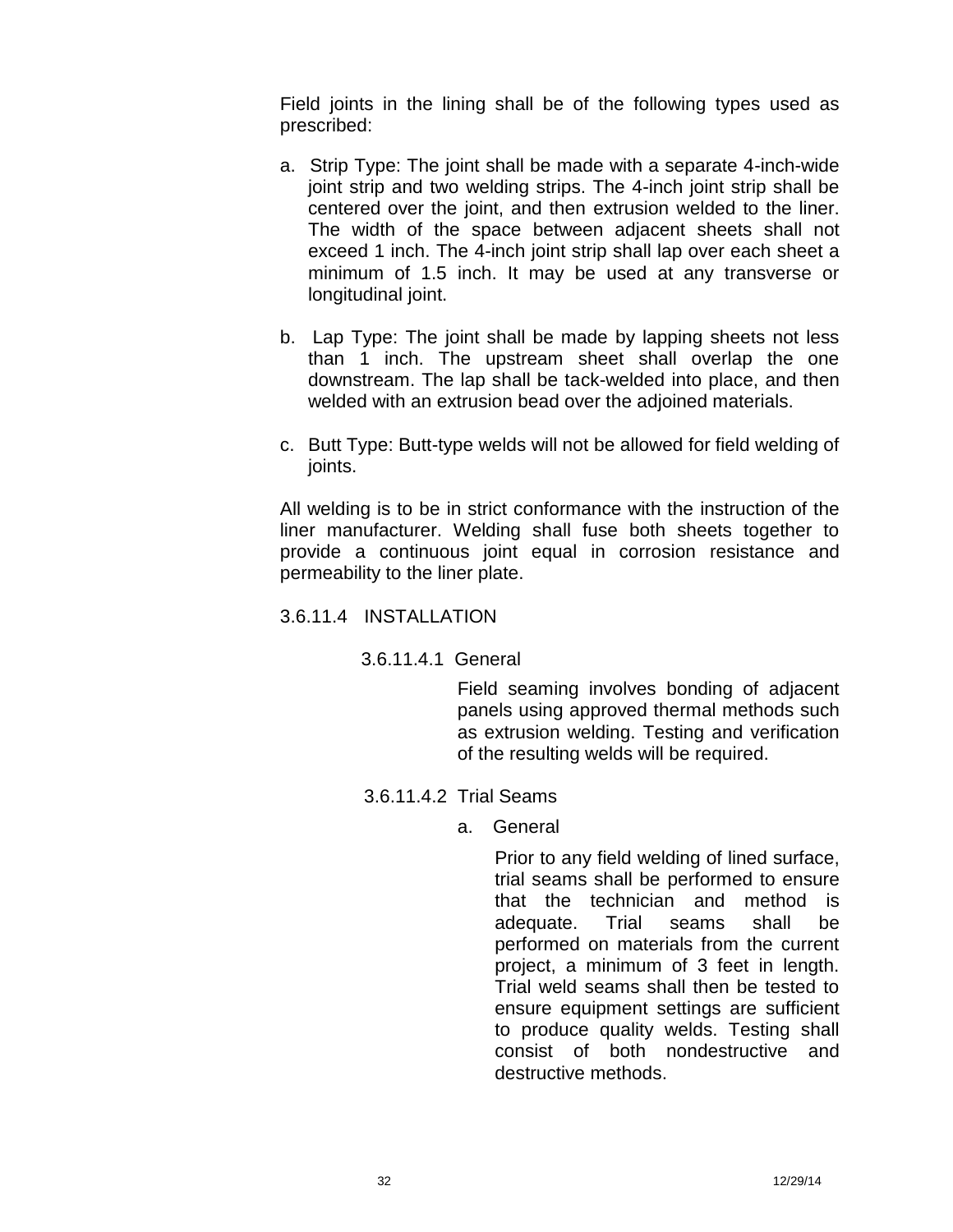## b. Nondestructive Seam Testing

Nondestructive testing shall consist of spark testing. Spark testing of the finished seams is required; a copper wire may be set into the weld joint prior to welding. This will allow for spark testing for the welded seam for determination of the presence of possible leaks in the weld. This process is not necessary but may provide an alternative method for nondestructive testing of the welds. Spark testing can be performed with approved instrumentation when set at approximately 20,000 to 35,000 volts depending upon apparatus. Any defects found should be marked and repaired according to approved repair methods.

Repairs of pinholes and defective areas shall be performed by extruding a bead of molten plastic over the surface, or if too large, a patch shall be utilized. Once complete, retest using the spark tester when applicable.

c. Destructive Seam Testing

When job requirements mandate destructive seam testing of trial seams, an appropriate number of samples should be determined by the Engineer. Weld seams should then be tested for shear strength according to standard industry guidelines. When proper welding techniques are followed, the weld shall exhibit approximately 80 percent of the parent tensile yield strength in shear when tested in accordance to ASTM D 4437.

## 3.6.11.4.3 Field Seams

a. Nondestructive Seam Testing

Nondestructive testing shall consist of spark testing. Spark testing allows for the welded seam to be tested for determination of the presence of possible leaks in the weld. Spark testing may be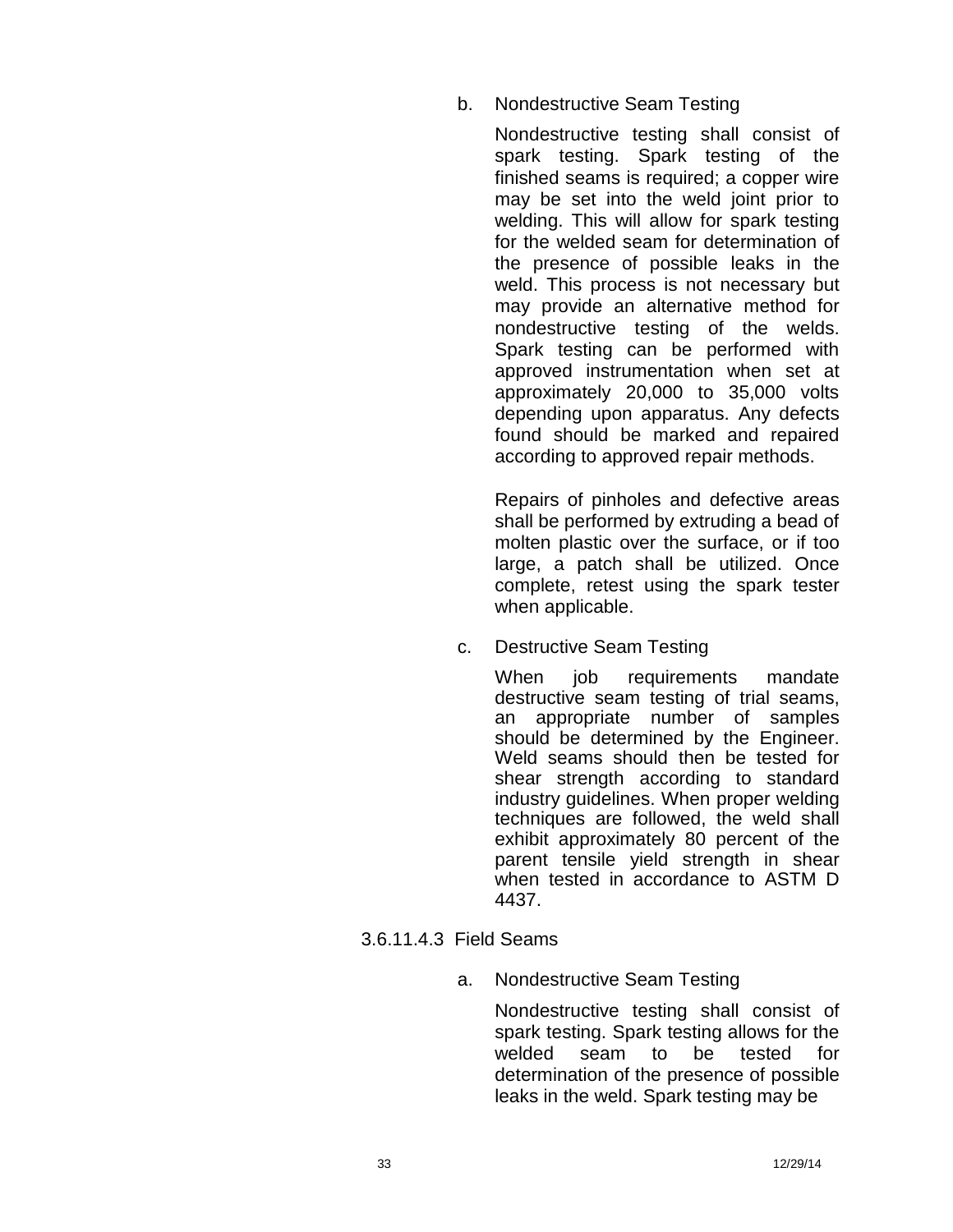performed over the entire surface of the weld and liner sheet. Spark testing shall be performed with approved instrumentation set at approximately 20,000 to 35,000 volts depending upon apparatus. Any defects found shall be marked and repaired according to approved repair methods. The spark testing device shall be equipped with an audible alarm indicator for signaling any defects.

Repairs of pinholes and defective areas shall be performed by extruding a bead of molten plastic over the surface, or if too large, a patch shall be utilized. Once complete, retest using the spark tester when applicable.

## 3.6.12 MANHOLE CONSTRUCTION PLATE MARKER

The manhole construction plate markers shall be used on all City of Huron bid projects or where designated. Manhole construction plate markers will be required on development projects where designated by the City. Manhole construction plate markers shall be installed on existing manholes immediately after construction surfacing removals have been completed and on new manholes immediately after installation. The markers, on asphalt streets, shall remain on the manhole until after the first lift of asphalt is installed (with exception to when any internal manhole construction work may need to be performed). The markers on concrete streets shall remain on the manhole until concrete paving occurs. The Contractor shall ensure that all manholes are secured, protected, and watertight at the end of each work day. Under no circumstances shall an uncompleted or completed manhole be left uncovered, unprotected, or not watertight overnight.

## 3.6.13 MANHOLE BENCH AND INVERT RECONSTRUCT

Manhole bench and invert reconstruct shall be done in accordance with the specifications and details for each individual repair.

## **3.7 CONNECTIONS TO EXISTING MANHOLES**

Wherever new sewers connect with existing sewer manholes or structures, the Contractor shall cut the necessary openings into the existing manholes and make the connections thereto in a neat and workmanlike manner. The connections shall be made so as to make the joints around the entering sewers watertight and an approved smooth channeled flow line shall be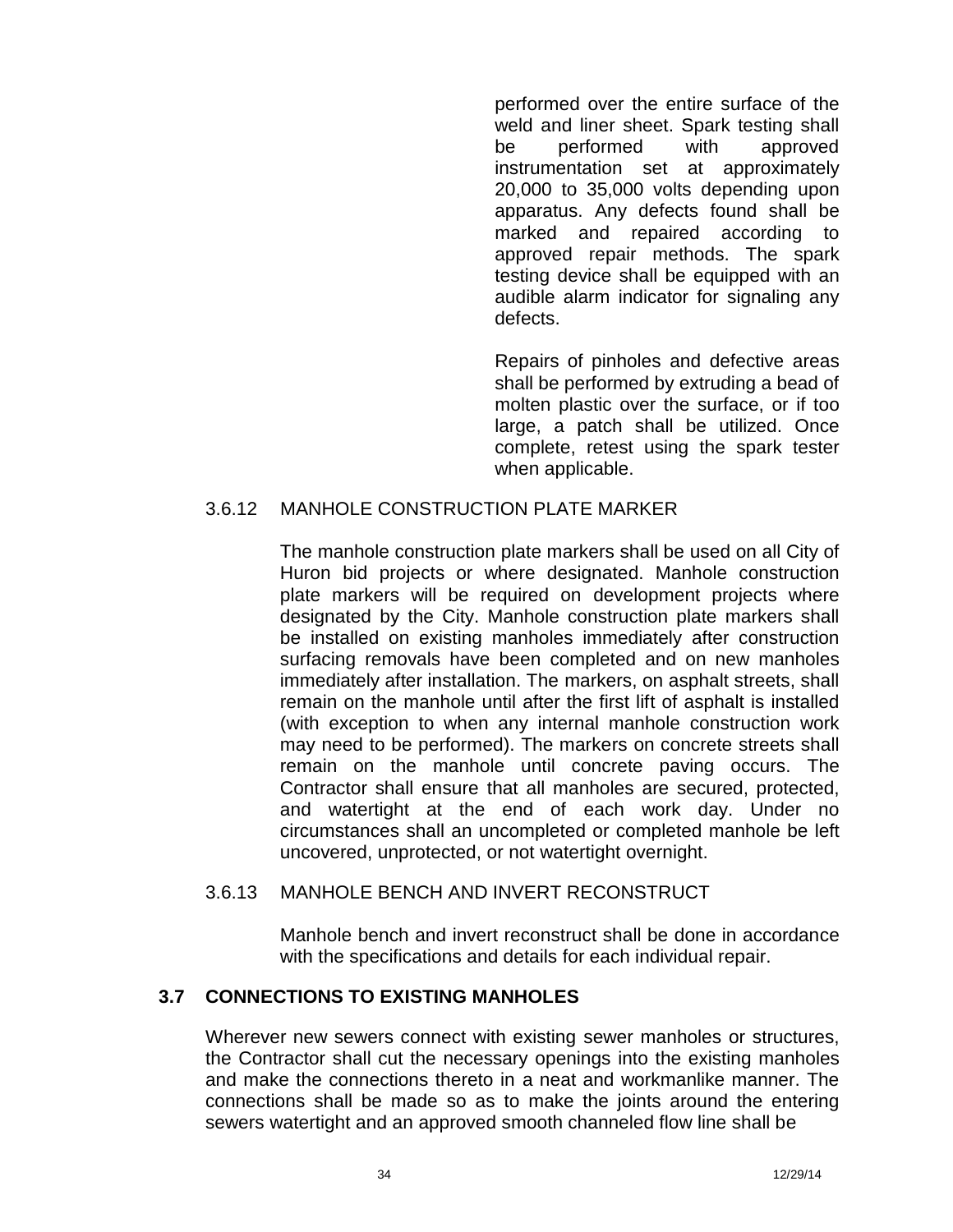constructed. All existing cast-in-place, precast, and block-type manholes shall be core drilled, and manhole boots shall be installed for the pipe connection.

Where existing manholes are constructed of brick, cobblestone, or other materials determined by the Engineer that cannot be core drilled, pipes shall be grouted into the manhole wall with nonshrink grout and a water seal. The water seal shall be placed continuously around the pipe to form a seal. The water seal shall be a butyl rubber rope type material.

All manhole bench and inverts shall be reconstructed as a part of the connection to the existing manhole. The manhole bench and invert reconstruct shall be paid for under the bid item for Manhole Bench and Invert Reconstruct.

## **3.8 CONNECTIONS TO EXISTING SANITARY SEWER PIPES**

Pipe couplings shall be used where it is necessary to connect two spigot ends of the same diameter pipe together and where bell and spigot connections are not possible.

## **3.9 STUBS AND FUTURES FROM MANHOLES FOR FUTURE EXTENSIONS**

Futures from manholes shall be defined as piping and plugs that extend longer than one standard 13-foot section of pipe. Stubs from manholes shall be defined as piping and plugs/caps that extend less than a 5-foot section of pipe. Stubs and futures from a manhole shall be installed to the grade staked and/or specified. Futures shall be plugged with a suitable watertight plug at a bell end section of pipe.

Stubs can be plugged at the bell end section of pipe or capped on a plain end section of pipe. Connecting onto stubs will not be allowed. Stubs must be removed from the existing manhole when connections to the manhole are installed and a full section of pipe must be installed. Stubs shall not extend more than 5 feet and no less than 3 feet in length from the manhole unless otherwise specified.

## **3.10 SERVICE CONNECTIONS**

In all new sanitary sewer mains, prefabricated wyes shall be installed at all service stubout locations and sealed with an approved watertight cap or plug. Wyes with the same branch pipe diameter as the main line sewer will not be permitted.

Any future taps of the existing main shall be made by the City where the sewer main is clay or PVC truss pipe material. Taps on existing pipes shall be made by tapping the line and using a saddle to connect the service pipe to the main line. Cutting out a section of main line pipe and installing a wye and couplings will not be permitted.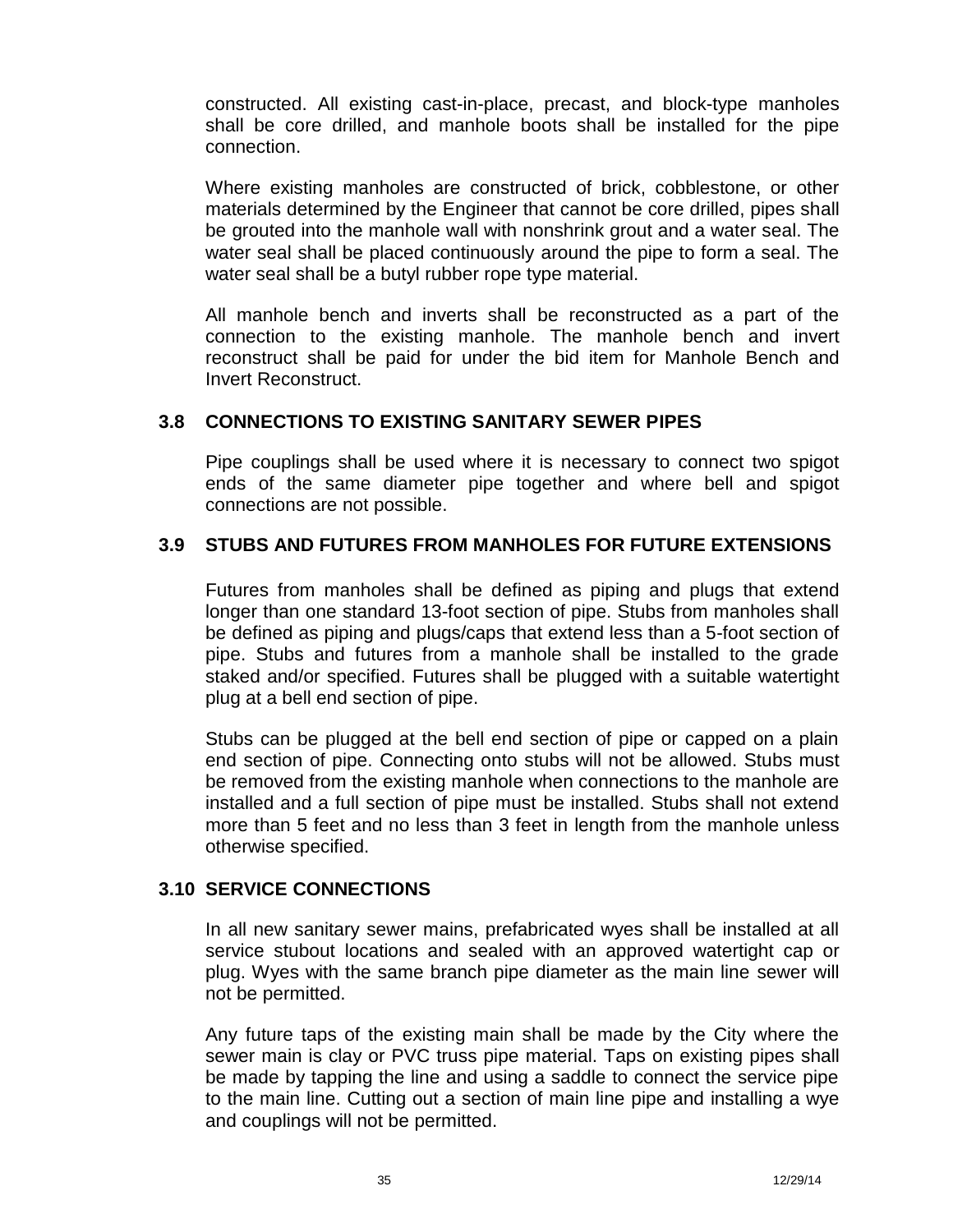## **3.11 BEDDING, BACKFILL, AND COMPACTION**

#### 3.11.1 GENERAL

Installation of PVC pipe, including bedding and backfill of the pipe, shall conform to the latest revision of ASTM D2321 "Standard Recommended Practice for Underground Installation of Flexible Thermoplastic Sewer Pipe," and the specifications and Standard Plates of the City of Huron.

All bedding and backfill areas shall be subject to compaction testing by nuclear or standard methods according to the latest applicable ASTM Specifications. In addition to the construction and testing procedures outlined in other sections of the specifications, the Contractor shall be required to install the pipe in such a manner so that the diametric deflection of the pipe shall not exceed 5 percent (see pipe testing section) and the materials surrounding the pipe shall be compacted to the required Standard Proctor Densities outlined in D2321. The areas requiring compaction shall include the bedding, initial backfill, and final backfill areas, as defined in the following sections. The Engineer may take random compaction

tests of the material. If any of these tests indicate that the material has not been compacted to the required density, the Contractor shall recompact said material at no additional cost to the Owner, and the Engineer shall then have the right to take additional compaction tests to assure that this or other material is compacted to the proper density without any additional cost to the Owner.

The City will pay for the first density tests taken at a given location. If the first test fails, the Contractor shall recompact the area and a second density test will be taken. If the second test passes, the City will pay for the second test. If the second test fails, the contractor shall pay for the second test and any test taken thereafter until a passing testis obtained. This procedure will be applied to each test location.

Material for all areas of backfilling is to be free of rock, frozen materials, and hard clay. Care shall be taken in placing backfill over the crown of the pipe to avoid damage to the pipe.

## 3.11.2 BEDDING OF PIPE

The trench base shall be undercut a minimum of 4 inches or onefourth of the outside diameter of the pipe barrel (whichever is larger) below the grade line of the pipe and uniformly backfilled with bedding material to the grade-line of pipe. After the pipe has been installed on top of the first layer of bedding material, the haunching area shall be backfilled with bedding material up to the "spring-line"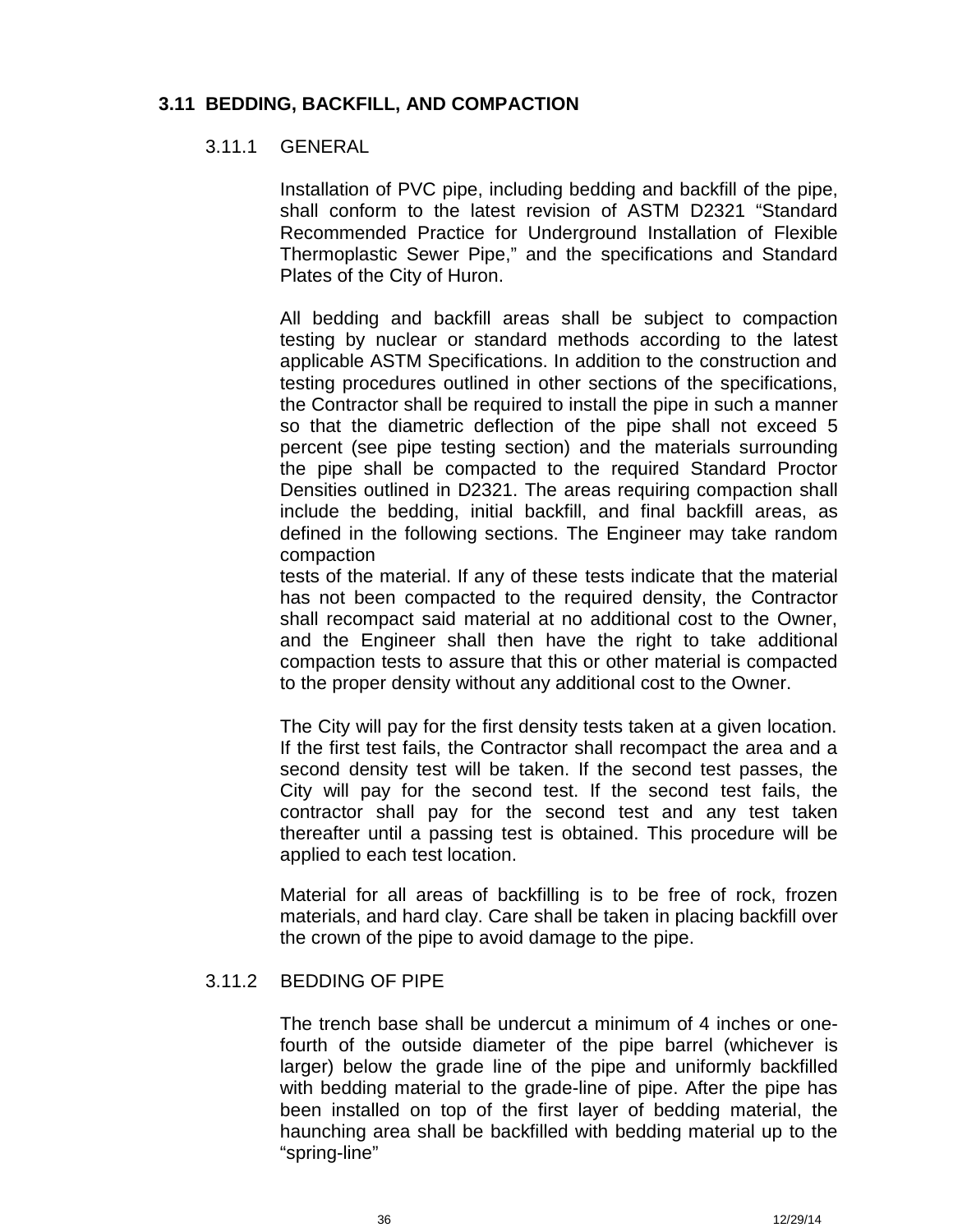(halfway) on the pipe (bedding material shall be used to the top of the pipe forall pipes with a diameter of 12 inches or less). The bedding material shall be "shovel-sliced" or hand tamped around and under the haunches of the pipe to assure adequate and uniform support along the bottom of the pipe. Care shall be taken to prevent dislodging and misalignment of the pipe and to provide adequate bell hole for the pipe.

All sewer service lines shall be installed with bedding material from 2 inches below the pipe to the top of the pipe.

When the foundation material is not suitable to provide a uniform base for the pipe, the trench shall be undercut to sufficient depth to build an acceptable base. Such areas shall be backfilled with trench stabilization and/or geotextile fabric material to build a uniform foundation. The trench stabilization material shall be brought up to the bottom of the bedding material specified for the pipe and the bedding material shall be used up to the spring line (bedding material shall be used to the top of the pipe for all pipes with a diameter of 12 inches or less).

## 3.11.3 INITIAL BACKFILLING OF PIPE TRENCH

All sewer pipe installed in an open trench shall be initial backfilled to at least 12 inches above the top of the pipe. The initial backfill shall be placed evenly so as not to disturb the grade or line of the pipe. Above the bedding area the pipe shall be backfilled with acceptable native material (Class I, II, and III as described in ASTM D2321), approved by the Engineer, or with granular material to a minimum of 90 percent Standard Proctor Density to 12 inches above the top of the pipe.

Where no suitable backfill material is available, the initial backfilling shall be constructed with granular material.

## 3.11.4 FINAL BACKFILLING OF TRENCH TO GRADE

All final backfill material shall consist of approved excavation material, granular material, or as otherwise specified. Sand may be used if approved by the Engineer. The final backfill shall be placed in layers and compacted by suitable and approved compaction methods in a manner approved by the Engineer to at least 95 percent Standard Proctor Density, or as otherwise specified.

Excess material not required for final backfilling shallbe removed by the Contractor or otherwise disposed of as ordered by the Engineer.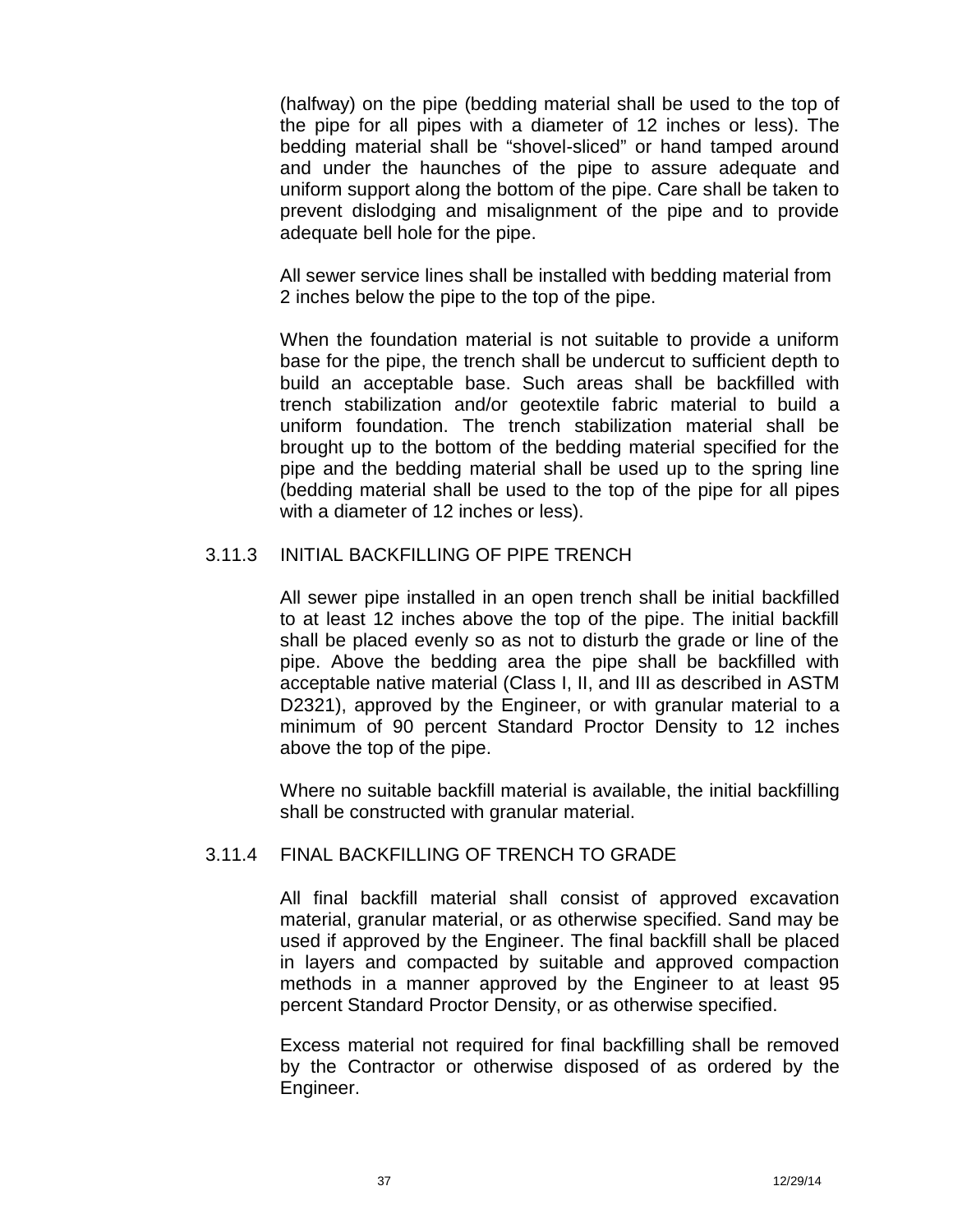If the material encountered in the trench excavations is unsuitable to be used as final backfill material, it shall be replaced with other suitable material available at the project site or with granular material, as approved by the Engineer. In final backfill areas below pavement, the Engineer may direct the Contractor to use native material a specified distance below the pavement elevation to ensure a consistent material is utilized under the pavement section.

At least 36 inches of cover shall be placed over the top of the pipe before the trench is wheel-loaded, and 48 inches of cover shall be placed over the top of the pipe before the trench is hydro hammered for compaction.

## **3.12 SURFACE RESTORATION**

3.12.1 GENERAL

Unless stated specifically to the contrary in the Special Provisions, the Contractor shall replace all surface material and shall restore paving, curbing, sidewalks, gutters fences, trees, sod, topsoil, and other items disturbed to a condition equal to thatbefore the work began, furnishing all labor, materials, and equipment necessary to do this work. Traveled streets shall be kept open and maintained by the Contractor after backfilling and before surfacing or final inspection. The cost of all such work shall be absorbed in the unit price bid for pipe installation unless otherwise specified in the Special Provisions or Bid Proposal.

## 3.12.2 USE AND REPAIR OF STREET

The Contractor shall carry on the work in such a manner as to interfere as little as possible with the use of the street for public travel and as specified in the Special Provisions.

Wherever any paved gutters, pavements, graveled highways or street crossings, or other improvements are interfered with or removed, they must be replaced by the Contractor and left in as good condition as previously. The Contractor shall also remove all surplus material leaving the streets clean and in good order.

No more than 300 feet of trench will be opened at any one time in advance of the complete construction of the sewers and the backfilling shall follow up the installation of the sewers.

All street repairs and cleaning shall be promptly done as the work progresses. The Contractor shall not obstruct any street gutters, but shall provide for the passage of surface water along the same at all times.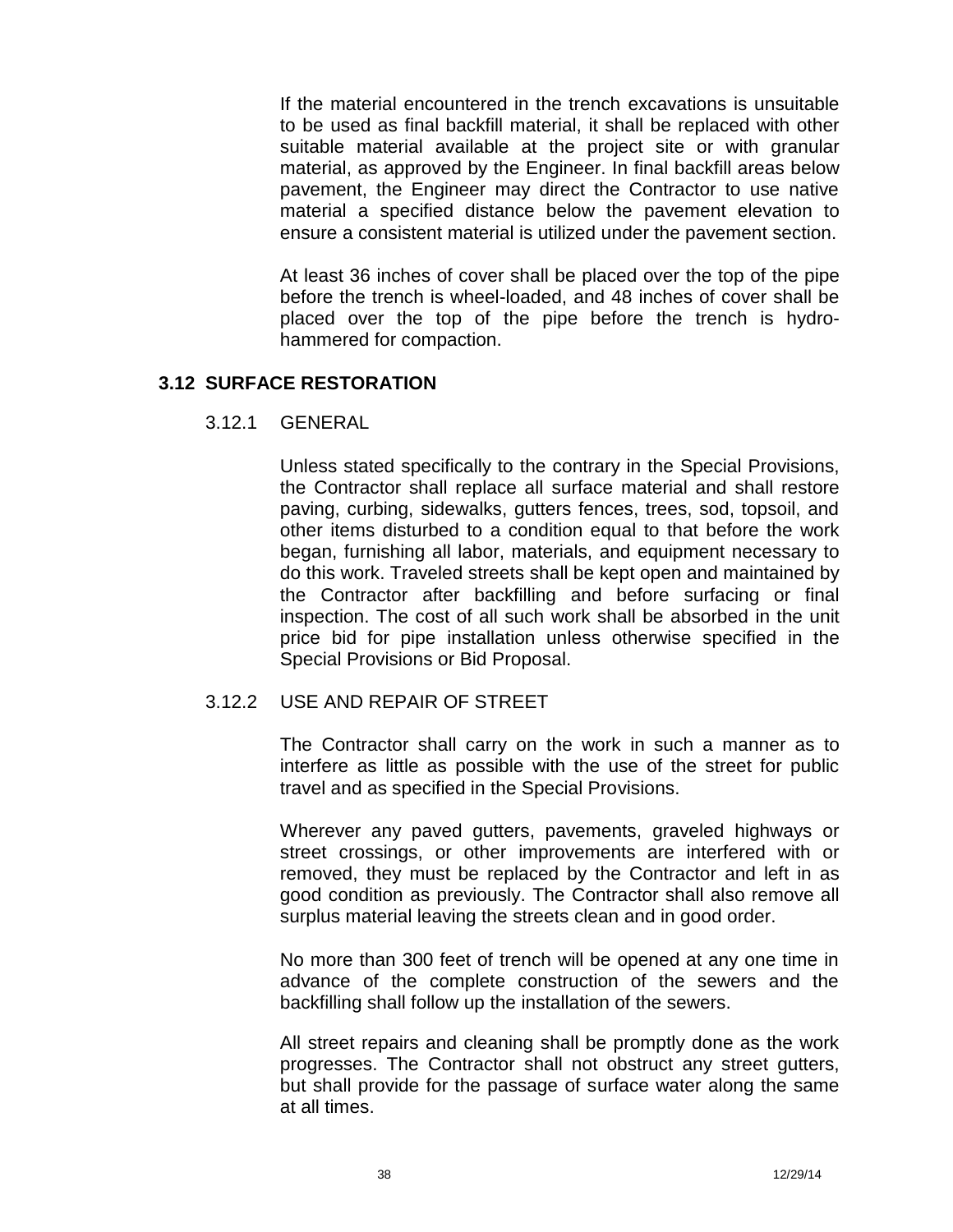It shall be the Contractor's responsibility to protect all sanitary sewer pipes, manholes, and trenches from extraneous water and storm water entering the sanitary sewer system at all times during construction.

#### 3.12.3 CONCRETE PAVEMENT REMOVAL AND REPLACEMENT The

surface of all concrete pavements shall be sawed with a concrete saw to the full pavement depth. The width of pavement removed shall be 12 inches wider than the trench excavation to provide a shoulder on all sides. Where within 2 feet of existing joint, concrete shall be removed to the joint.

The Contractor shall place a 6-inch gravel cushion unless otherwise specified and replace the concrete pavement to the same thickness as the original pavement, with a minimum thickness of 6 inches. The concrete shall be Class M6 as specified by SDDOT and shall be finished the same as the existing pavement.

The cost of pavement removal, replacement, and sawing of the concrete shall be included in the unit price bid for pipe unless otherwise provided for in the Bid Proposal or specified in the Special Provisions.

All concrete pavement shall be removed and replaced in accordance with the Supplemental Standard Specifications and Standard Plates.

## 3.12.4 ASPHALT PAVEMENT REMOVAL AND REPLACEMENT Where

streets are asphalt surfaced, the Contractor shall cut the asphalt surfacing to a minimum depth of 4 inches by an approved method to a width of 12 inches wider than the trench excavation.

When asphalt surfacing has a concrete base, the asphalt shall be cut in the previously described manner and the concrete base removed with a pneumatic or mechanical type hammer or by similar means.

Unless otherwise specified, the Contractor shall place a 6-inch gravel cushion under the concrete base; replace the concrete base with a minimum of 6 inches of Class M6 concrete; and then place a minimum of 2 inches of asphalt surfacing meeting City Standards and Standard Specifications on top of the concrete base, or as otherwise specified in the Special Provisions.

On all excavations in asphalt surfaces without concrete base, there shall be a minimum of 6 inches aggregate base course and a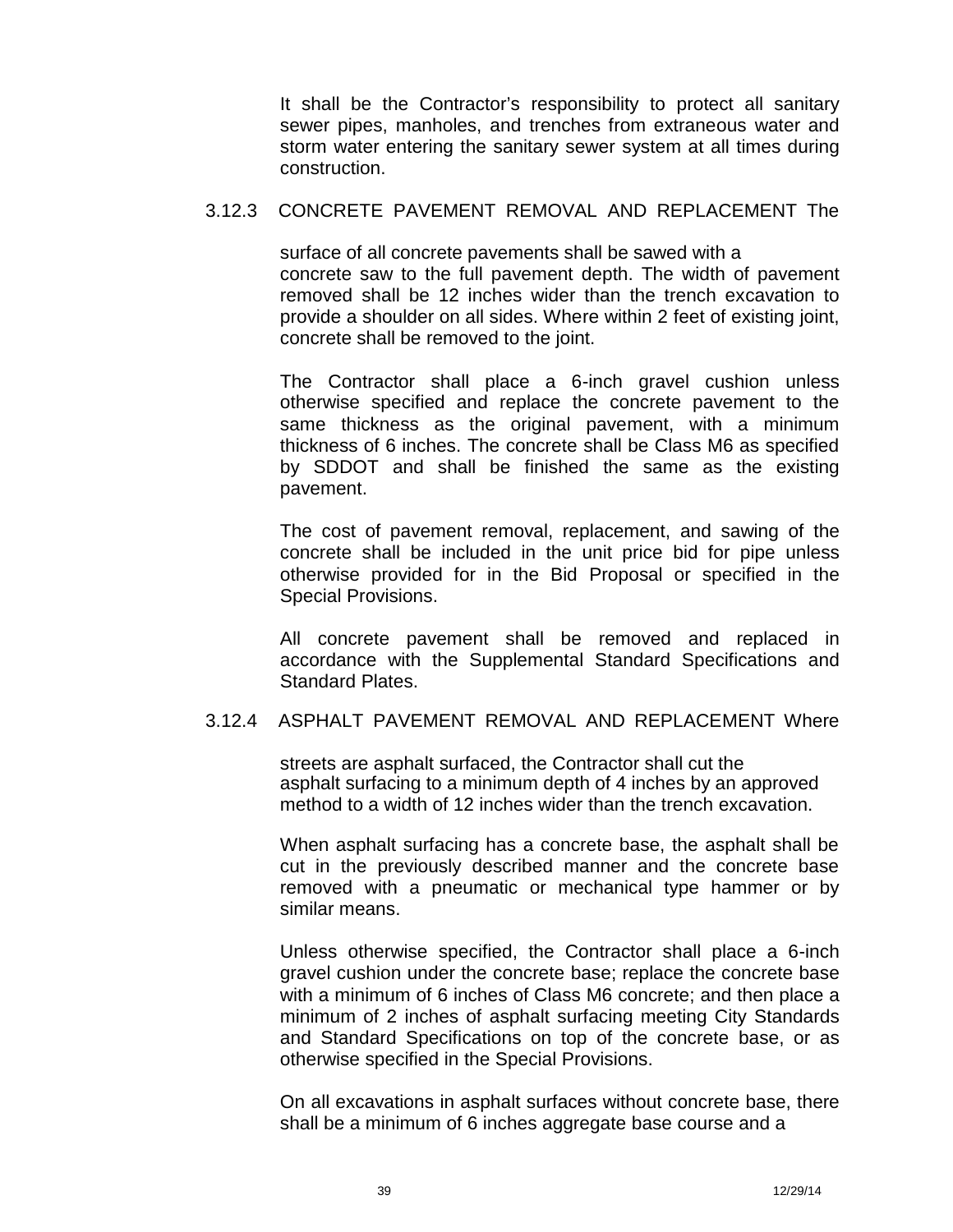minimum of 4-inch asphalt mat or the thickness of the existing mat whichever is the greater.

All asphalt surfacing shall be replaced and rolled in accordance with the Standard Specifications and Supplemental Standard Specifications.

All street surfacing cuts, asphalt or concrete, shall be in a straight line parallel to the existing curb and gutter or perpendicular to the centerline of the street. No jagged, skewed, or irregular cuts will be allowed. All asphalt cuts shall be in an approved manner and not ripped out with the bucket. Such work lifts the remaining mataway from the base material and shall be cause for widening the street cut and increasing the amount of surfacing replaced at the Contractor's expense.

## **3.13 REMOVAL AND ABANDONING SEWER PIPE AND MANHOLES**

## 3.13.1 REMOVAL OF PIPE AND MANHOLES

This work shall consist of removal and disposal of pipe and manholes which are not designated or permitted to remain and which are not removed and disposed of under other items in the contract. Removals shall be in accordance with the Standard Specifications. Manholes that are to be removed shall be entirely removed and disposed of unless otherwise indicated.

## 3.13.2 ABANDONING OF PIPE AND MANHOLES

Abandon sanitary sewer pipe that is to remain in-place shall be entirely filled with K-crete unless otherwise indicated. Manholes that are to be abandon in-place shall be abandon by removing the top

3 feet below finish grade elevation, seal off any incoming piping with K-crete, install a 2-inch minimum diameter hole in the base section of the manhole, and fill the manhole with sand.

## **3.14 PIPE INSULATION**

Pipe insulation shall be required on all sanitary sewer pipe installations where the cover depth to finished grade elevation is 5 feet or less above the pipe. The insulation work shall be in accordance with the Special Provisions, drawings, and manufacturer's recommendations.

## **3.15 JACKING, BORING, AND TUNNELING**

It shall be the responsibility of the Contractor to maintain the alignment and grade specified. The jacking, boring, and tunneling specifications shall be in accordance with the standard plates, drawings, and Special Provisions.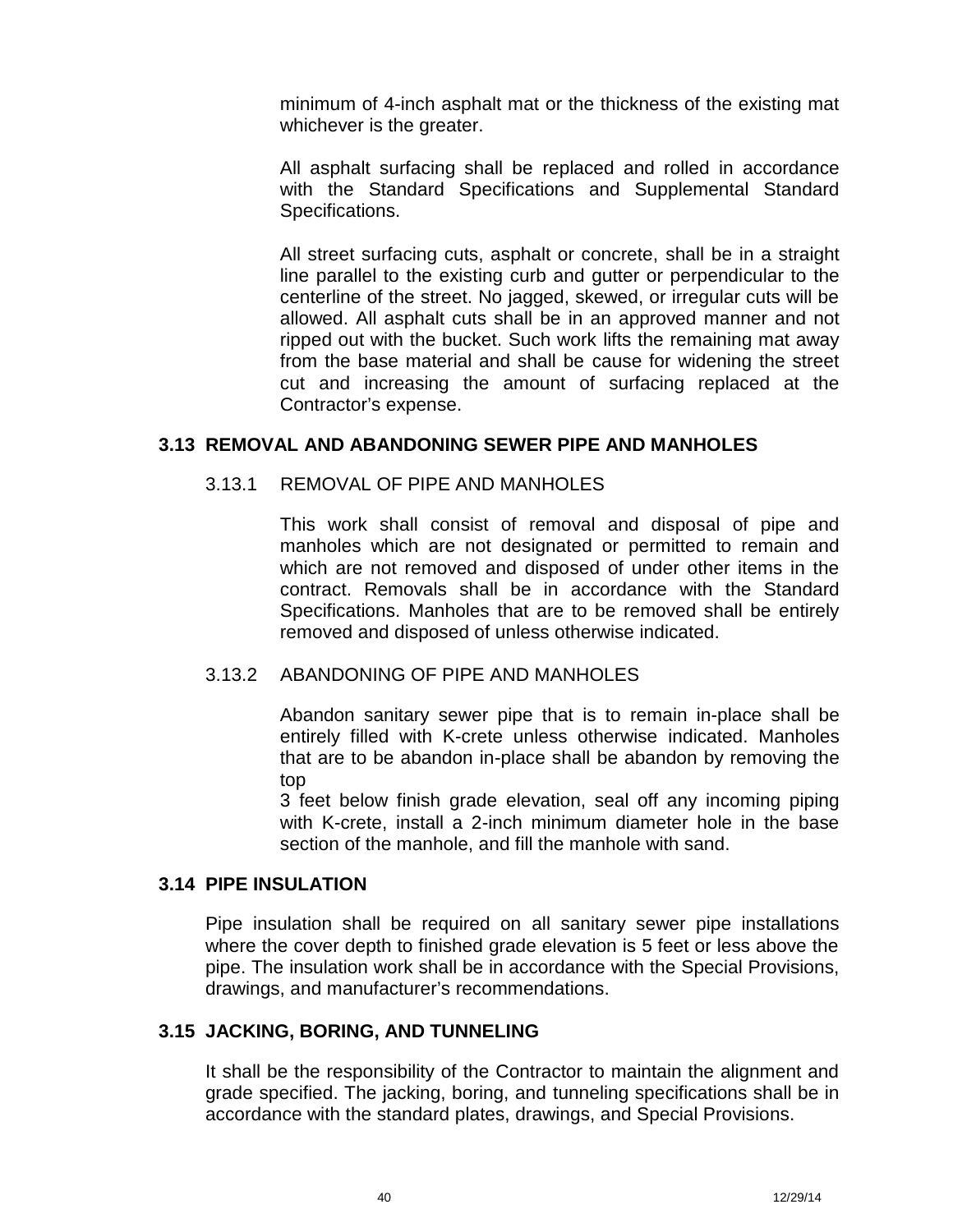## **3.16 SANITARY SEWER SERVICES**

## 3.16.1 GENERAL

Glued connections will only be allowed at the connection between the SDR 35 and the Schedule 40 PVC pipe at the building. 45 degree bends shall not be located closer than 3 feet from each other.

## 3.16.2 CLEANOUTS

Cleanouts shall be used only on service lines in approved locations. Cleanouts used for service lines shall be covered at finished grade with a Neenah R1976 frame and cover except for cleanouts located adjacent (within 5 feet) to the structure it services. The cleanout

shall be constructed as shown on the Standard Plates.

Cleanouts must be located within 5 feet of all commercial buildings. At least one cleanout shall be provided for all commercial buildings. The size of the cleanout piping shall be in accordance with the South Dakota Utility Contractor Handbook.

## 3.16.3 COUPLINGS

Couplings, on new construction, will not be allowed unless the building sewer stubout exists before the service from the property line to the building is installed. If couplings are determined to be necessary, only one coupling for each service line will be allowed on new construction.

## 3.16.4 COMMON TRENCH FOR SERVICE LINES

All sewer service lines within public street right-of-way shall be installed at least 10 feet horizontally from any existing or proposed water service line. Any variation to this requirement is subject to the approval of the City Engineer. On private property, a sewer service line may be laid in the same trench with a water service line. In such a case, the elevation of the crown of the sewer service line shall be at least 12 inches below the invert of the water service line. The water service will be allowed to be benched or additional pipe bedding material may be used to create the separation between water and sanitary sewer services. The sewer service line and water service line shall not have less than 1-foot horizontal distance between the piping.

Whenever sewer service lines must cross under water service lines, the sewer service line shall be laid at such an elevation that the crown of the sewer service line is at least 12 inches below the invert of the water service line.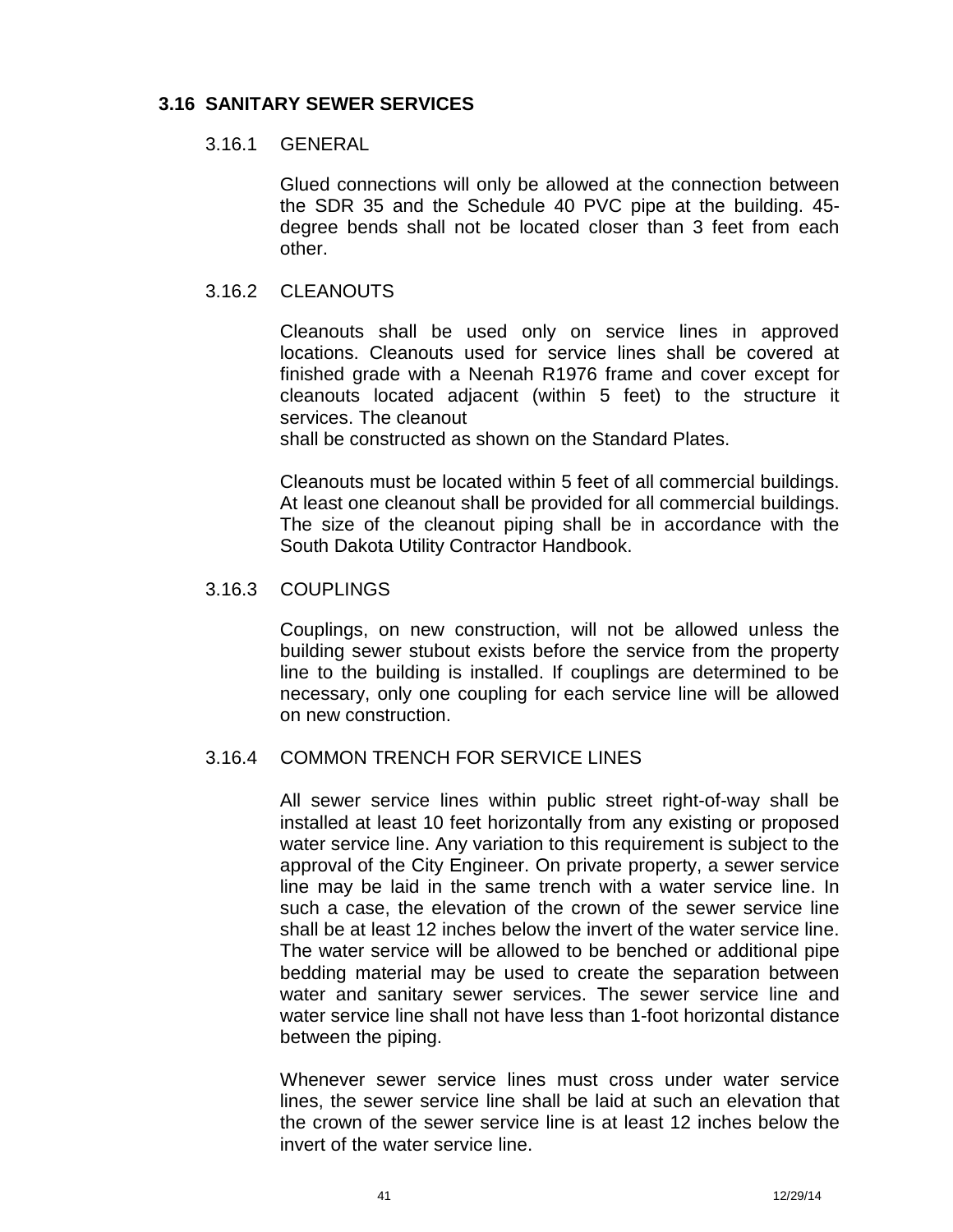3.16.5 RECONNECT SEWER SERVICE *(Reconnecting sewer service lines where new main line sewer pipe is installed to replace existing main line sewer.)*

> All new service lines to be connected into the new sewer main line pipe shall be made with an approved wye connection. A tap and tapping saddle will only be allowed where determined necessary by the Engineer. A coupling will be allowed for connecting the new service line to the existing service line.

#### 3.16.6 CAPS AND PLUGS

Existing clay service lines that are to be abandoned shall be capped with nonshrink grout placed continuously for a 1-foot distance into the pipe.

New PVC service lines that are to be plugged shall be plugged at a bell end section of pipe.

## 3.16.7 SANITARY SEWER SERVICE PIPE LINING REPAIRS.

## 3.16.7.1 GENERAL

Bypass Pumping: The Contractor shall furnish, install, and operate pumps, plugs, conduits, and other equipment to divert the flow of sewage around the lined pipe line for which work is to be performed. The bypass system shall be of sufficient capacity to handle existing flow plus additional flow that may occur during a wet weather event. If pumping is required on a 24-hour basis, engines shall be equipped in a manner to keep noise to City of Huron noise ordinance standards.

Cleaning: The Contractor shall thoroughly clean the sewer pipe that is to be relined prior to installation of the repair liner pipe. The cleaning shall constitute removal of all debris, solids, roots, and other deposits in the sewer line that could prevent installation of the liner pipe. If inspection reveals an obstruction that cannot be removed by conventional sewer cleaning equipment, the Contractor shall make a point repair excavation to remove the repair or obstruction.

Pre-inspection and Measuring of Service Connections, bends, etc.: The Contractor shall inspect the sewer pipe immediately before the installation of the liner to assure that the pipe is clean and existing pipe conditions are acceptable for the liner installation. The Contractor shall also create a log as well as videotape documentation with exact measurements of each service connection in the sewer pipe,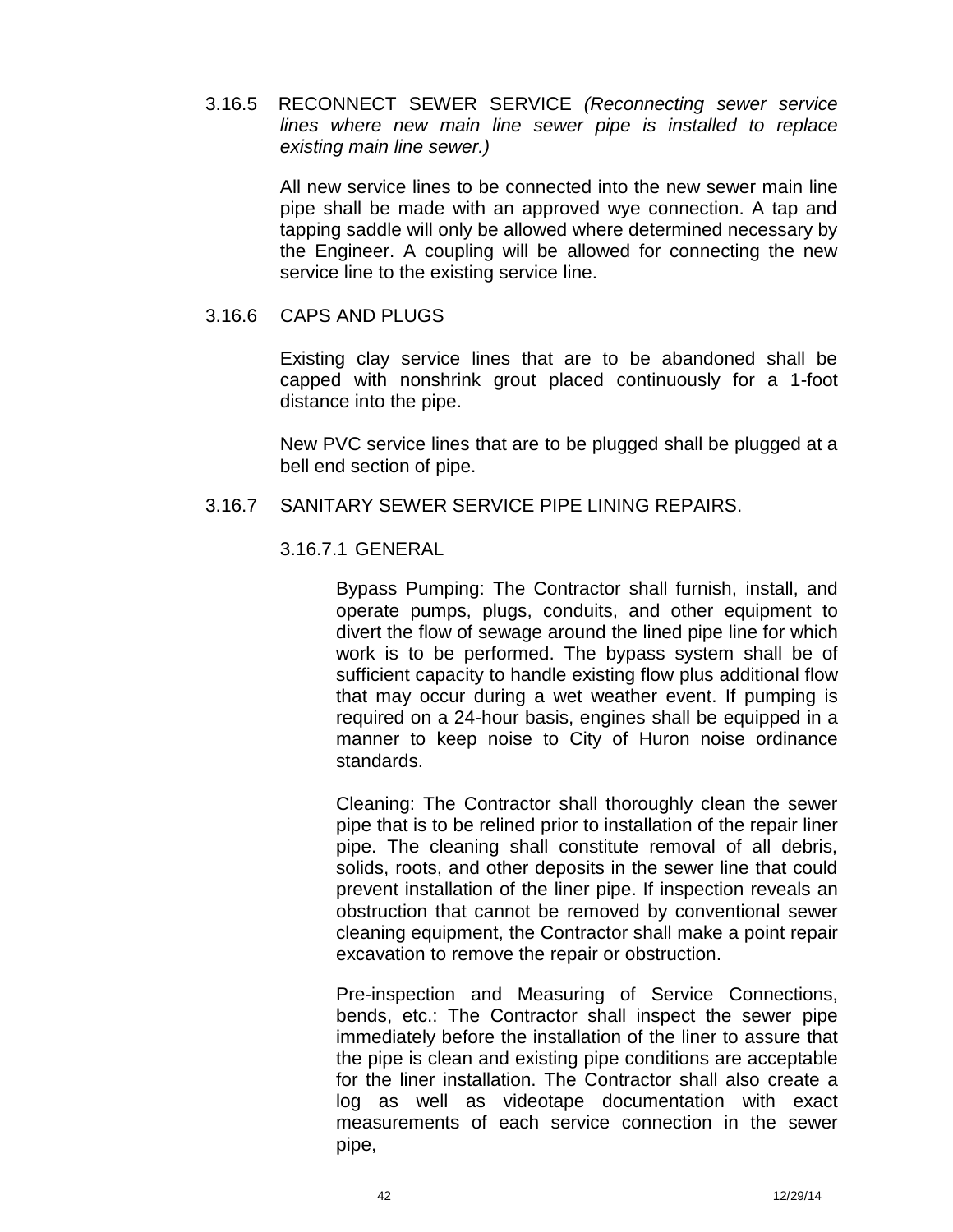in order to reopen the service connections after the installation by means of a robotic cutter for CIPP lining or excavation and a wye connection for sliplining repair projects. The service connection log shall at a minimum state the exact distance from a designated point to the middle of each service connection and where the connection is located along the service line (i.e., 9 o'clock, etc.).

Post inspection: The Contractor shall videotape the service line repairs for CIPP projects and submit a copy to the property owner and the City of Huron Inspector for review. All measurements for the repairs shall be provided to the Inspector at the time of inspection.

## 3.16.7.2 SANITARY SEWER SERVICE SLIPLINING

Sliplining of sanitary sewer service lines shall be performed by pulling or pushing liner pipe into existing sewers by use of mechanical or hydraulic equipment. Once in place, the liner pipe shall be connected at one or more ends with a coupling to the existing pipe. Annular spaces between the liner pipe and existing pipe shall be sealed at the ends with a chemical seal or nonshrink grout. The liner pipe shall not obstruct the City main line sanitary sewer. Pipes protruding into the City main line sewer will be required to be cut off flush or back from the main line sewer.

## 3.16.7.3 CURED IN-PLACE SANITARY SEWER SERVICE PIPE LINING

The following documents (latest additions) shall be a part of this specification.

ASTM F1216. Standard Practice for Rehabilitation of Existing Pipelines and Conduits by the Inversion and Curing of a Resin-Impregnated Tube.

ASTM F2019. Standard Practice for Rehabilitation of Existing Pipelines and Conduits by the Pull-in Place Installation of Glass Reinforced Plastic (GRP) Cured-in- Place Thermosetting Resin Pipe (CIPP).

ASTM F1743. Standard Practice for Rehabilitation of Existing Pipelines and Conduits by Pull in and inflate and Curing of a Resin-Impregnated Tube.

ASTM D638. Standard Test Method for Tensile Properties of Plastics.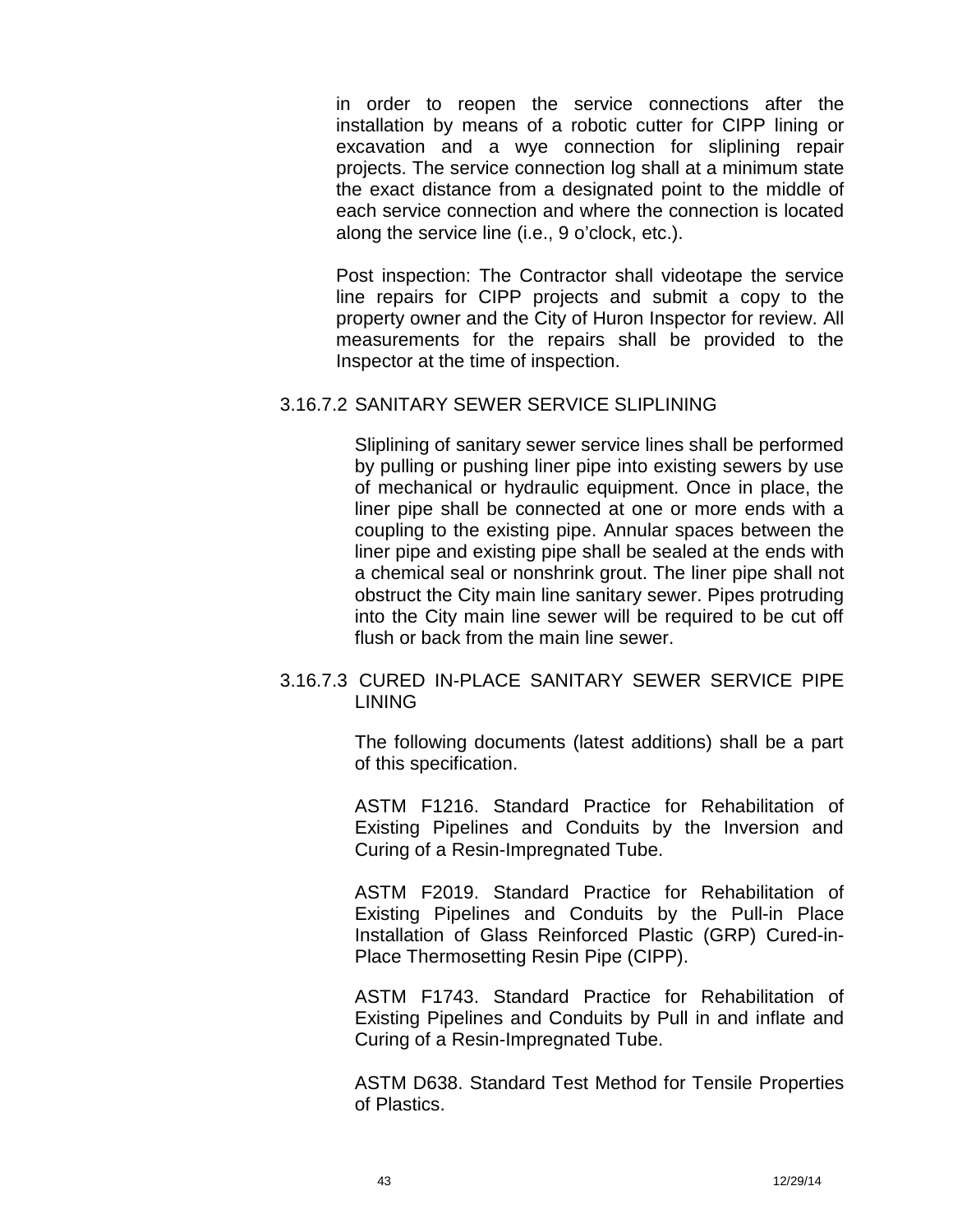ASTM D790. Standard Test Methods for Flexural Properties of Unreinforced and Reinforced Plastics and Electrical Insulating Materials.

ASTM D792. Standard Test Methods for Density and Specific Gravity of Plastics by displacement.

ASTM D5813. Standard Specification for Cured-in Place Thermosetting Resin Sewer Pipe. NASSCO. Specification Guidelines.

The installation of the CIPP shall be in accordance with the manufacturer's recommendations and ASTM F1216, ASTM F2019, or ASTM F1743. The resin shall be distributed into the tube in strict conformance with the ASTM and NASSCO standards. After installation of the liner is completed, the Contractor shall cure, cool down, and finish the liner in accordance with the ASTM standards. When required, the Contractor shall reinstate all connections to their original diameter. The CIPP shall provide a smooth bore interior throughout the length and a uniform wall thickness. The CIPP shall be wrinkle-free. The CIPP shall not obstruct the City main line sanitary sewer.

## **3.17 INSPECTION AND TESTING**

3.17.1 GENERAL

The Engineer shall have access at all times to all parts of the job, and the Contractor must furnish such personnel, facilities, equipment, tools, and materials as are necessary to make whatever tests and inspection that are deemed necessary.

## 3.17.2 PIPE MATERIAL TESTING

The Engineer may require a test of specimens not to exceed 5 percent of the quantity of pipe to be furnished in order to prove the acceptability of the pipe. The manufacturer shall provide an approved testing stand near the site of the plant.

## 3.17.3 PIPE INSPECTION

Prior to being lowered into the trench, each pipe shall be carefully inspected by the Contractor and those not meeting the specified requirements shall be removed from the site immediately. Rejections may be made for any of the reasons as stated in the specifications for each specific type of pipe. Pipe having minor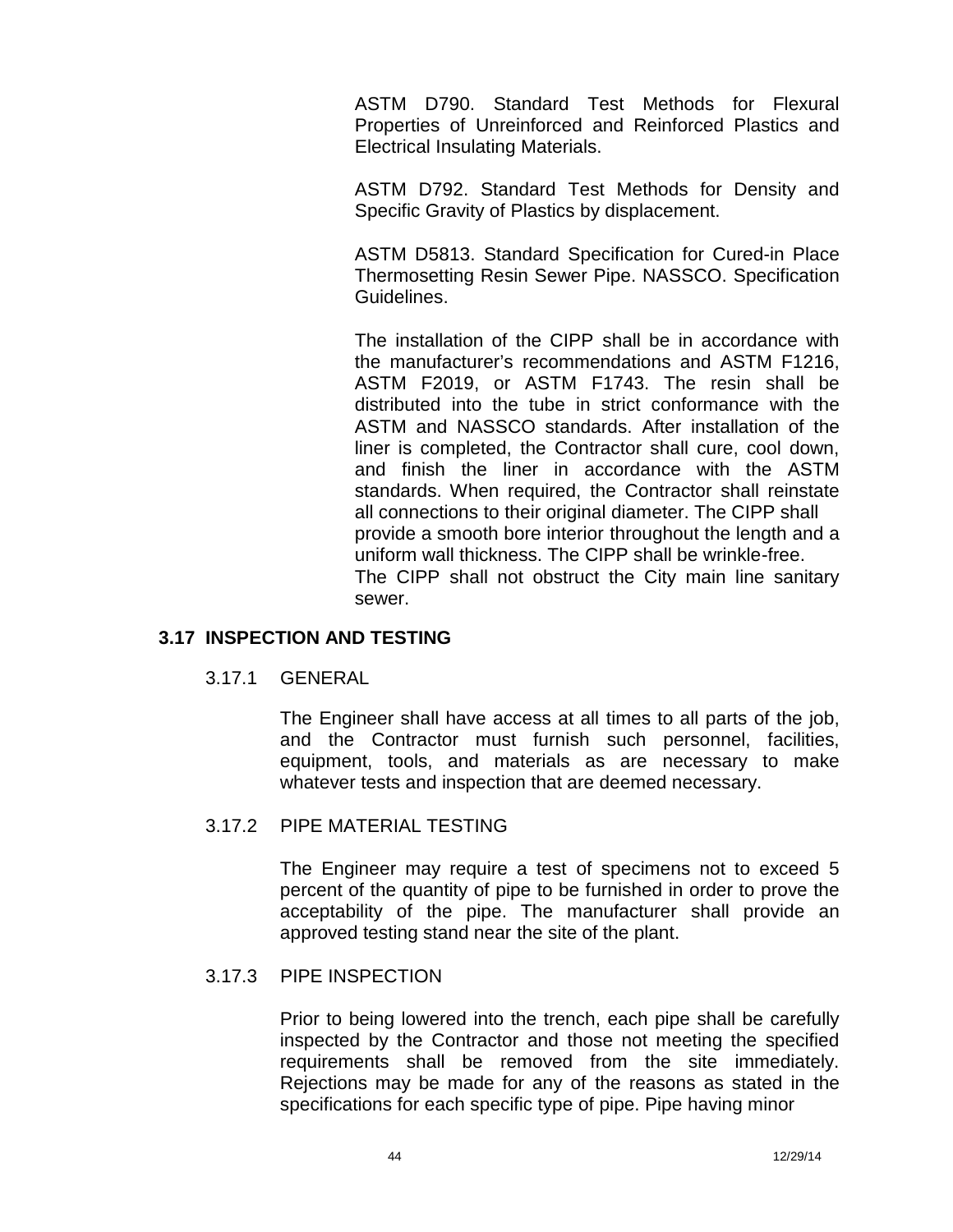flaws not serious enough to cause rejection shall be installed so as to bring such flaws in the top half of the sewer. Pipe shall be protected during handling against impact, shocks, and free fall.

## 3.17.4 TELEVISION INSPECTION

The City will perform an inspection of the completed sewer line within the two-year warranty period through the use of a television camera. The expense of the initial television inspection and one additional reinspection will be borne entirely by the City. If defective workmanship of material or construction is noted, the deficiency shall be corrected by the Contractor at no expense to the City. The City will perform additional television inspections to review if the repairs were made properly and in accordance with the specifications. The expense of any additional television inspections beyond the initial inspection and one additional reinspection will be borne entirely by the Contractor.

The Contractor shall be responsible for all related costs, including concrete or asphalt resurfacing, if the street has been surfaced. The Contractor shall be required to repair all areas of infiltration and other deficiencies.

## 3.17.5 CLEANING

The Contractor shall be responsible for all work necessary to make the sewer acceptable for usage including removal of all mud, silt, rocks, or blockages that might hinder the flow and make said sewer unacceptable for final acceptance and usage. Also included is all work necessary in the manholes and all cleanup work required prior to final acceptance.

The City will not be responsible for cleaning lines prior to televising the sewer. In the event that the line is not acceptable for televising, due to the Contractor's operations, the Contractor will be notified. It will be the Contractor's responsibility to make arrangements to clean the sewer and make it acceptable for the television work.

## 3.17.6 BACKFILL DENSITY TEST

The Contractor shall expose the compacted soil layers, as required by the Engineer, to enable the Engineer to perform density tests. The cost of exposing the soil layers for testing shall be incidental to the pipe and/or manhole installation.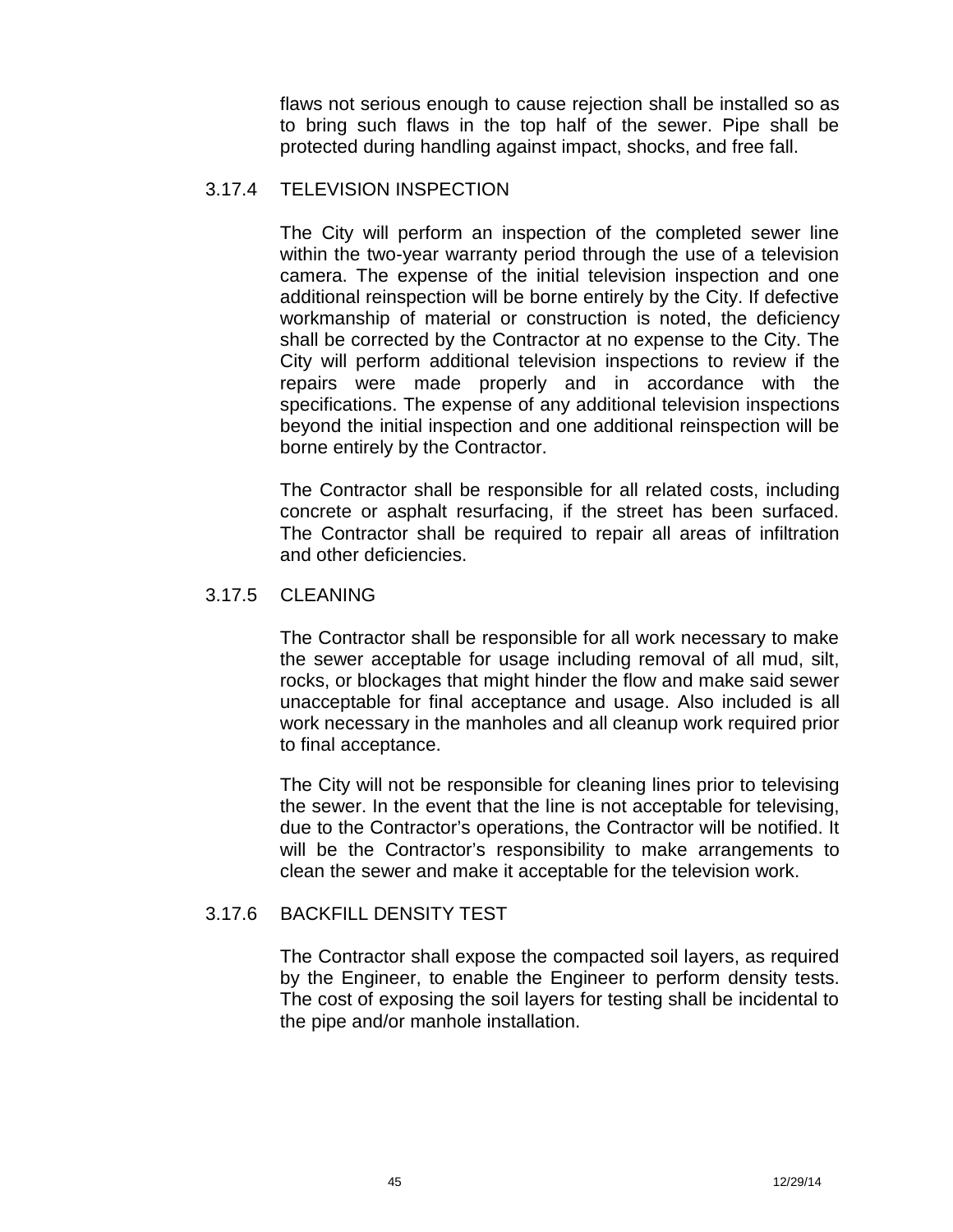#### 3.17.7 PIPE AND MANHOLE LEAKAGE FIELD TESTING—GENERAL

All manholes and piping shall be tested and inspected for leakage by the Contractor. In addition to the testing and inspection for leakage in the manhole, the Contractor shall perform manhole vacuum tests when the ground water table elevation is lower than 2 feet above the top of the pipe. Exfiltration testing with water will only be allowed where specifically specified.

Piping shall be tested using one of two methods: infiltration test or pipe exfiltration test (low pressure air test). The pipe infiltration test shall be used when the ground water table elevation is greater than 2 feet above the top of the pipe as determined by the Engineer. The pipe exfiltration test (water test or low pressure air test) shall be used when the ground water table elevation is less than 2 feet above the top of the pipe as determined by the Engineer. Exfiltration testing of the pipe with water will only be allowed where specifically specified.

After each section of sanitary sewer between manholes has been completely installed and backfilled, the line and manholes shall be inspected by the Contractor for leakage. All visual leakage at individual joints or other parts of the sewer and/or leakage in excess of that specified shall be repaired by the Contractor at the Contractor's expense before the sewer is accepted. The repair of leaks may require the removal and replacement of manhole sections and pipe sections. The gasket shall be the sole element depended upon to make the joint leak proof. The use of grout to repair leaks will not be allowed. The actual method of correction shall be approved by the Engineer prior to performing the repair.

When existing sanitary sewers which have service connections are being reconstructed or replaced (example: street reconstruction projects), the leakage test requirements may be waived or other testing methods substituted, subject to the approval of the City Engineer.

The Contractor shall notify the Engineer 24 hours prior to performing the test to enable the Engineer to be present during the testing operations. All data will be recorded and evaluated by the Engineer. All lined manholes and pipe shall be tested prior to welding the joints.

#### 3.17.8 INFILTRATION TEST

This test shall be performed by the Contractor using a V-notched weir in the downstream manhole of a line segment to measure the upstream sewer leakage. The test shall be maintained fornot less than 24 hours before the measurement is performed. The test shall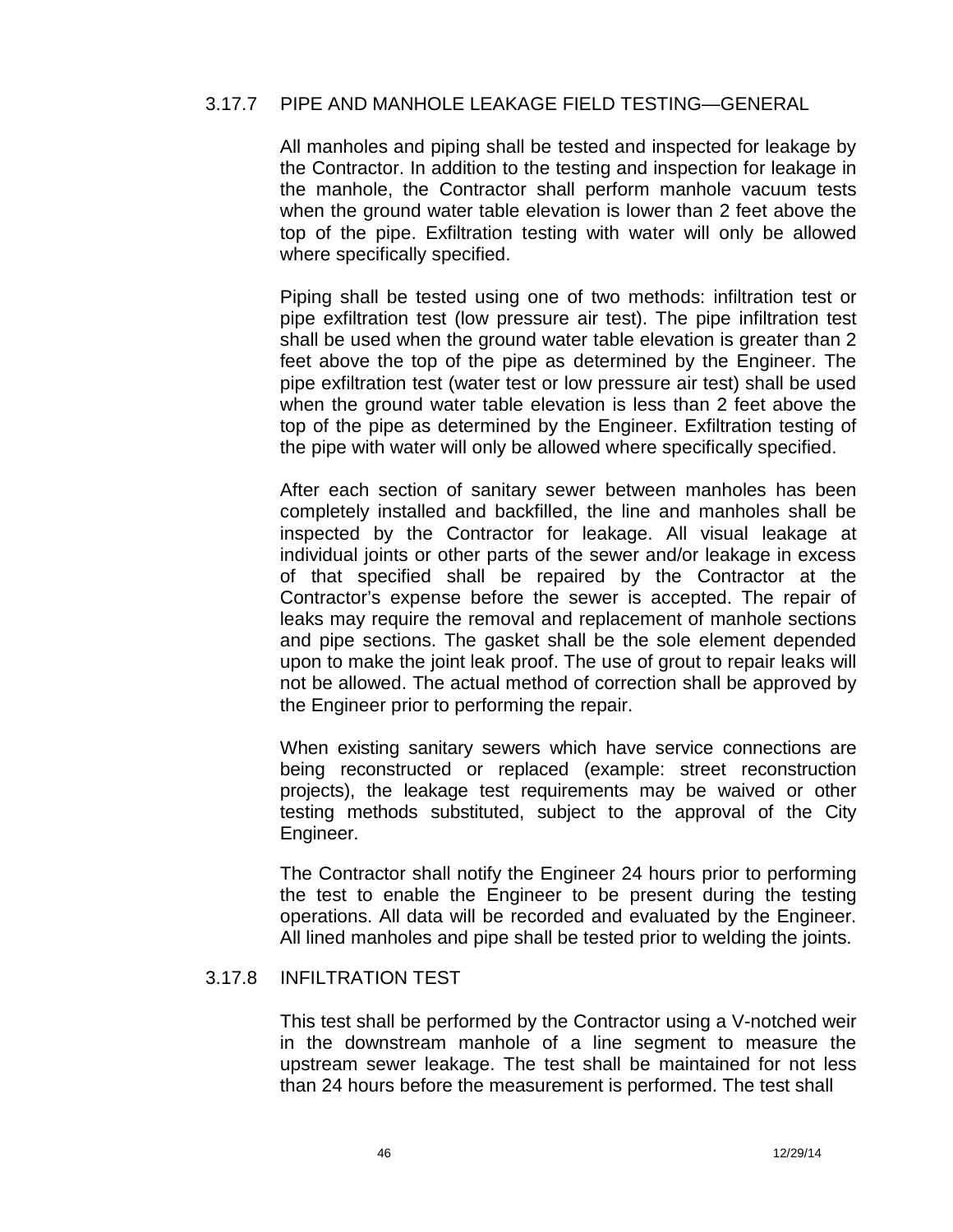be performed one line segment at a time (a line segment shall be defined as the line from one manhole to the next adjacent manhole). The V-notched weir shall have volumetric calibrations (gallons/24 hours) and shall be easy to read.

The Engineer may waive the use of the V-notched weir if the Engineer determines that the leakage flow is obvious or nonexistent through visual inspection. The maximum allowable infiltration or exfiltration for any new sanitary sewer section, including all manholes, shall be 50 gallons per inch of diameter per mile of pipe per day. All visible leakage at individual locations (including the amounts less than the 50 gallons per inch of diameter per mile of pipe per day) as determined by the Engineer shall still be the Contractors responsibility to repair. Payment for the infiltration test will be incidental to the pipe and manhole installation.

## 3.17.9 PIPE EXFILTRATION (WATER) TEST

The low pressure air test shall be used for the exfiltration test unless otherwise specified. The pipe exfiltration (water) test shall only be allowed where specified.

The pipe exfiltration (water) test shall be performed by sectionalizing the test so that interior pressure in pipe does not exceed 5 feet of water pressure. The test will be performed by the Contractor as follows:

- 1. Place watertight bulkhead in inlet of the upstream and downstream manholes of sewer to be tested.
- 2. Fill section of sewer and upstream manhole with water until the elevation of water in the upstream manhole is 2 feet higher than the top of the pipe in the line being tested or 2 feet above the existing ground water in the trench—whichever is the higher.
- 3. Allow the water to stabilize for one-half hour, then fill the manhole with water to the original level and begin the test.
- 4. The amount of water lost in the manhole during one hour will be measured and used to determine the exfiltration. The maximum allowable drop in vertical water height in the manhole shall be 1/4 inch for all diameter manholes. If the water level in the manhole drops below the allowable drop amount, the Contractor shall repair the leak and retest.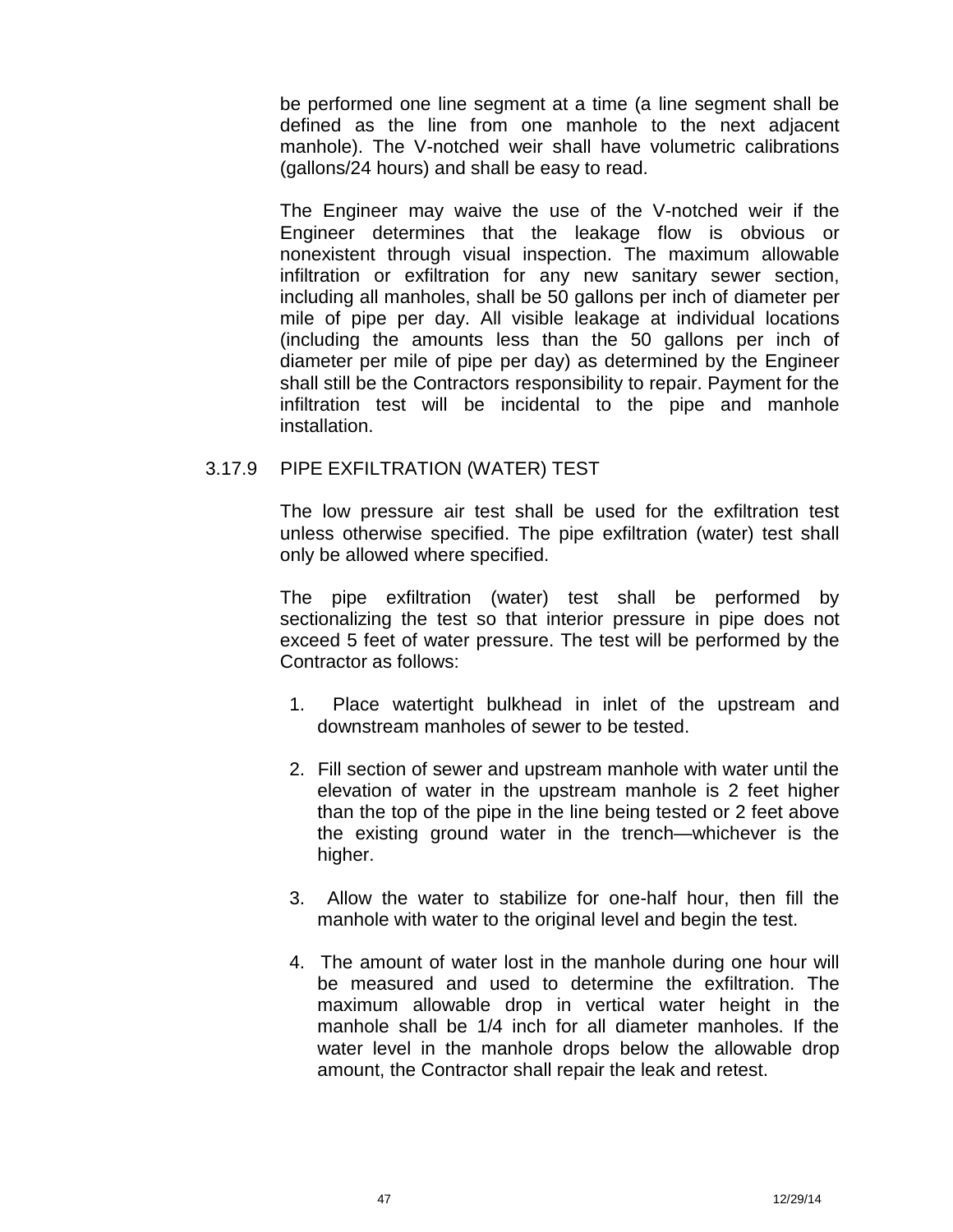## 3.17.10 PIPE EXFILTRATION (LOW PRESSURE AIR) TEST

The pipe exfiltration (low pressure air) test shall be performed in accordance with ASTM F1417 standards. The following procedure is summarized from ASTM F1417 and shall be followed in conjunction with ASTM F1417 unless modified by the Engineer. Repair of leaks may require the removal and replacement of manhole sections. The use of grout to repair leaks will not be allowed.

#### Procedure

- 1. Clean the section of sewer line to be tested by flushing or other means prior to conducting the low-pressure air test. This cleaning serves to eliminate debris and produce the most consistent results.
- 2. Isolate the section of sewer line to be tested by inflatable stoppers or other suitable test plugs.
- 3. Plug or cap the ends of all branches, laterals, tees, wyes, and stubs to be included in the test to prevent air leakage. All plugs and caps shall be securely braced to prevent blow-out. One of the plugs or caps should have an inlet tap, or other provision for connecting a hose to a portable air control source.
- 4. Connect the air hose to the inlet tap and portable air control source. The air equipment shall consist of necessary valves and pressure gauges to control an oil-free air source and the rate at which air flows into the test section to enable monitoring of the air pressure within the test section.
- 5. Add air slowly to the test section until the pressure inside the pipe reaches 4.0 psig.
- 6. After the pressure of 4.0 psig is obtained, regulate the air supply so that the pressure is maintained between 3.5 to 4.0 psig for at least 2 minutes depending on air/ground temperature conditions. The air temperature should stabilize in equilibrium with the temperature of the pipe walls. The pressure will normally drop slightly until equilibrium is obtained; however, a minimum of 3.5 psig is required.
- 7. Determine the rate of air loss by the time-pressure drop method.
- 8. Time-Pressure Drop Method—Air is slowly introduced into the section of pipe to be tested, until the air pressure is raised to approximately 4.0 psi and the test pipe section is stabilized as in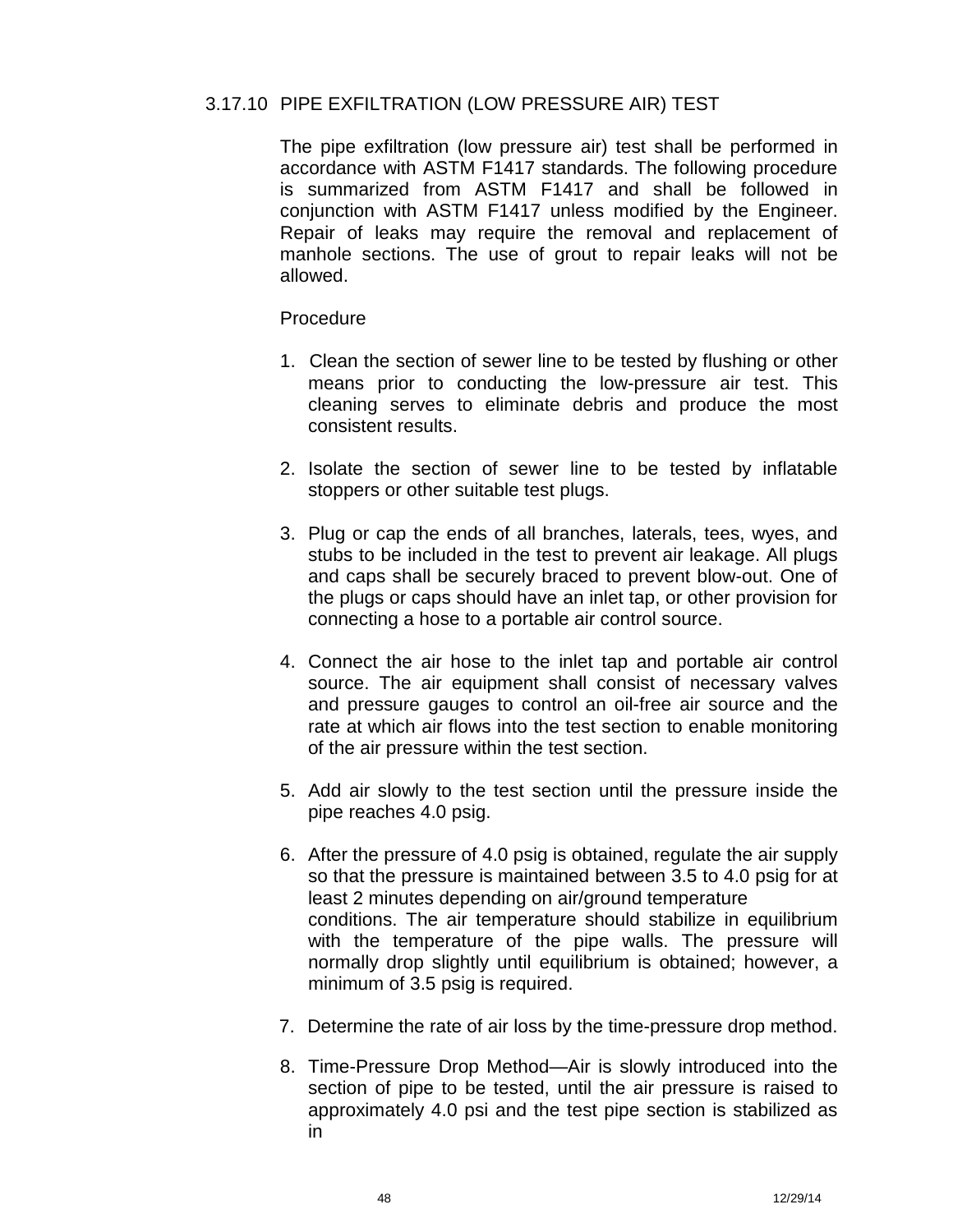8.1. Disconnect the air supply and decrease the pressure to 3.5 psi before starting the test. Determine the time required for the pressure to drop from 3.5 psi to 2.5 psi, and compare this interval to the required time to decide if the rate of air loss is within the allowable. Minimum holding times required by pipe diameter are shown in Table 3.17.10 and are also listed in ASTM 1417.

9. Upon completion of the test, open the bleeder valve and allow all air to escape. Plugs should not be removed until all air pressure in the test section has been reduced to atmospheric pressure.

Table No. 3.17.10 below indicates the minimum test period durations, length of test section for minimum test durations, and the formula to calculate the testing time when the test section length exceeds the length for minimum test time (in accordance with ASTM F1417). Repair of leaks may require the removal and replacement of pipe sections. The use of grout to repair leaks will not be allowed.

The Engineer may reduce the testing time to one-half the testing time if the pressure drop is less than 0.5 psi for the first one-half the test period listed in Table 3.17.10.

| <b>Nominal Pipe</b><br>Diameter, in. | <b>Minimum</b><br>Time,<br>min:s | Length<br>for<br><b>Minimum</b><br>Time, ft. | Time for<br>Longer<br>Length, |  |
|--------------------------------------|----------------------------------|----------------------------------------------|-------------------------------|--|
| 4                                    | 3:46                             | 597                                          | 0.380L                        |  |
| 6                                    | 5:40                             | 398                                          | 0.854L                        |  |
| 8                                    | 7:34                             | 298                                          | 1.520L                        |  |
| 10                                   | 9:26                             | 239                                          | 2.374 L                       |  |
| 12                                   | 11:20                            | 199                                          | 3.418L                        |  |
| 15                                   | 14:10                            | 159                                          | 5.342L                        |  |
| 18                                   | 17:00                            | 133                                          | 7.692L                        |  |
| 21                                   | 19:50                            | 114                                          | 10.470L                       |  |
| 24                                   | 22:40                            | 99                                           | 13.674L                       |  |
| 27                                   | 25:30                            | 88                                           | 17.306L                       |  |
| 30                                   | 28:20                            | 80                                           | 21.366L                       |  |
| 33                                   | 31:10                            | 72                                           | 25.852L                       |  |
| 36                                   | 34:00                            | 66                                           | 30.768L                       |  |

## **Table No. 3.17.10**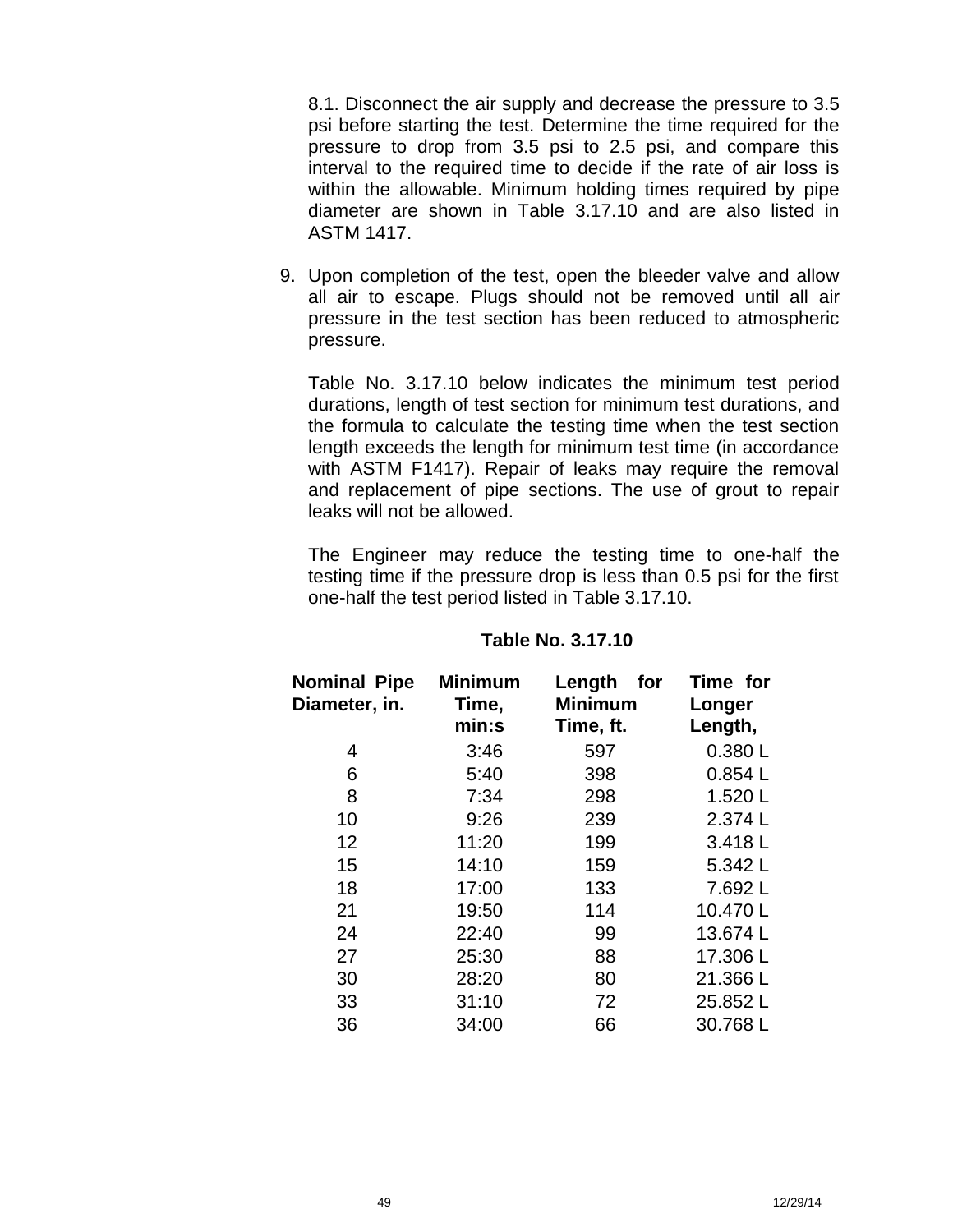## 3.17.11 MANHOLE EXFILTRATION TEST

The manhole vacuum test shall be used for testing manholes for leakage defects. The manhole water exfiltration test shall only be allowed where specified.

To perform this test, the inlet and outlet of the manhole shall be plugged and the manhole filled with water to a depth equal to that used for the sanitary line water test, or in the case when the air test was run on the line, a minimum depth of 2 feet above the top of the sewer line or 2 feet above the existing ground water—whichever is the higher. Allow the water to stabilize for one-half hour and refill the manhole to the original elevation. Mark the initial depth of the water, and after one hour record the drop in the water level in the manhole. The maximum allowable drop in vertical water height in the manhole shall be 1/4 inch for all diameter sizes of manholes. If the water level in the manhole drops below the allowable drop amount, the Contractor shall repair the leak and retest.

## 3.17.12 MANHOLE VACUUM TEST

The manhole vacuum test shall be performed in accordance with ASTM C1244. The following procedure is summarized from ASTM C1244 and shall be followed in conjunction with ASTM C1244 unless modified by the Engineer. The vacuum test shall include testing the top of the manhole, excluding the adjusting rings and manhole frame and cover. Testing will be allowed after backfilling has occurred or as specified in the Special Provisions. Manhole vacuum tester assembly and vacuum pumps shall be as manufactured by Cherne Industries, Inc. or approved equal. Repair of leaks may require the removal and replacement of manhole sections. The use of grout to repair leaks will not be allowed.

## Procedure

- 1. All lift holes shall be plugged.
- 2. All pipes entering the manhole shall be temporarily plugged, taking care to securely brace the pipes and plugs to prevent them from being drawn into the manhole.
- 3. The test head shall be placed at the top of the manhole in accordance with the manufacturer's recommendations.
- 4. A vacuum of 10 inches of mercury shall be drawn on the manhole, the valve on the vacuum line of the test head closed, and the vacuum pump shut off. The time shall be measured for the vacuum to drop to 9 inches of mercury.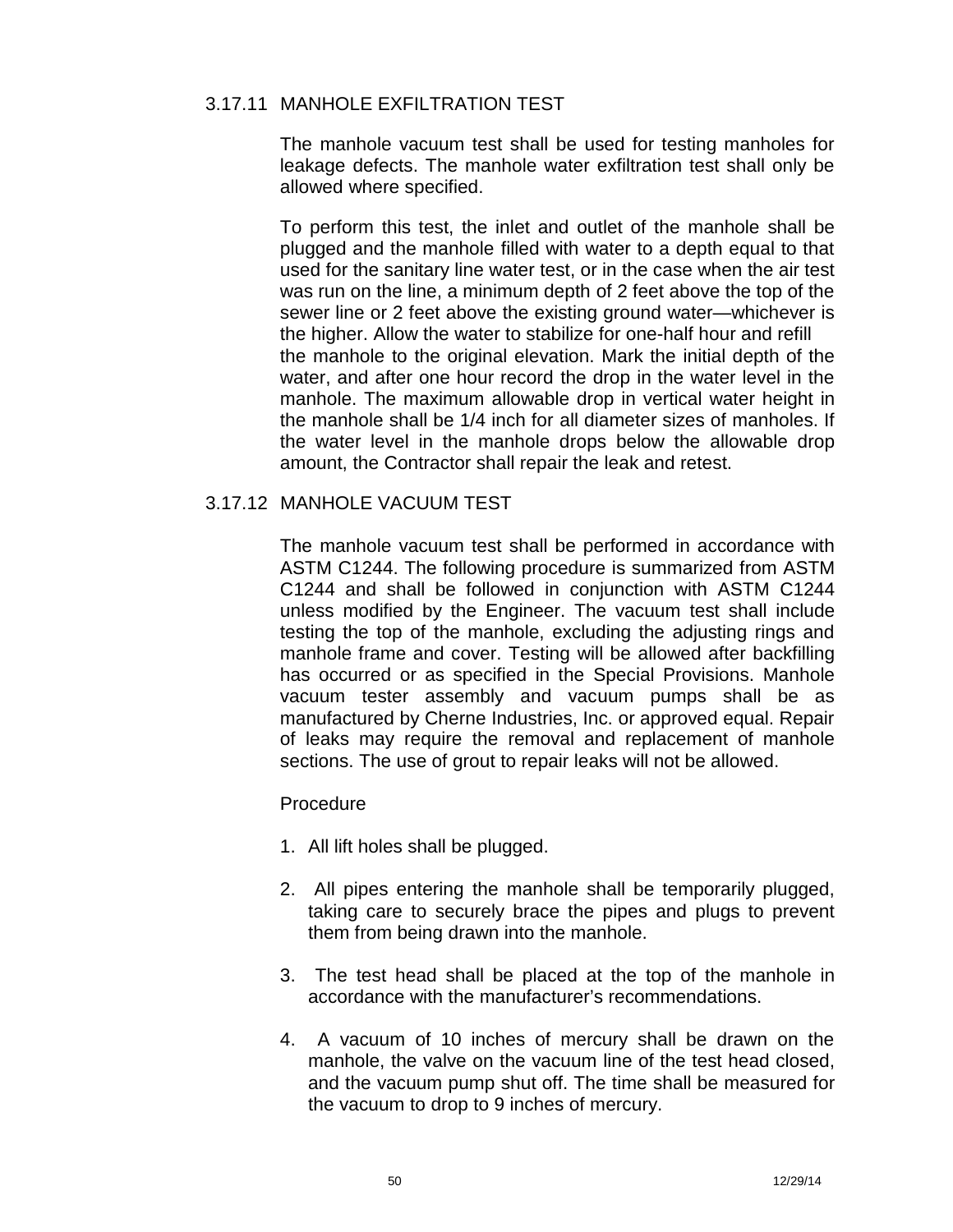- 5. The manhole shall pass if the time for the vacuum reading to drop from 10 inches of mercury to 9 inches of mercury meets or exceeds the values indicated in Table 3.17.12.
- 6. If the manhole fails the initial test, necessary repairs shall be made by an approved method. The manhole shall then be retested until a satisfactory test is obtained.

## **Table 3.17.12 Minimum Test Times for Various Manhole Diameters in Seconds**

|             |    | Diameter, in.    |     |
|-------------|----|------------------|-----|
| Depth, (ft) | 48 | 60               | 72  |
|             |    | Time, in seconds |     |
| 8           | 20 | 26               | 33  |
| 10          | 25 | 33               | 41  |
| 12          | 30 | 39               | 49  |
| 14          | 35 | 46               | 57  |
| 16          | 40 | 52               | 67  |
| 18          | 45 | 59               | 73  |
| 20          | 50 | 65               | 81  |
| 22          | 55 | 72               | 89  |
| 24          | 59 | 78               | 97  |
| 26          | 64 | 85               | 105 |
| 28          | 69 | 91               | 113 |
| 30          | 74 | 98               | 121 |

## 3.17.13 PIPE DEFLECTION TEST

Deflection tests shall be performed by the Contractor on all PVC sewers. Deflection tests shall be conducted after the final backfill has been in place at least 30 days. Deflection tests shall be conducted no more than 45 days after the final backfill has been in place. Deflection tests shall be made using a deflection gauge (mandrel) device or other approved method. The diameter of the deflection gauge device shall be 95 percent of the undeflected inside diameter of the flexible pipe. The Contractor shall be required to install the pipe in such a manner so that the diametric deflection of the pipe shall not exceed 5 percent. All pipes exceeding the 5 percent deflection within the two-year warranty period shall be relaid or replaced by the Contractor at no additional cost to the Owner.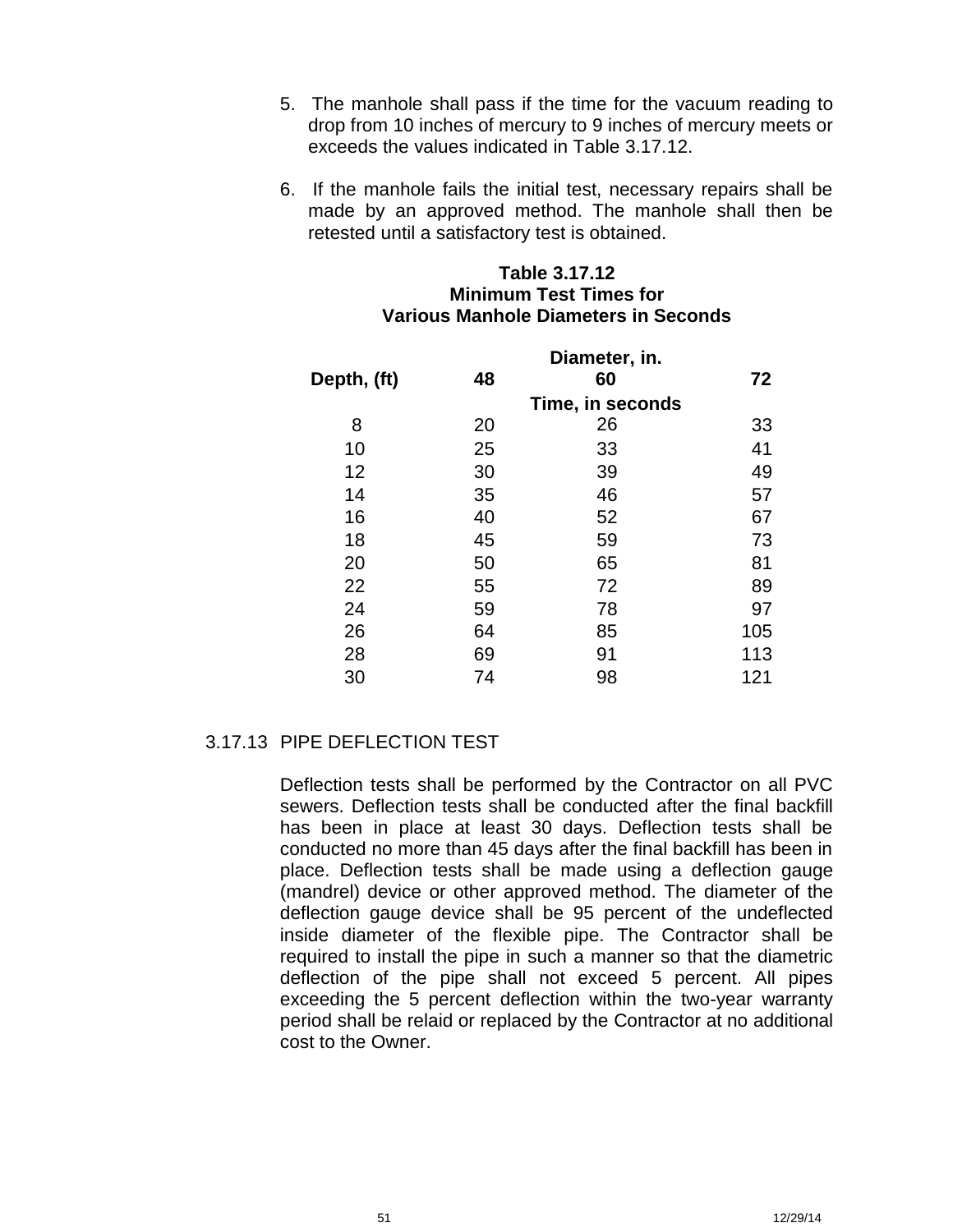## **4.0 METHOD OF MEASUREMENT AND BASIS OF PAYMENT**

## **4.1 REMOVAL OF SEWER PIPE**

The removal of sewer pipe shall be measured as lineal foot of pipe removed. The removal footage shall be rounded up to the nearest 1-foot increment.

The removal of a sewer pipe shall be paid for at the contract unit price for each foot of sewer removed. Payment for removal of sewer pipe shall be full compensation forexcavation, removal, and disposal of the pipe, and all appurtenances necessary for the proper removal of the pipe.

## **4.2 REMOVAL OF SEWER MANHOLE**

The removal of sewer manhole shall be measured as a unit for each manhole removed.

The removal of a sewer manhole shall be paid for at the contract unit price for each sewer manhole removed. Payment for removal of sewer manhole shall be full compensation for removal and disposal of the manhole, frame and covers, boots, and all appurtenances necessary for the proper removal of the manhole.

## **4.3 ABANDONING OF SEWER PIPE**

The abandoning of sewer pipe shall be measured as cubic yards of K-Crete fill in the pipe. K-Crete shall be measured to the nearest 0.1 cubic yard.

The abandoning of sewer pipe shall be paid for at the contract unit price per cubic yard for K-Crete. Payment for K-Crete shall be full compensation for abandoning the pipe, filling the pipe with K-Crete, excavation for allowing insertion holes for filling the K-Crete into the pipe, backfilling to finished grade elevation, and all appurtenances necessary for properly abandoning the sewer pipe.

## **4.4 ABANDONING OF MANHOLE**

The abandoning of a manhole shall be measured as a unit for each manhole abandoned.

The abandoning of a manhole shall be paid for at the contract unit price for each manhole abandon. Payment for abandoning of sewer manholes shall be full compensation for abandoning the manhole, breaking the manhole down to the required height, constructing a hole in the manhole base section, filling the manhole with sand, backfilling to finished grade, and all appurtenances necessary for properly abandoning the manhole.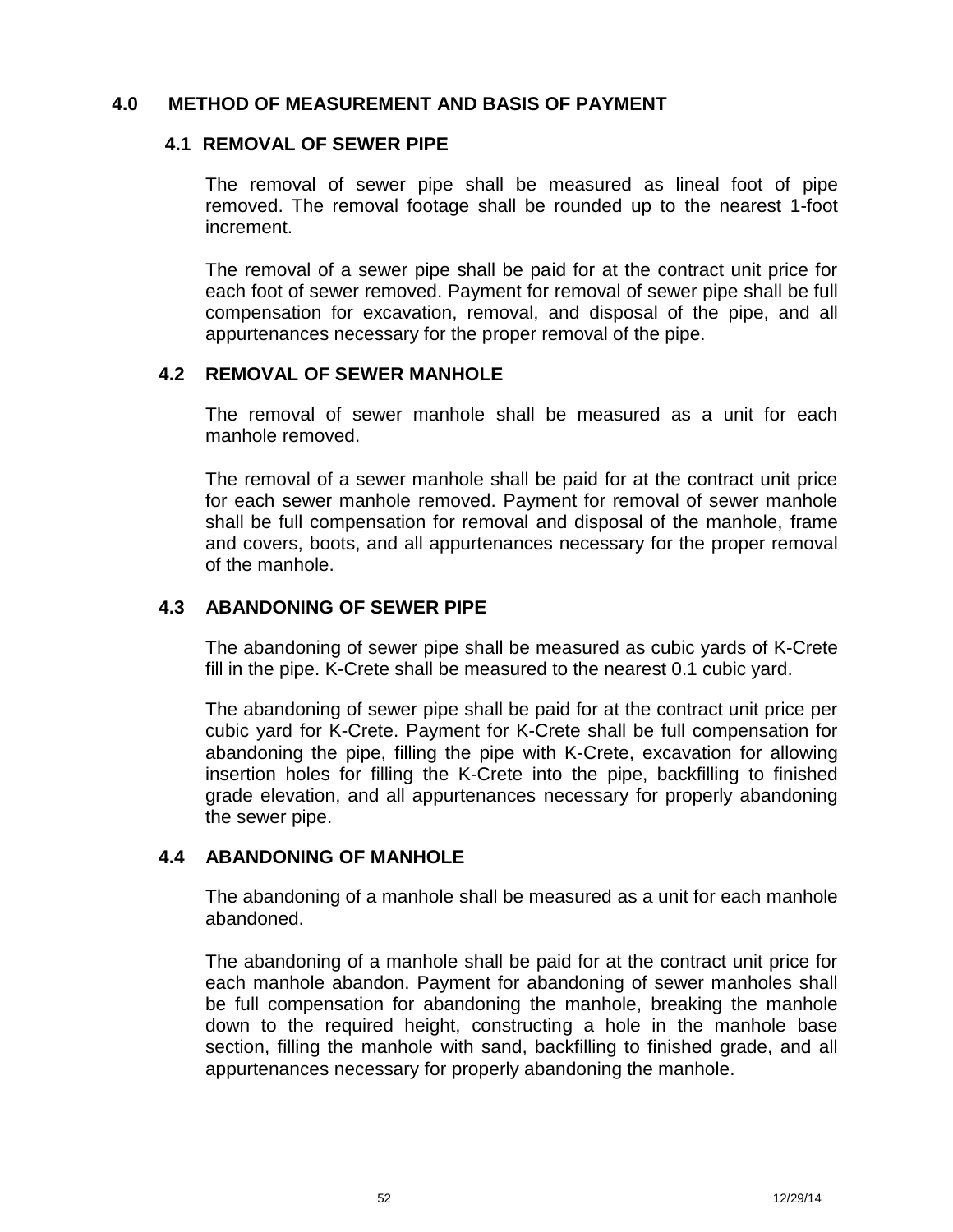## **4.5 ROCK EXCAVATION**

The removal of rock shall be measured as cubic yards of rock removed. The cubic yards removed shall be rounded to the nearest 0.1 increment. All rock excavation shall be under one classification. The classification shall include solid ledge rock in its natural location that requires systematic quarrying, drilling, and/or blasting for its removal and also boulders that exceed 1 cu yd in volume.

Pay lines for computing rock excavation shall be described as follows for trench widths:

| <b>Pipe Size</b>                                    | <b>Trench Width</b><br><b>Pay Limits</b>    |
|-----------------------------------------------------|---------------------------------------------|
| Pipe equal to or less than 24 inches<br>in diameter | feet                                        |
| Pipe greater than 24 inches in diameter             | The outside pipe diameter plus<br>24 inches |

Pay lines for computing depth of the rock excavation shall be described as the distance from top of rock to 12 inches below the pipe invert elevation. The top of the rock profile will be measured and determined by the Engineer and used to determine the rock quantities.

The accepted quantities of rock excavation shall be paid for at the contract unit price per cubic yard. Payment for rock excavation shall be full compensation for permits, excavation, blasting, removal, and proper disposal of the rock offsite, and all appurtenances necessary for the proper removal of the rock. Furnishing and installing suitable fill material to replace the rock removed (except in locations where bedding material is required) will be paid for with the Granular Material bid item.

## **4.6 GRANULAR MATERIAL**

The furnishing and installing of granular material shall be measured as tons of granular material to the nearest 0.1 ton.

The accepted quantities of furnished and installed granular material will be paid for at the contract unit price per ton. Payment for granular material will be full compensation for furnishing and installing of granular material and all appurtenances necessary for the proper installation of it.

## **4.7 TRENCH STABILIZATION MATERIAL**

The furnishing and installing of trench stabilization material shall be measured as cubic yards of trench stabilization material to the nearest 0.1 ton.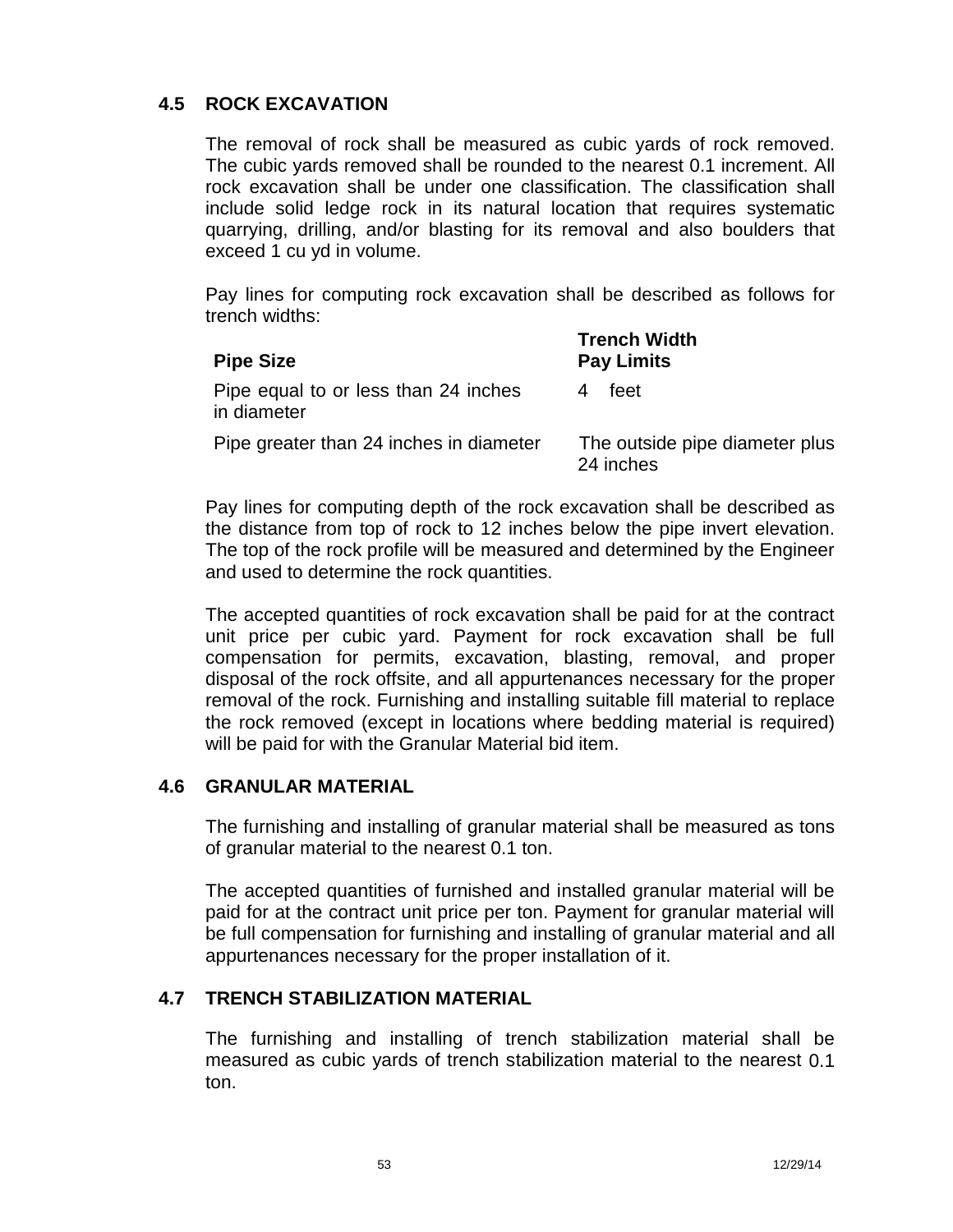The accepted quantities of furnished and installed trench stabilization material will be paid for at the contract unit price per ton. Payment for trench stabilization material will be full compensation for furnishing and installing of trench stabilization material, excavation, removal, and disposal of unstable soils, and all appurtenances necessary for the proper installation of it.

## **4.8 GEOTEXTILE FABRIC**

The furnishing and installing of geotextile fabric material shall be measured as square yards of geotextile fabric material to the nearest 1 sq yd.

The accepted quantities of furnished and installed geotextile fabric will be paid for at the contract unit price per square yard. Payment for geotextile fabric will be full compensation for furnishing and installing of geotextile fabric and all appurtenances necessary for the proper installation of it.

## **4.9 K-CRETE**

The furnishing and installing of K-Crete shall be measured as cubic yards of K-Crete to the nearest 0.1 cu yd.

The furnishing and installing of K-Crete will be paid for at the contract unit price for K-Crete. Payment for K-Crete will be full compensation for furnishing and installing of K-Crete and all appurtenances necessary for the proper installation of it.

## **4.10 ADJUST MANHOLE**

The furnishing and installing of manhole adjustments shall be measured as a unit for the manhole adjustment at each manhole.

The furnishing and installing of adjusting rings shall be paid for at the contract unit price for each manhole adjustment. Payment for adjust manhole will be full compensation for furnishing and installing of the manhole adjusting rings, sealant, mortar, and all appurtenances necessary for the proper installation of the manhole adjusting rings. Payment for adjust manhole will also be full compensation for replacement of all or a portion of the existing adjusting rings if necessary or required. Manhole adjustments will be paid for at new and existing manholes where necessary.

## **4.11 MANHOLE RECONSTRUCTION**

The work of reconstructing manholes shall be measured by each respective manhole reconstruction unless otherwise indicated.

The work of reconstructing manholes shall be paid for at the contract unit price for each manhole reconstruction unless otherwise noted. Payment for reconstructing manholes will be full compensation for furnishing and installing of the manhole sections, gaskets, manhole sealant, and all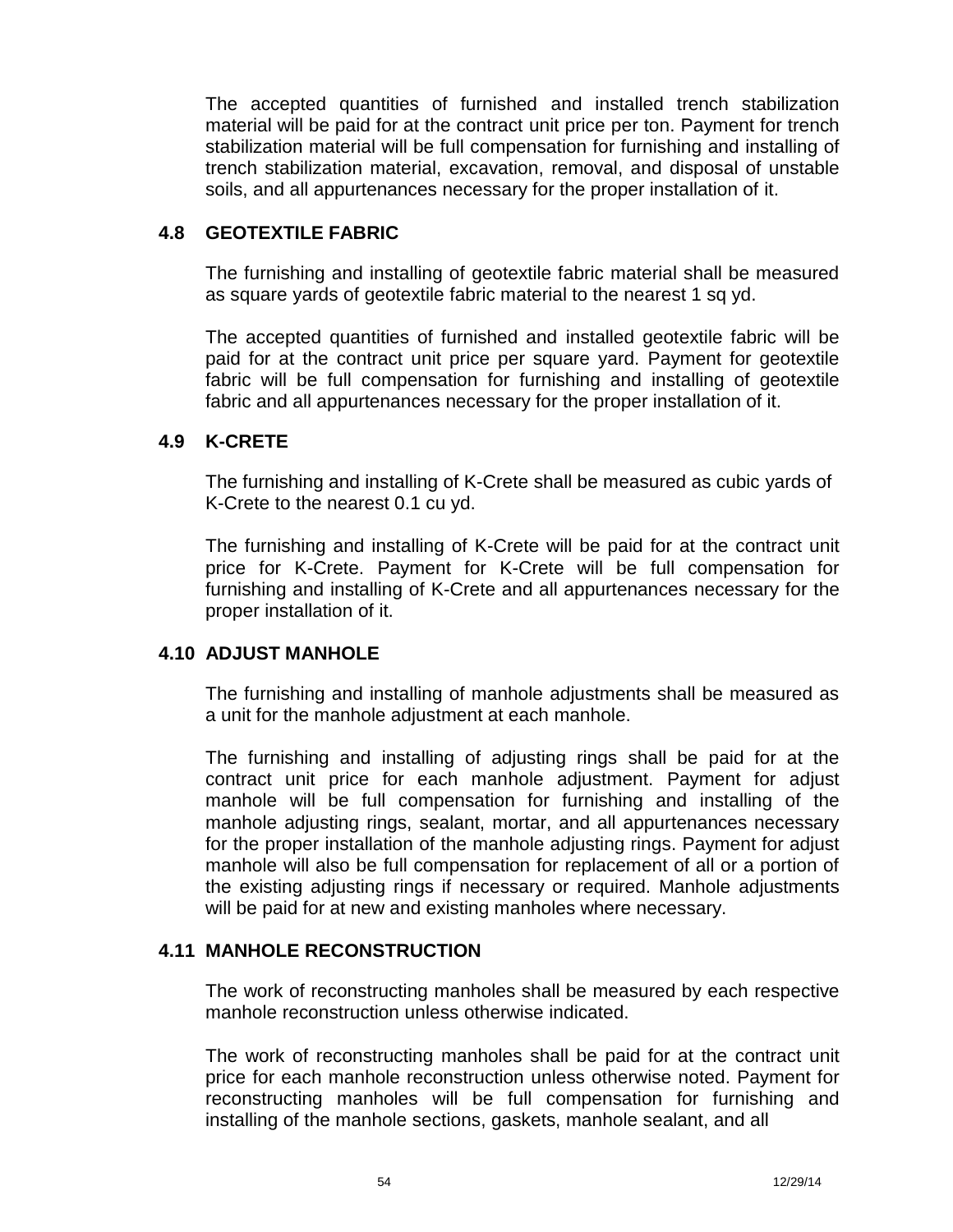appurtenances necessary for the proper installation of the manhole reconstruction.

## **4.12 MANHOLE FRAME AND COVER**

The furnishing and installing of manhole frame and covers shall be measured as a unit for each type of manhole frame and cover installation.

The furnishing and installing of frame and covers shall be paid for at the contract unit price for each type of manhole frame and cover. Payment for manhole frame and covers will be full compensation for furnishing and installing of the manhole frame and covers, sealant, mortar, and all appurtenances necessary for the proper installation of the manhole frame and cover.

## **4.13 MANHOLE EXTERNAL FRAME SEAL**

The furnishing and installing of manhole frame seal shall be measured as a unit for each manhole frame seal installation at a manhole.

The furnishing and installing of the manhole frame seal shall be paid for at the contract unit price for each manhole frame seal. Payment for manhole frame seal will be full compensation for furnishing and installing of the complete manhole frame seal and all appurtenances necessary for the proper installation of the manhole frame seal for the manhole. Payment will be made for a complete frame seal system and not be made for individual extensions unless otherwise specified.

## **4.14 MANHOLE RESTORATION**

The work of manhole restoration shall be measured by each respective manhole restoration unless otherwise indicated.

The work of manhole restoration shall be paid for at the contract unit price for each manhole restoration unless otherwise noted. Payment for manhole restoration shall be full compensation for restoring the manhole with the specified methods and materials and all appurtenances necessary for the proper restoration of the manhole.

## **4.15 STYROFOAM INSULATION**

Styrofoam insulation shall be measured by the lineal foot of the pipe length that is insulated and for different sizes of insulation. The measured length shall be rounded up to the nearest 1-foot increment.

The furnishing and installing of Styrofoam insulation shall be paid for at the contract unit price per lineal foot for the sizes furnished and accepted of Styrofoam insulation. Payment for Styrofoam insulation will be full compensation for furnishing and installing of the Styrofoam insulation and all appurtenances necessary for the proper installation of it.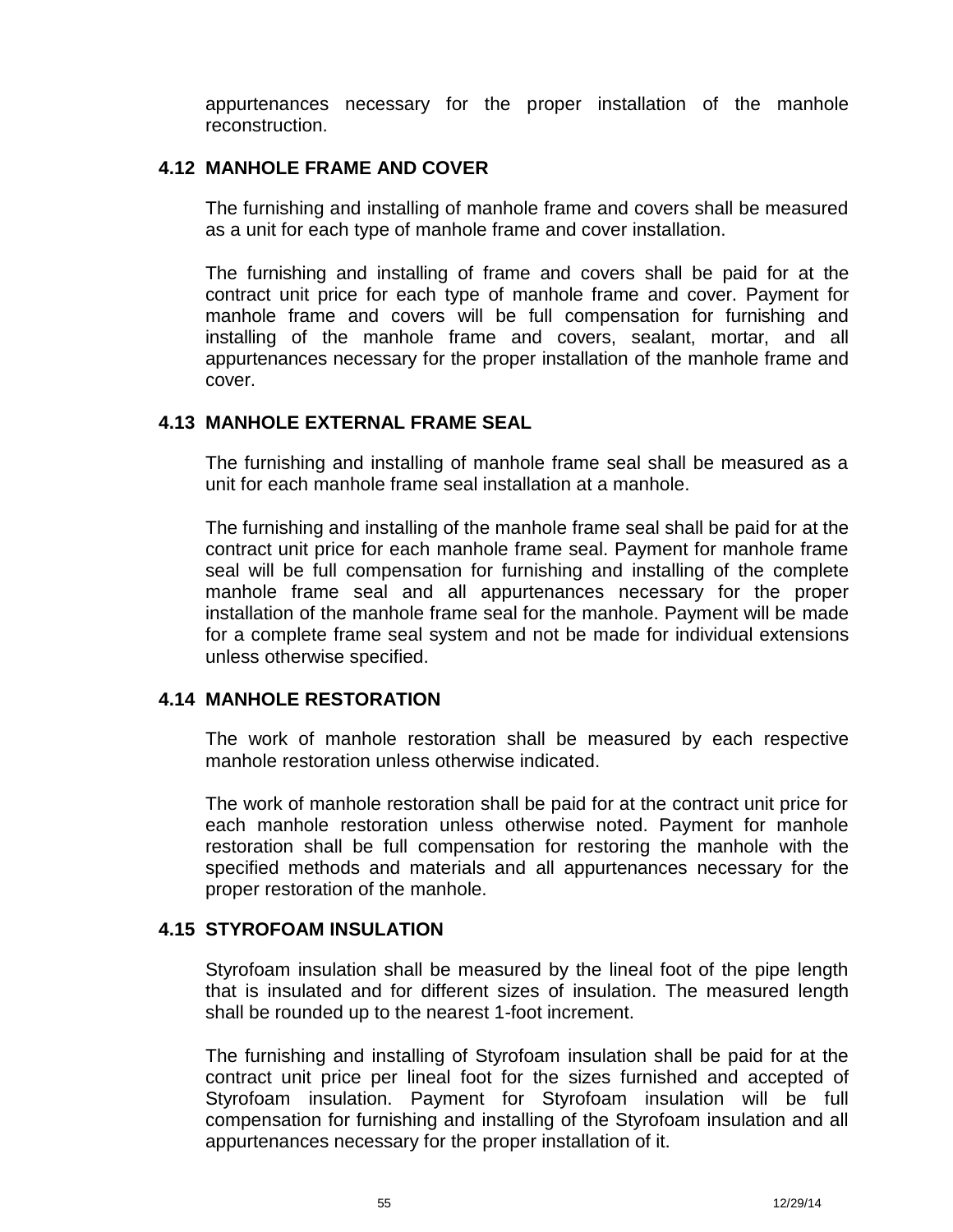## **4.16 SANITARY SEWER PIPE**

Sanitary sewer pipe shall be measured by the lineal foot of the respective type, classes, and sizes of pipe at 2-foot depth increments. Sanitary sewer pipe depths will be measured from the plan finished grade elevation to the pipe invert unless the constructed grade elevation differs. Piping shall be measured from end to end with no deduction for length through manholes. Where two or more pipes of different size enter a manhole, each pipe will be measured to the center of the manhole. The measured length shall be rounded up to the nearest 1-foot increment.

The furnishing and installing of sanitary sewer pipe shall be paid for at the contract unit price per lineal foot for the types, classes, and sizes furnished and accepted. Payment for sanitary sewer pipe will be full compensation for furnishing and installing of the sanitary sewer pipe, gaskets, trench dewatering (unless otherwise specified), excavation, backfilling, and all appurtenances necessary for the proper installation of the sanitary sewer pipe.

## **4.17 BEDDING MATERIAL**

Pipe bedding material shall be measured by the lineal foot of the respective type and sizes of pipe. Bedding material shall be measured from pipe end to end with no deduction for length through manholes. Where two or more pipes of different size enter a manhole, bedding material for each pipe will be measured to the center of the manhole. The measured length shall be rounded up to the nearest 1-foot increment.

The furnishing and installing of pipe bedding material shall be paid for at the contract unit price per lineal foot for the types, classes, and sizes furnished and accepted. Payment for pipe bedding material will be full compensation for furnishing and installing of the pipe bedding material and all appurtenances necessary for the proper installation of it.

## **4.18 SANITARY SEWER SERVICE PIPE**

Sanitary sewer service pipe shall be measured by the lineal foot of the respective type, classes, and sizes of pipe. The measured length shall be rounded up to the nearest 1-foot increment. Unless otherwise shown on the plans, couplings, bends, or other fittings will be included in the length of measurement.

The furnishing and installing of sanitary sewer service pipe shall be paid for at the contract unit price per lineal foot for the types, classes, and sizes furnished and accepted. Payment for sanitary sewer service pipe will be full compensation for furnishing and installing of the sanitary sewer service pipe, gaskets, bedding material, trench dewatering (unless otherwise specified), and all appurtenances necessary for the proper installation of the sanitary sewer service pipe.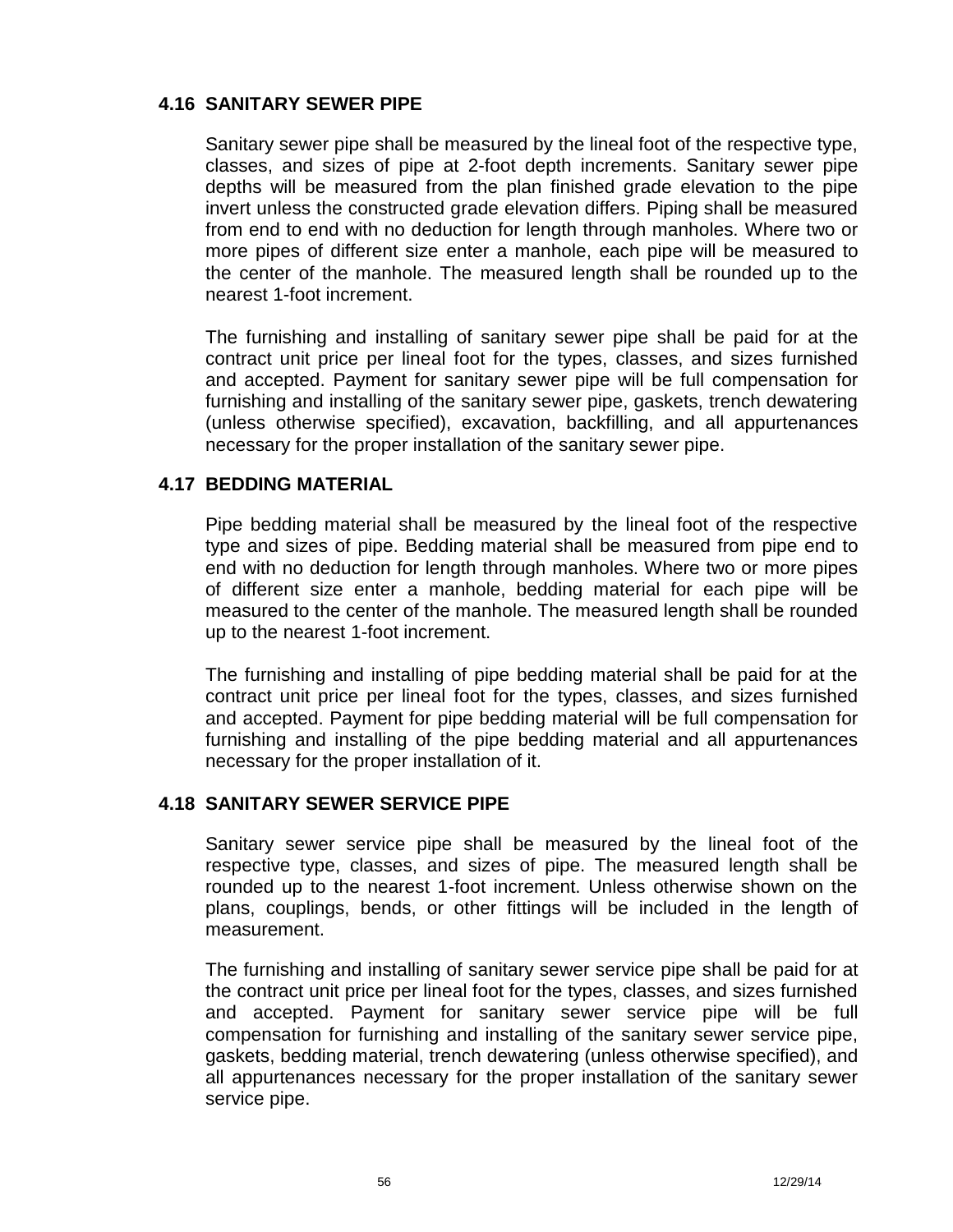## **4.19 SEWER WYE/TAP**

Sanitary sewer wyes and taps shall be measured by each unit of the respective type and size of pipe.

The furnishing and installing of sanitary sewer wyes and taps shall be paid for at the contract unit price per each for the types and sizes furnished and accepted. Payment for sanitary sewer wyes and taps will be full compensation for furnishing and installing of the sanitary sewer wyes and taps, gaskets, bands, cutting of pipe openings, and all appurtenances necessary for the proper installation of the sanitary sewer wyes and taps.

## **4.20 SEWER COUPLINGS**

Sanitary sewer couplings shall be measured by each unit of the respective type and size of pipe.

The furnishing and installing of sanitary sewer couplings shall be paid for at the contract unit price per each for the types and sizes furnished and accepted. Payment for sanitary sewer couplings will be full compensation for furnishing and installing of the sanitary sewer couplings, bands, pipe, and all appurtenances necessary for the proper installation of the sanitary sewer couplings.

## **4.21 SEWER CAPS/PLUGS**

Sanitary sewer caps/plugs shall be measured by each unit of the respective type and size of pipe.

The furnishing and installing of sanitary sewer caps/plugs shall be paid for at the contract unit price per each for the types and sizes furnished and accepted. Payment for sanitary sewer caps/plugs will be full compensation for furnishing and installing of the sanitary sewer caps/plugs and all appurtenances necessary for the proper installation of the sanitary sewer caps/plugs.

## **4.22 SEWER SERVICE CLEANOUT ASSEMBLY**

The furnishing and installing of clean-outs shall be measured as a unit for each clean-out assembly for the designated pipe size.

The furnishing and installing of clean-outs shall be paid for at the contract unit price for each sewer clean-out assembly unless otherwise noted. Payment for the sewer clean-out assembly will be full compensation for furnishing and installing of the piping, fittings, protective covers, manhole covers, and all appurtenances necessary for the proper installation of the cleanout.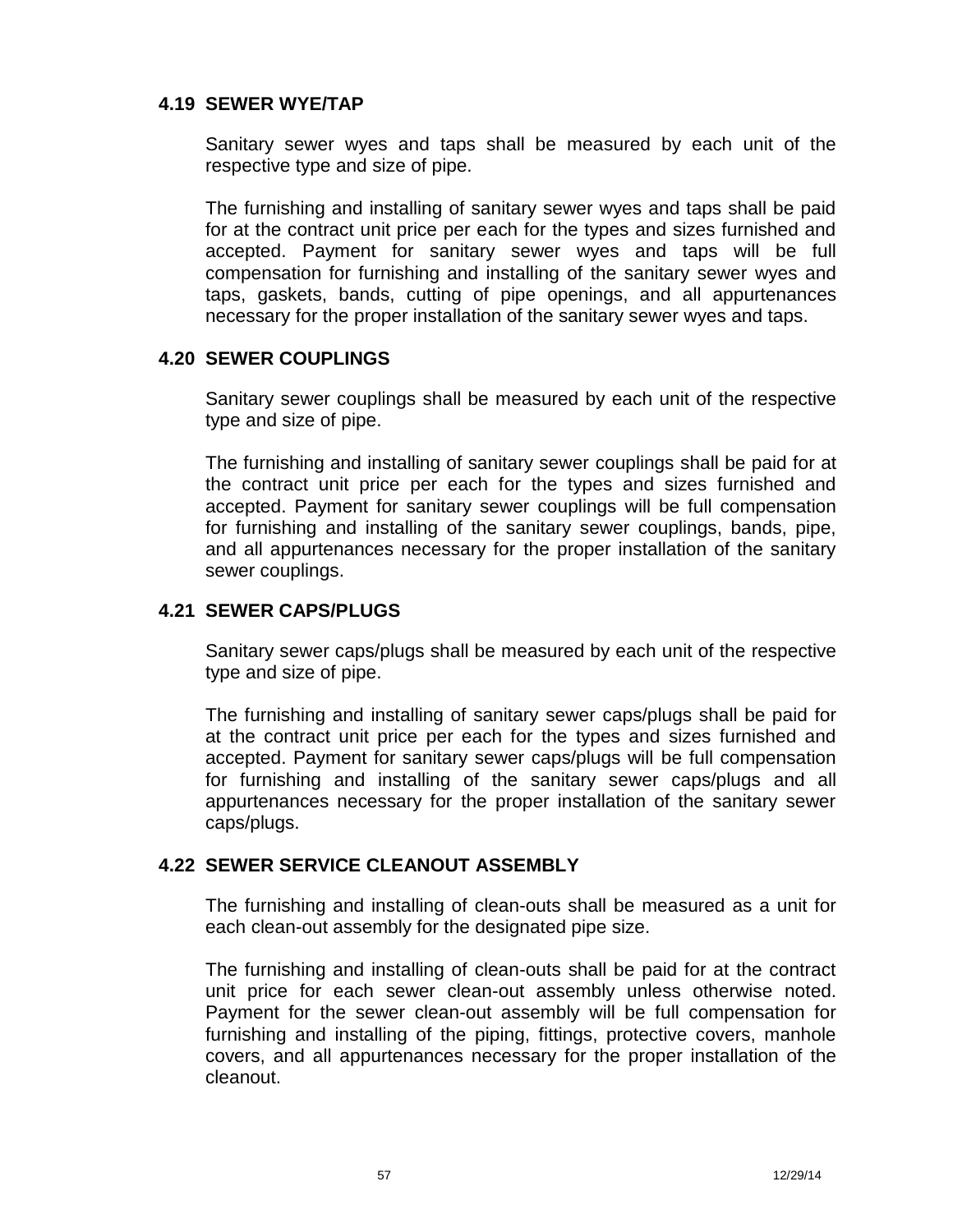## **4.23 MANHOLE**

Manholes shall be measured as each unit, by inside nominal diameter, and at 2-foot depth increments. Manhole depths will be measured from the top of the rim to the lowest pipe invert.

The furnishing and installing of manholes shall be paid for at the contract unit price per each for the types and sizes furnished and accepted. Payment for manholes will be full compensation for furnishing and installing of the manhole sections, gaskets or butyl rubber rope sealant, futures (pipe, plugs and/or caps), and all appurtenances necessary for the proper installation of the manhole.

## **4.24 LINED MANHOLE**

Lined manholes shall be measured as each unit, by inside nominal diameter, and at 2-foot depth increments. Lined manhole depths will be measured from the rim to the lowest pipe invert.

The furnishing and installing of lined manholes shall be paid for at the contract unit price per each for the types and sizes furnished and accepted. Payment for lined manholes will be full compensation for furnishing and installing of the lined manhole sections, gaskets or butyl rubber rope sealant, lining, welding lining, testing lining, and all appurtenances necessary for the proper installation of the lined manhole.

## **4.25 DROP MANHOLE**

The furnishing and installing of drop manhole sections shall be measured as a unit for each separate drop manhole installation. Each manhole drop section will be described in the bid item description by the location and by the footage difference between the vertical drop length as measured from the incoming pipe invert to the lowest outgoing pipe invert elevation in the manhole.

The furnishing and installing of each manhole drop section shall be paid for at the contract unit price for each drop section. Payment will be full compensation for furnishing of the pipe and fittings, drop manhole assembly, clamping brackets, stainless steel, setting of the drop section in concrete in the bottom of the manhole, and all appurtenances necessary for the proper installation of the drop manhole section.

## **4.26 MANHOLE BOOTS**

Manhole boots shall be measured by each unit of the respective size of pipe. The furnishing and installing of manhole boots shall be paid for at the contract unit price per each for the sizes furnished and accepted. Payment for manhole boots will be full compensation for furnishing and installing of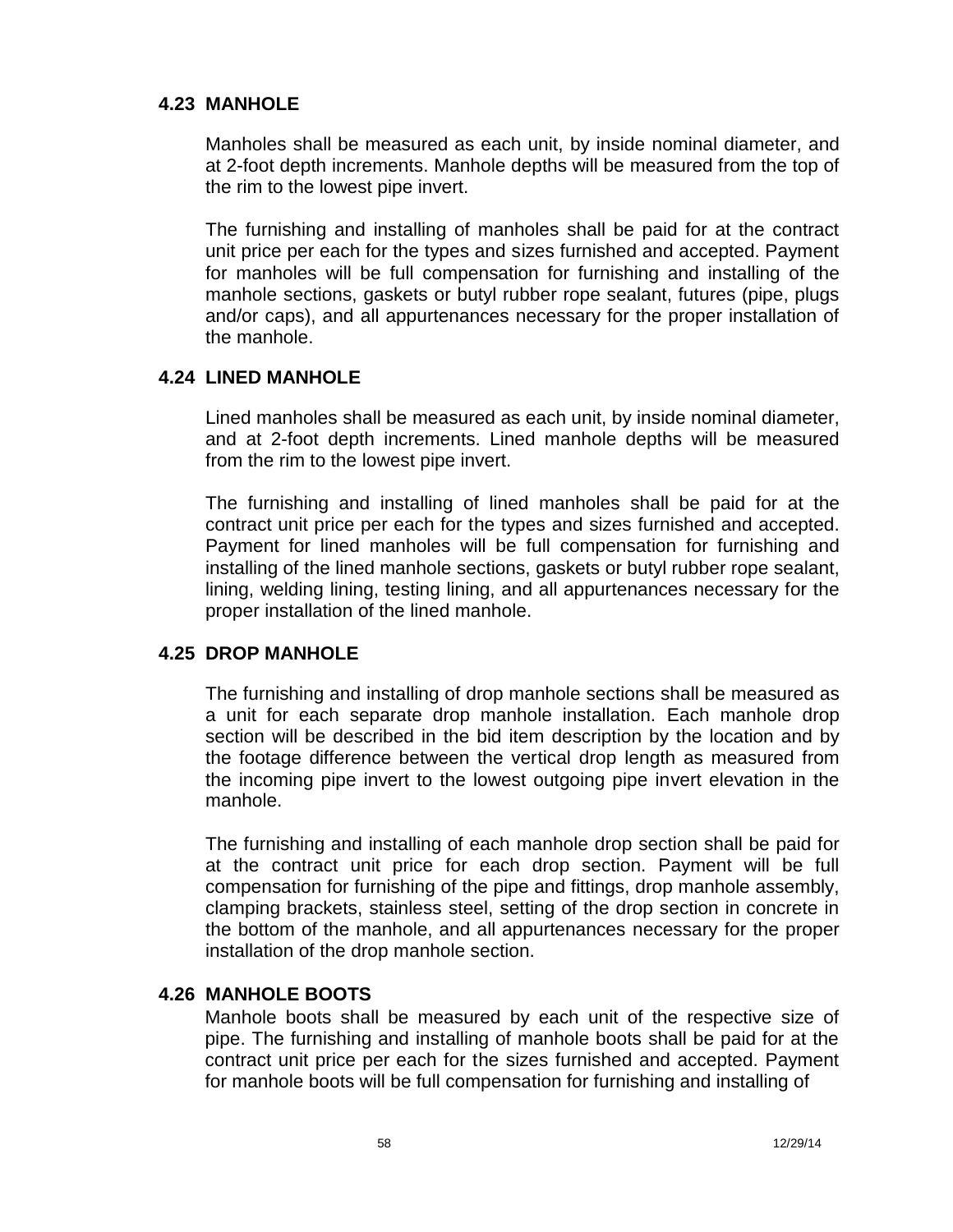the manhole boots onto the manhole and pipe, bands, and all appurtenances necessary for the proper installation of the sanitary sewer couplings.

## **4.27 SEWER SERVICE RISER PIPE**

Sewer service riser pipe shall be measured by the lineal foot of the respective type, classes, and sizes of pipe. The measured length shall be rounded up to the nearest 1-foot increment.

The furnishing and installing of sewer service riser pipe shall be paid for at the contract unit price per lineal foot for the types, classes, and sizes furnished and accepted. Payment for sewer service riser pipe will be full compensation for furnishing and installing of the sanitary sewer service pipe, gaskets, bedding material, bends, caps/plugs, trench dewatering (unless otherwise specified), and all appurtenances necessary for the proper installation of the sewer service riser pipe.

## **4.28 RECONNECT SEWER SERVICE**

*(Reconnecting Sewer Service lines where new main line sewer pipe is installed to replace existing main line sewer.)*

Bid item, "*Sewer Wye/Tap*" (for each specified size), shall be used for payment for the furnishing and installing of the wye or tap and tapping saddle. The wye or tap and tapping saddle size shall be indicated on the drawings and in the bid form. Bid item, "*Reconnect Sewer Service,*" shall be used for payment for furnishing and installing pipe, fittings, couplings necessary for performing the service reconnection. All services shall be installed to the curb line along the street and connected to the existing service line unless otherwise noted. The pipe for extending services from the main line sewer to the curb line shall be furnished and installed and paid for under bid item *"4-inch Sanitary Sewer Service,"* bid item *"6-inch Sanitary Sewer Service,"* or as specified.

## **4.29 CONNECTION INTO EXISTING MANHOLE**

Connections into existing manholes shall be measured by each unit connection.

The furnishing and installing of connections into existing manholes shall be paid for at the contract unit price per each furnished and accepted. Payment for connections into existing manholes will be full compensation for furnishing and installing of the pipe into the manhole, core drilling of the manhole, manhole boot(s), grout, water seal, and all appurtenances necessary for the proper installation of the connection into existing manhole.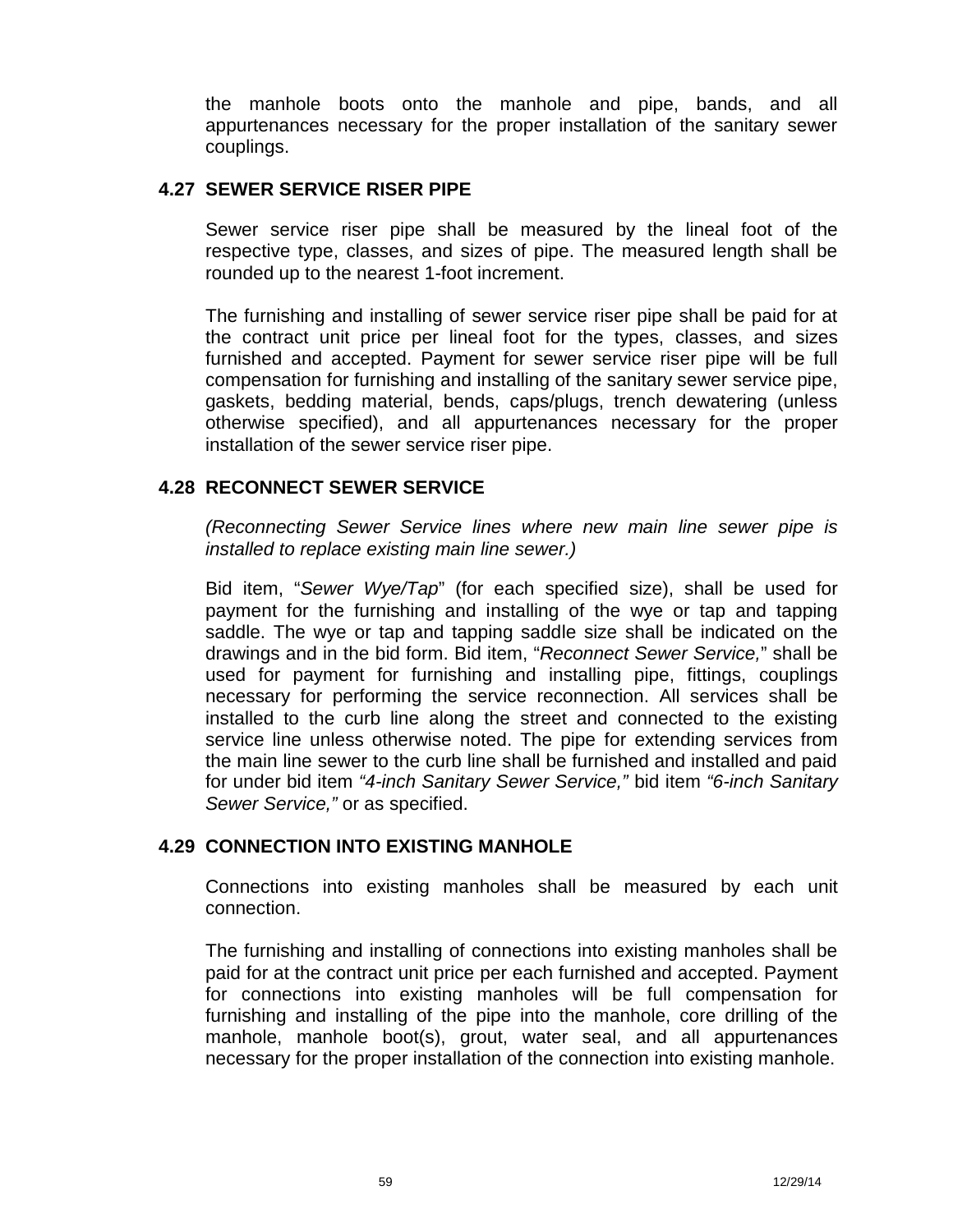## **4.30 MANHOLE EXFILTRATION/VACUUM TEST**

Manhole exfiltration/vacuum test shall be measured by each acceptable unit test.

The manhole exfiltration/vacuum test shall be paid for at the contract unit price per each furnished and accepted. Payment for manhole exfiltration/ vacuum test will be full compensation for testing of the manhole and all appurtenances necessary for the proper manhole exfiltration/vacuum testing.

## **4.31 SANITARY SEWER EXFILTRATION TEST**

Sanitary sewer exfiltration test shall be measured by lineal foot of pipe tested that is acceptable and shall be measured from end to end with no deduction for length through manholes. Service line testing shall be measured as incidental to the main line testing. The lineal footage shall not include the length of connected sanitary sewer service pipes. The measured length shall be rounded up to the nearest 1-foot increment.

The sanitary sewer exfiltration test shall be paid for at the contract unit price per lineal foot furnished and accepted. Payment for sanitary sewer exfiltration test will be full compensation for testing of the pipe and all appurtenances necessary for the proper sanitary sewer exfiltration testing.

## **4.32 PVC SEWER PIPE DEFLECTION TEST**

PVC sewer pipe deflection test shall be measured by lineal foot of pipe tested that is acceptable. The lineal footage shall not include the length of connected sanitary sewer service pipes. The measured length shall be rounded up to the nearest 1-foot increment.

The PVC sewer deflection test shall be paid for at the contract unit price per lineal foot furnished and accepted. Payment for PVC sewer deflection test will be full compensation for testing of the pipe and all appurtenances necessary for the proper PVC sewer deflection test.

## **4.33 TRENCH DEWATERING**

Trench dewatering shall be measured lump sum where trench dewatering is necessary and as indicated on the Bid Proposal. If trench dewatering is not indicated on the bid form and is necessary, measurement shall be incidental to the pipe and manhole installation. Service line dewatering shall be measured as incidental to the main line dewatering where main line sewer is installed in conjunction with service lines.

Payment for trench dewatering will be for lump sum price unless otherwise noted on the drawings or Special Provisions and/or Bid Proposal. If trench dewatering is not indicated on the bid form and is necessary, payment for trench dewatering shall be incidental to the pipe and manhole installation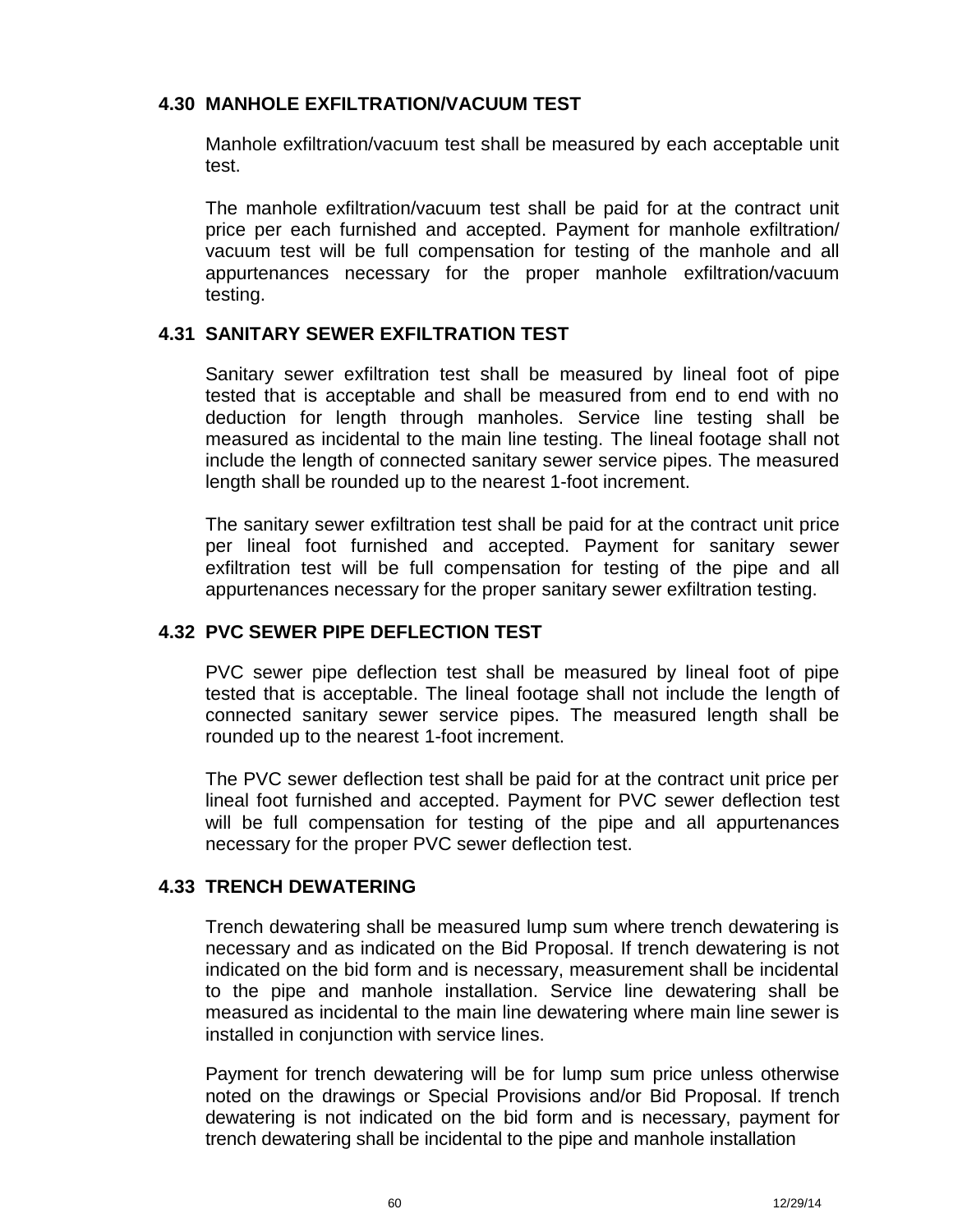unless otherwise noted. Payment for trench dewatering will be full compensation for furnishing, installing, maintaining of the trench dewatering, and all appurtenances necessary for the proper operation of trench dewatering.

## **4.34 SANITARY SEWER TEMPORARY BYPASS**

Sanitary sewer temporary bypass shall be measured by lump sum for the work.

The furnishing, installing, operating, and maintaining of sanitary sewer temporary bypass shall be paid for at the contract lump sum price for the sanitary sewer temporary bypass furnished and accepted. Payment for sanitary sewer temporary bypass will be full compensation for furnishing, installing, operating, and maintaining of the sanitary sewer temporary bypass system and all appurtenances necessary for the proper operation of sanitary sewer temporary bypass. Payment for sanitary sewer temporary bypass will be included with the payment for the price per lineal foot of pipe or manholes unless otherwise noted on the drawings or Special Provisions.

## **4.35 MANHOLE MARKERS**

Manhole markers shall be measured by each unit furnished and installed. The furnishing and installing of manhole markers shall be paid for at the contract unit price per each furnished and accepted. Payment for manhole markers will be full compensation for furnishing and installing of the manhole markers, concrete, and all appurtenances necessary for the proper installation of the manhole markers.

## **4.36 JACKING, BORING, AND TUNNELING**

The basis of measurement shall be by the lineal foot for casing pipe, linear foot for carrier pipe, each for end seals, each for casing spacers, and each for boring obstructions. The measured length of carrier and casing pipe shall be rounded up to the nearest 1-foot increment.

The furnishing and installing of casing pipe and carrier pipe shall be paid for at the contract unit price per lineal foot for the types, classes, and sizes furnished and accepted. The furnishing and installing of end seals and casing spacers shall be paid for at the contract unit price per each for the types and sizes furnished and accepted.

Payment for casing pipe will be full compensation for furnishing and installing of the casing pipe by boring, jacking or tunneling, excavation and backfilling of bore pits, welding, trench dewatering (unless otherwise specified), and all appurtenances necessary for the proper installation of the casing pipe.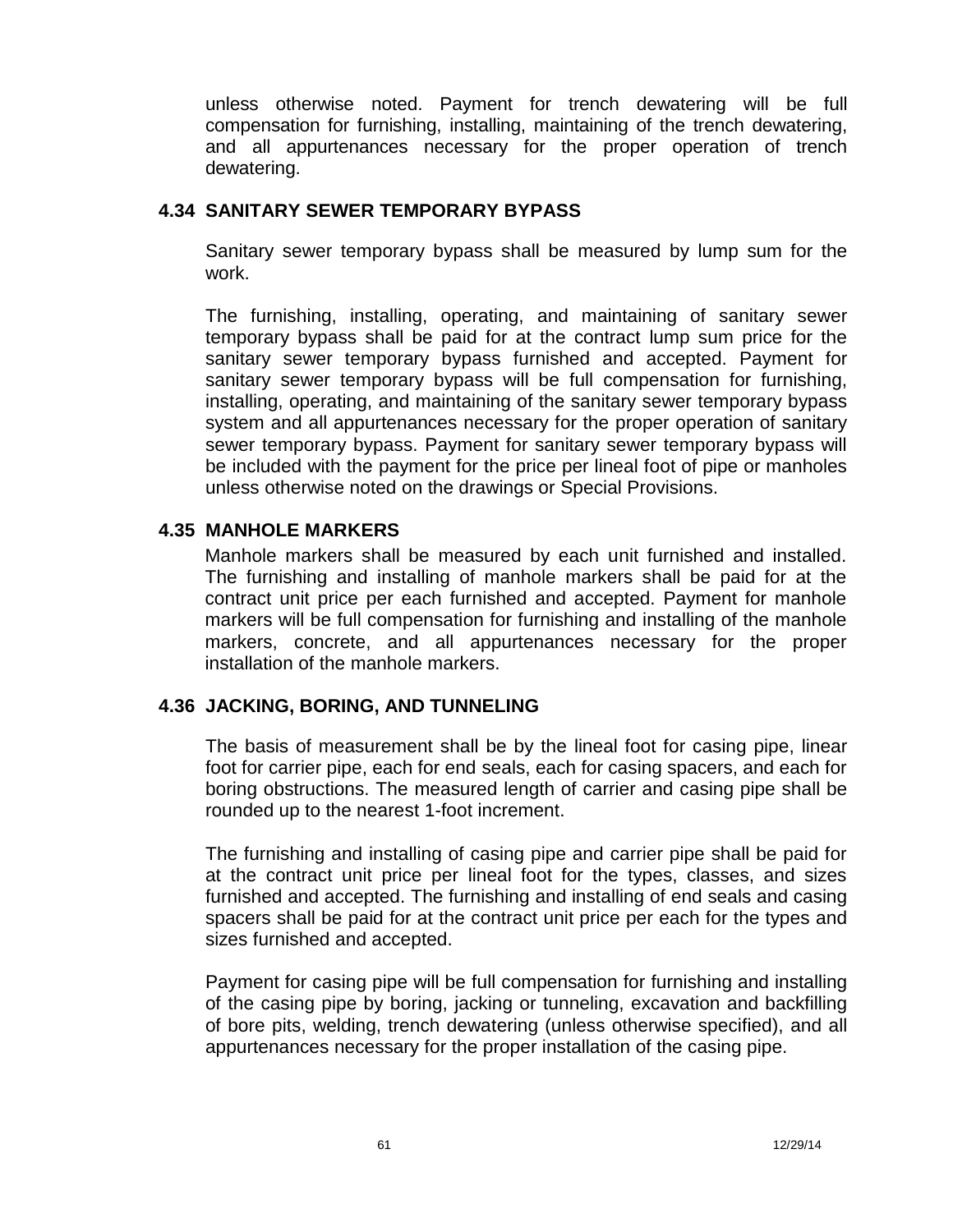Payment for carrier pipe will be full compensation for furnishing and installing of the carrier pipe, gaskets, grouting of the annular pipe space (unless otherwise specified), and all appurtenances necessary for the proper installation of the carrier pipe.

Payment for the end seals and casing spacers will be full compensation for furnishing and installing of the end seals and all appurtenances necessary for the proper installation of the end seals and casing spacers.

Payment for boring obstruction will be full compensation for the labor, equipment, and materials needed for removal of the obstruction. Payment for boring obstructions will be paid only for boring operations with mechanical equipment. If the project work is performed by a hand-mining operation, all such obstructions will be considered part of the normal operation and will not be paid for as a boring obstruction.

A boring obstruction shall be defined as any rock, boulder, etc., or similar material, which is encountered during the excavation that cannot be removed by the boring machine and requires shutdown of the equipment for removal. The Contractor shall be aware that all quantities are estimates and that there may be no obstructions or could be a large number of obstructions on the project. The Contractor will only be paid for obstructions encountered and reported to and verified by the Engineer. The bid item quantities are not guaranteed items.

## **4.37 MANHOLE CONSTRUCTION PLATE MARKER**

Manhole construction plate markers shall be measured by each unit furnished and installed. The project quantity for manhole construction plate markers shall be measured for each location the manhole construction plate markers are used. Measurement will be made twice at locations where new manholes are installed at existing manhole locations. Only one measurement will be made at existing manhole reconstruction locations.

The furnishing and installing of manhole construction plate markers shall be paid for at the contract unit price per each furnished and accepted. Payment for manhole construction plate markers will be full compensation for furnishing, installing, and removal of the manhole construction plate marker and all appurtenances necessary for the proper installation of the manhole construction plate marker.

## **4.38 MANHOLE BENCH AND INVERT RECONSTRUCT**

Manhole bench and invert reconstruct shall be measured by each unit furnished and installed.

The furnishing and installing of manhole bench and invert reconstruct shall be paid for at the contract unit price per each furnished and accepted. Payment for manhole bench and invert reconstruct will be full compensation